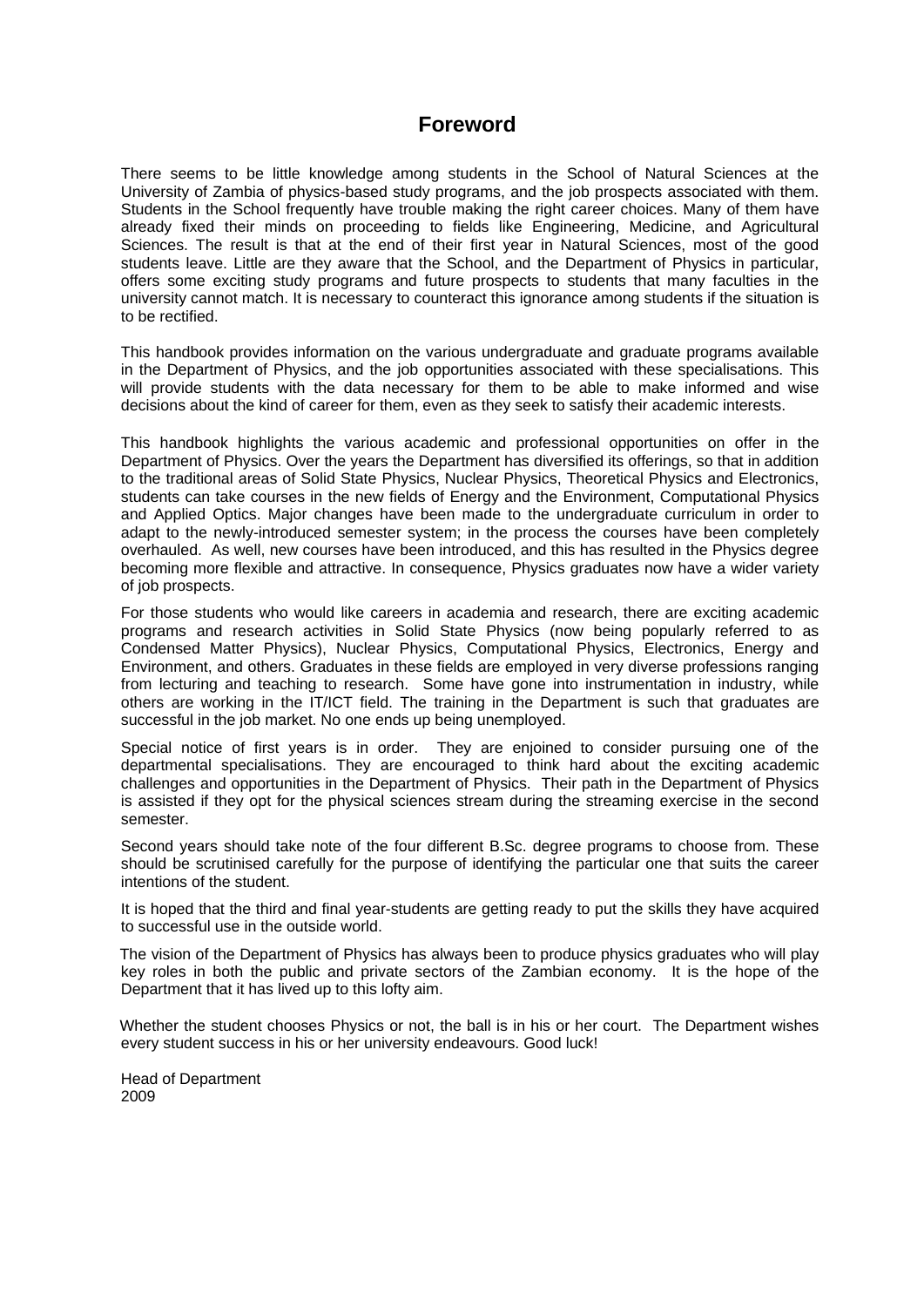# Introduction to the Department of Physics

Physics is the most fundamental of the Natural Sciences. It is the parent science of Biology, Chemistry, Geology and Engineering, which are but specialisations in areas, which are ultimately a part of Physics. For this reason, the Physics Department occupies an important place in the School of Natural Sciences. A basic level of Physics is required by anyone who wishes to study any science subject or Mathematics. The purpose of the Physics first-year courses is to offer this foundation.

Students wishing to pursue Physics after first year will find various strong programmes being offered by the Department. Physics may be taken by itself or in combination with other sciences like Biology, Chemistry and Geology, as well as with Mathematics. In the past, the Department specialised in Solid State Physics, Nuclear Physics, Electronics, and Theoretical Physics. Recently it has diversified its offerings and in addition to the above-mentioned areas, the Department offers courses in the new fields of Energy and the Environment, Computational Physics, and Applied Optics.

The main specialisations on offer are:

**Solid State Physics:** This is one of the most exciting areas of Physics and is advancing very fast. Past developments in this field of Physics have changed our world profoundly. One or two may be mentioned. Semiconductors have led to miniaturization in electronics and ultimately facilitated the development of the computer. Solid State Physics is therefore at the base of the information revolution. Superconductors, which are substances which exhibit no electrical resistance in certain temperature regions, have been known to physicists since the beginning of the last century, but are now exciting great interest because the temperatures at which they possess this property have become higher. Such materials will make possible, among other things, magnets strong enough to levitate trains, and the storage of electricity until it is needed. These developments are certain to result in another revolution. Students opting for this specialisation will be able to participate directly in this revolution.

**Nuclear Physics**: This is good for more than making weapons of mass destruction. Not only is the study of Nuclear Physics fascinating, but the field has many peaceful applications. Cancer patients are routinely treated with radiotherapy. Dating by means of radioactive nuclides is an indispensable tool in Geology and Archaeology. Food can be preserved for long periods after irradiation. The list of such applications is endless. The Physics Department conducts research into the beneficial exploitation of Nuclear Physics. Graduates in this field are much in demand, especially by the National Institute for Scientific and Industrial Research (NISIR) locally, and the International Atomic Energy Agency (IAEA) internationally.

**Computational Physics:** Courses in this field of Physics are offered at the third- and the fourth-year levels. The programme is unique in the region and offers courses that teach the basics of computers, programming, and the numerical solution and modelling of practical problems. Students taking them will have the opportunity of practical experience in computing in the Computational Physics Laboratory. They will be exposed to modern software packages such as Word, Excel, CAD, those for web applications, and programming languages such as Fortran-77 and C++. In this age of computers, these courses are highly contemporary and will open the gates to a wide spectrum of job opportunities in the computer and IT/ICT fields. The organisations interested in graduates having the skills imparted by this programme include software firms, computer firms, banks, the mining sector, NISIR, schools, universities, and all those establishments involved in intensive computer use. Nowadays, computer literacy is almost always a requirement for a good job and higher studies.

**Electronics**: This is an important specialisation, which lays the foundation for the understanding of many of the great technical developments of modern times. The fundamentals of how measuring instruments, computers, robots, etc., work are taught. The courses are highly applied and so prepare the student directly for the use of electronics in the real world. The courses stress the basics so well that graduates in this specialisation have often been preferred to engineers by employers. A total of four courses are offered in electronics at the third- and the fourth-year levels. Graduates in this field will find exciting employment opportunities in such areas as telecommunications, broadcasting, computer hardware manufacturing, and control of industrial processes.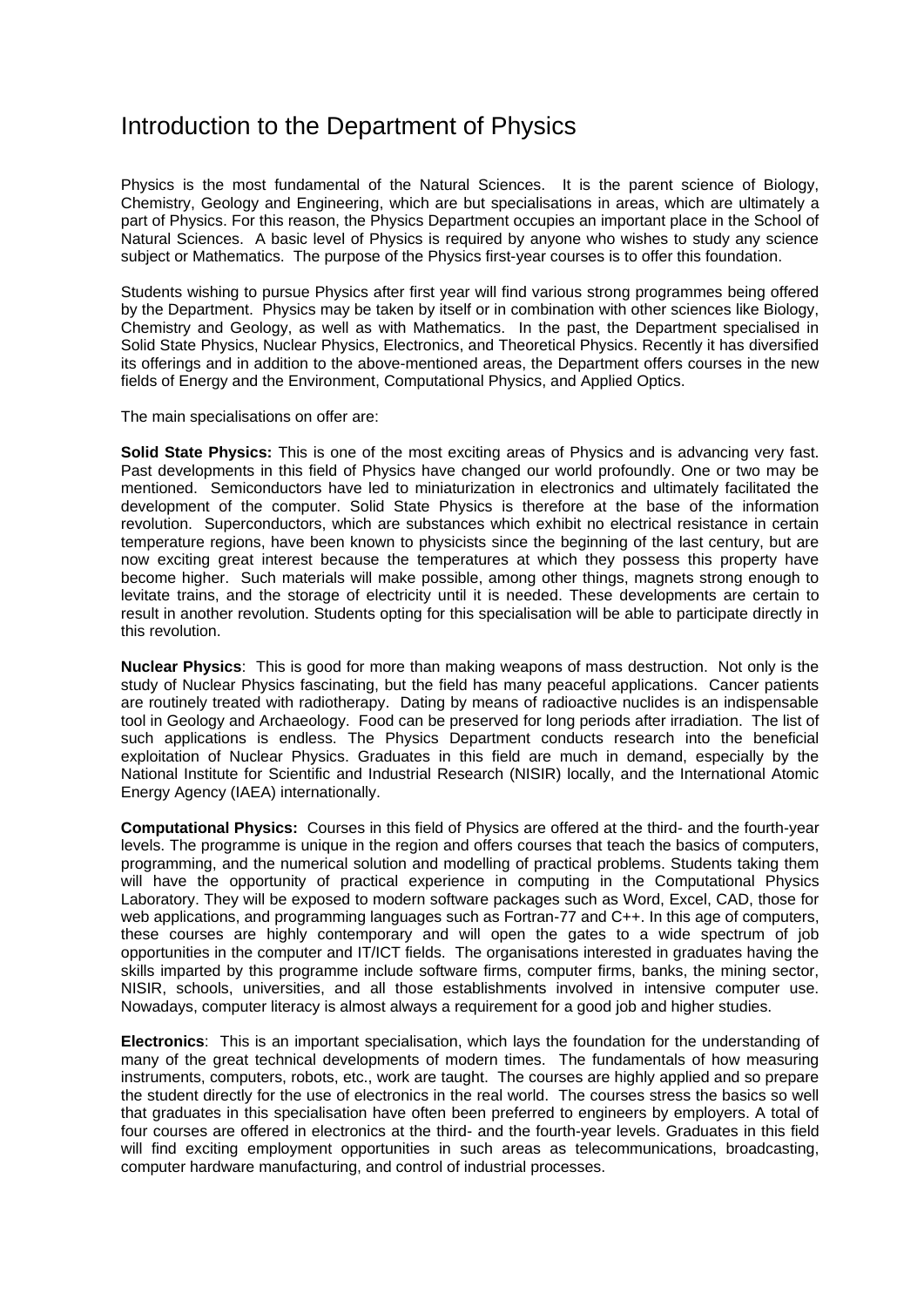**Theoretical Physics**: This is an option offered to those who have a stronger interest in the academic side of Physics and offers a high degree of intellectual stimulation. Students taking it may wish to pursue an academic career after graduation. However, they will still be in demand in the job market. Such organisations as the National Institute for Scientific and Industrial Research (NISIR), the Environmental Council of Zambia, the Radiation Protection Board (at the University Teaching Hospital), the Zambia Bureau of Standards, the Zambia Consolidated Copper Mines, Chilanga Cement, and TAP Building Products are interested in such graduates.

**Energy and Environmental Physics**: This will bring students in touch with some of the most challenging developmental problems and issues of our time. In this specialisation, students are taught the fundamentals and applications of solar energy, as well about the other renewable sources of energy: wind, biomass, and hydroelectricity. The courses provide an introduction to the very topical environmental problems of global warming and ozone depletion. The organisations interested in graduates in this discipline include the Energy Department, the Environmental Council of Zambia, the Ministry of Environment, the Department of Meteorology, and the National Institute for Scientific and Industrial Research (NISIR).

**Applied Optics:** This course is yet another new offering. Applications of optics have grown at a phenomenal pace in recent decades. Optical fibre technology has ushered in the age of fast communications. Lasers are now widely used in industry, computers, medicine, scientific research, and in home entertainment. Holography, one of the branches of optics, is used in producing threedimensional images, in non-destructive testing, and in information storage. The optics course at fourth-year level teaches the fundamentals of these exciting developments.

The reorganisation of the courses offered by the Department went hand in hand with a review of the teaching and examination policy. As a result of these improvements, substantially better student performance in examinations is being recorded.

Recently, collaboration with certain South African universities has opened up opportunities for Physics graduates. In particular, graduates with good grades have a chance to do an extra year of study in Astrophysics at the University of Cape Town (South Africa) in order to qualify for an Honours degree. Thereafter, they can pursue a Masters degree in Astrophysics, and if they wish they can go on to do a Ph.D. Such a qualification gives the students international marketability, and the chance to participate in the exciting developments currently going on in the field of Cosmology.

Collaboration with the University of Cape Town in the field of climate change, and with Ben Gurion University (Israel) in the field of solar energy has enabled some physics graduates to embark on Masters degree programmes with the possibility of a Ph.D. later.

Research projects are also an essential component of the physics programme. They are sometimes mandatory in order for a student to fulfil the requirements for the award of the B.Sc. degree. The Department therefore offers a variety of exciting final year undergraduate research projects. Through the various research groups, Physics students can undertake research in solar energy materials. In addition, the Department offers research experiments in solar radiation measurements on photovoltaic (PV) modules and the design and construction of instruments like temperature controllers, inverters and charge controllers. Also on offer is very challenging computer interface research work involving applications of electronics and computational physics. The nuclear physics laboratory offers work in energy dispersive X-ray fluorescence (XRF) experiments in elemental sample analysis. These and many more make the Physics Department quite unique in the provision of real academic activity.

Finally, it is worth stressing again that graduates of the Department of Physics have not had problems with getting into employment because of the applied nature of the degree programmes.

As can be gathered from what has been said above, the Physics Department offers very exciting opportunities for students. Students opting to join the Department are assured of both intellectual stimulation and job marketability when they graduate.

Students considering joining the Department should see the Head of Department or indeed any member of academic staff for further information.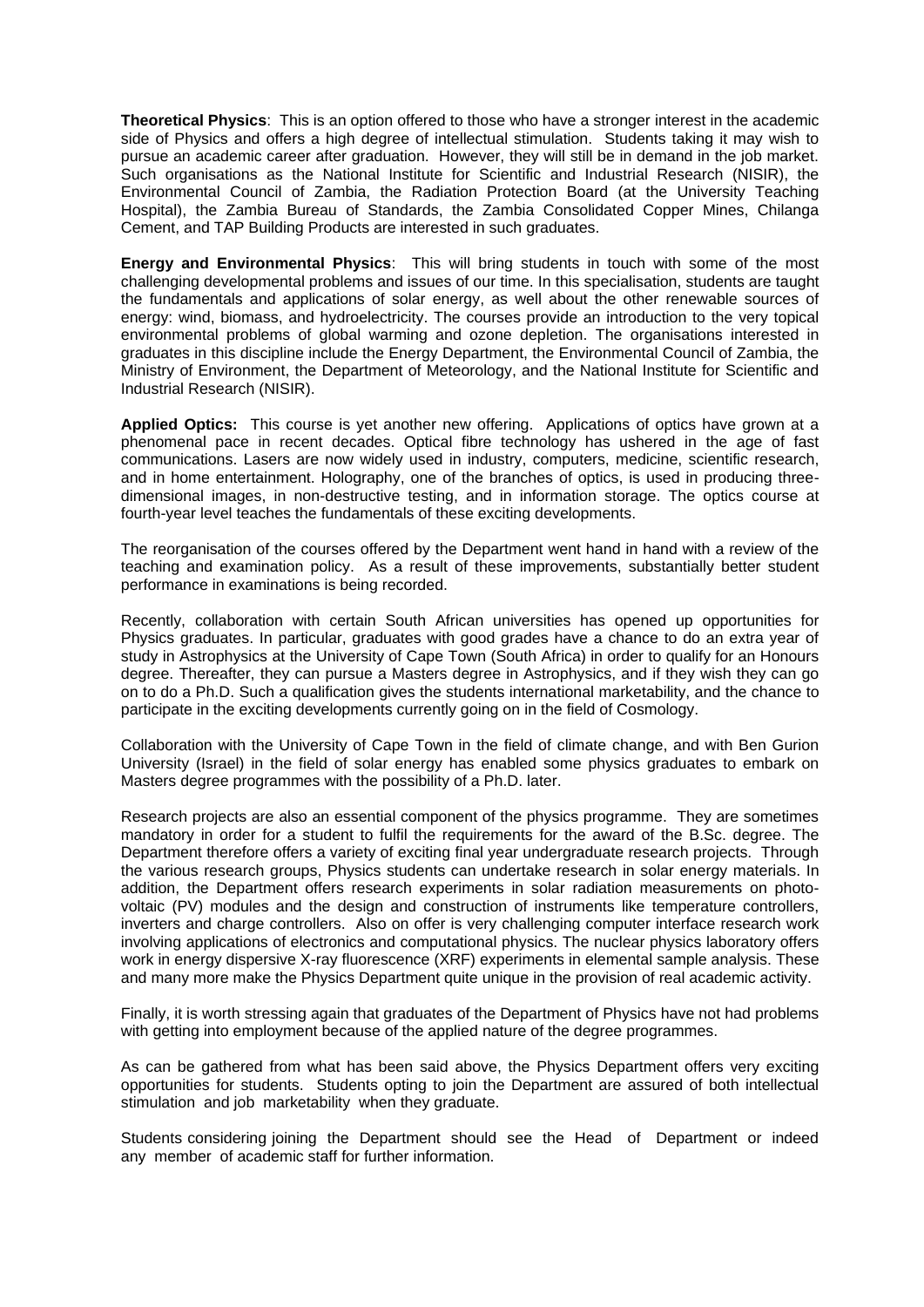# **DEPARTMENT OF PHYSICS**

| Main Office, Room 523                                                                    | Telephone: 290429. UNZA extension 2514.                                                                                                                                                                                                                        |           |
|------------------------------------------------------------------------------------------|----------------------------------------------------------------------------------------------------------------------------------------------------------------------------------------------------------------------------------------------------------------|-----------|
| <b>Academic Staff</b>                                                                    |                                                                                                                                                                                                                                                                |           |
| <b>Head of Department</b><br>and Senior Lecturer                                         | Qualifications                                                                                                                                                                                                                                                 | Extension |
| Mweene, H. V.                                                                            | B.Sc., M.Sc.(UNZA), Ph.D.(Surrey), MSAIP                                                                                                                                                                                                                       |           |
| Professor                                                                                |                                                                                                                                                                                                                                                                |           |
| Jain, P. C.                                                                              | B.Sc.(Hons.), M.Sc., Ph.D.(Delhi), MInstP.                                                                                                                                                                                                                     |           |
| Associate Professor                                                                      |                                                                                                                                                                                                                                                                |           |
| Kaloyerou, P. N.                                                                         | B.Sc.(Salford), M.Sc., Ph.D. (London)                                                                                                                                                                                                                          |           |
| Senior Lecturer                                                                          |                                                                                                                                                                                                                                                                |           |
| Hussain, M. M.                                                                           | B.Sc.(Hons.), M.Sc.(Karachi), Ph.D.(Louvain)                                                                                                                                                                                                                   |           |
| Lecturer I                                                                               |                                                                                                                                                                                                                                                                |           |
| Chishimba, G. M.<br>Kalebwe, P. C.<br>Munyeme, G.                                        | B.Sc.(UNZA), M.Sc.(Wis.), Dip.(NUS)<br>B.Sc.(UNZA), M.Sc.(Birmingham)<br>Dip.Ed.(Zambia), M.Sc.(St. Petersburg), Ph.D.(Utrecht)                                                                                                                                |           |
| Lecturer II                                                                              |                                                                                                                                                                                                                                                                |           |
| Habanyama, A.<br>Hansingo, K<br>Hatwaambo, S.<br>Mbewe, D. J.<br>Mwiinga, N<br>Rajan, R. | B.Sc., M.Sc.(UNZA), Ph.D.(Cape Town)<br>B.Sc.(UNZA), M.Sc.(Cape Town), Ph.D.(Cape Town)<br>Dip.Ed.(Nkrumah), B.Sc.(Ed.), M.Sc., Ph.D.(UNZA)<br>M.Sc.(St. Petersburg)<br>B.Sc.Ed.(UNZA), M.Sc.(Ben Gurion)<br>B.Sc., M.Sc.(Kerala), Ph.D.(Mahatma Gandhi Univ.) |           |
| Lecturer III                                                                             |                                                                                                                                                                                                                                                                |           |
| Mudenda, S.                                                                              | B.Sc.(UNZA), M.Sc.(WesternCape)                                                                                                                                                                                                                                |           |
| <b>SDF</b>                                                                               |                                                                                                                                                                                                                                                                |           |
| Mulindwa, L.<br>Banda, Y.<br>Mwalaba, M<br>Mwalaba, M<br>Pumulo, N<br>Wamunyima, N       | B.Sc.(UNZA), Dip.(ICTP)<br>B.Sc.(UNZA),<br>B.Sc.(UNZA),<br>B.Sc.(UNZA),<br>B.Sc.(UNZA),<br>B.Sc.(UNZA),                                                                                                                                                        |           |
| Cacratorial Ctaff                                                                        |                                                                                                                                                                                                                                                                |           |

# **Secretarial Staff**

Chindefu, V. Secretary Extension: 2514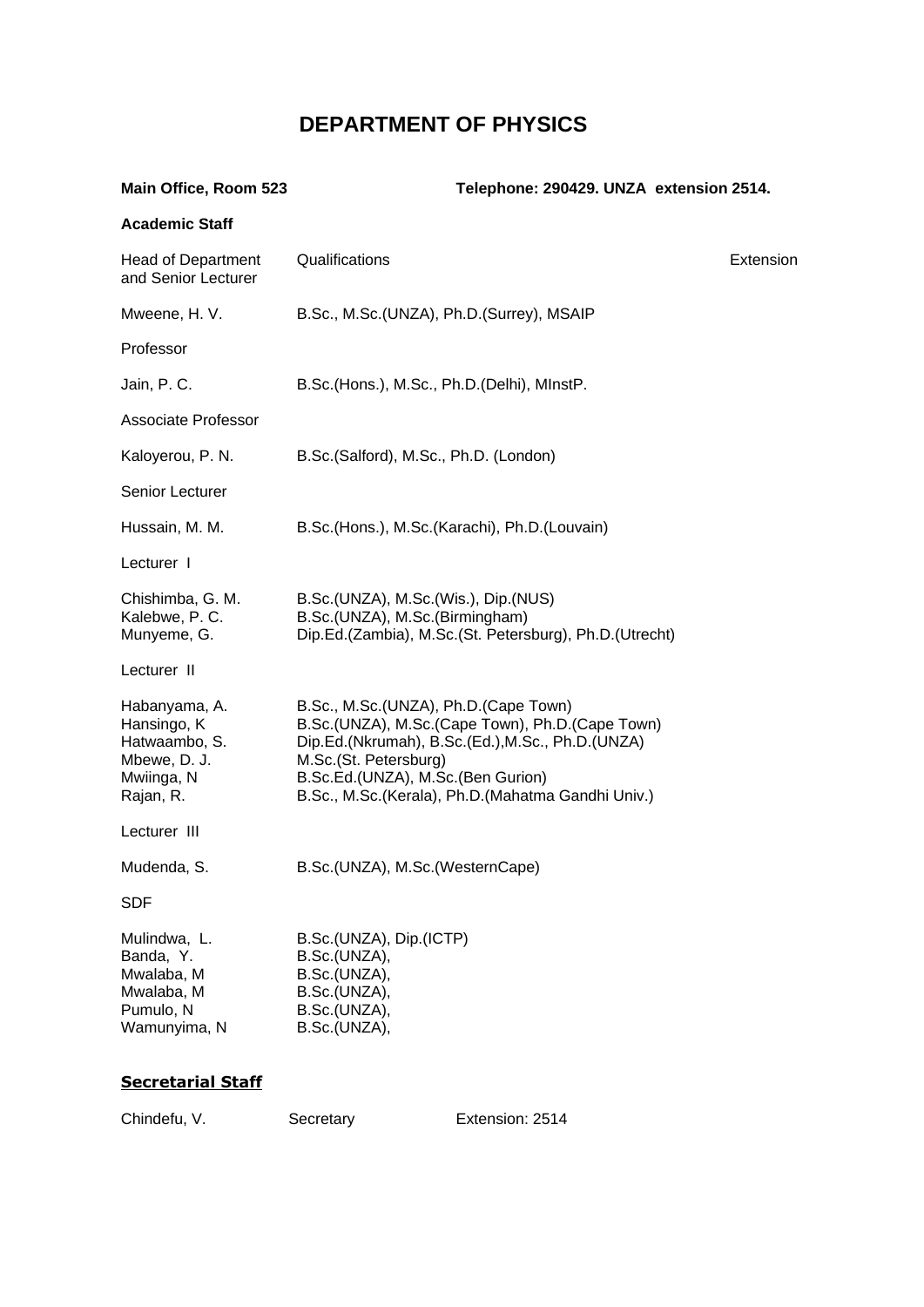# **Technical Staff**

Wazili, D. Adv Cert, C&G I, II, III SLT, Dip. Comp. Int. Chief Technician<br>Changwe, B. C. Adv Cert, C&G II SLT, Dip. SLT Senior Technician Changwe, B. C. Adv Cert, C&G II SLT, Dip. SLT<br>Mbewe, B. Adv Cert, C&G I SLT, Dip. SLT Mbewe, B. Adv Cert, C&G I SLT, Dip. SLT Senior Technician<br>
Chibwe, W. Adv Cert SLT, Dip. SLT Senior Technician Chibwe, W. Adv Cert SLT, Dip. SLT<br>
Musa, K. C. Adv Cert SLT, Dip. SLT, BSc-Physics Technician I Musa, K. C. Adv Cert SLT, Dip. SLT, BSc-Physics Technician I<br>Musonda, F. L. Adv Cert SLT, Dip. SLT Musonda, F. L. Adv Cert SLT, Dip. SLT Technician II Adv Cert SLT, Dip. SLT Chinyama, M. Adv Cert SLT Technician II Bundala, E. Craft Certificate **Craft Certificate** Context Craft Certificate Context Craft Certificate Context Cra<br>
Mwansa G. C. Adv Cert SLT Adv Cert SLT

# **Technical Staff (Natural Sciences Workshop)**

Chanda, G. M. Higher National Dip.(UK); Cert (UK) Chief Technician Njobvu , J Adv Cert SLT, Dip. SLT Senior Technician Munyukwa, C. Crafts Cert; Cert (IAEA, Vienna) Technician I Funda, P. Crafts Certificate<br>
Yabalwashi. G. Crafts Certificate Carpenter II Crafts Certificate Carpenter II Phiri, N. Carpenter II Carpenter II Carpenter II Carpenter II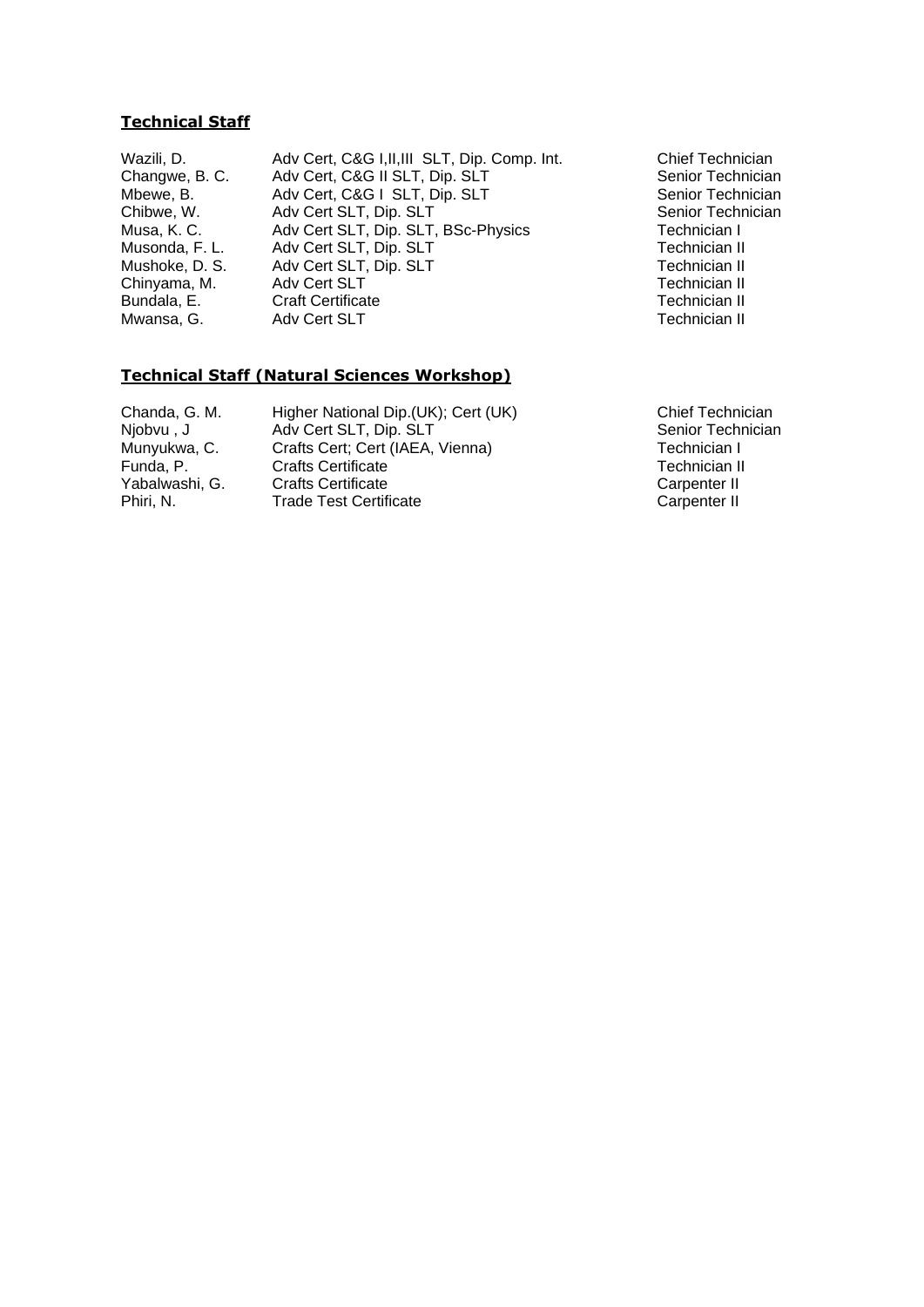# **Overview of Programmes**

The Department of Physics is currently offering the following courses to students pursuing a degree in Physics. Depending on circumstances, a given course may not be available in a given year. Students are advised to check with the Department before registering for a given course. Some of the courses have an associated laboratory course. Normally, the grading of a course has a continuous assessment (C.A.) component and a final-examination component. The laboratory course marks are incorporated into the continuous assessment. Below is the full list of courses offered by the department together with the division of marks between continuous assessment and the final examination. It is important for students to understand that where a course has a laboratory component associated with it, the student has to pass this independently of the theory, with a minimum mark of 40%.

| <b>Course Code</b> | <b>Course Name</b>                                     | <b>Assessment %</b><br>Exam. | C.A. |
|--------------------|--------------------------------------------------------|------------------------------|------|
| P <sub>191</sub>   | <b>Introductory Physics-I</b>                          | 50                           | 50   |
| P192               | Introductory Physics-IIA or                            | 50                           | 50   |
| P198               | <b>Introductory Physics-IIB</b>                        | 50                           | 50   |
|                    |                                                        |                              |      |
| P251               | <b>Classical Mechanics I</b>                           | 60                           | 40   |
| P252               | <b>Classical Mechanics II &amp; Special Relativity</b> | 60                           | 40   |
| P261               | Electricity & Magnetism                                | 60                           | 40   |
| P212               | <b>Atomic Physics</b>                                  | 60                           | 40   |
| P231               | Properties of Matter & Thermal Physics                 | 60                           | 40   |
| P272               | Optics                                                 | 60                           | 40   |
|                    |                                                        |                              |      |
| P302               | <b>Computational Physics I</b>                         | 50                           | 50   |
| P332               | <b>Statistical and Thermal Physics</b>                 | 60                           | 40   |
| P341               | Introduction to Electronics                            | 50                           | 50   |
| P342               | <b>Digital Electronics I</b>                           | 50                           | 50   |
| P351               | <b>Quantum Mechanics I</b>                             | 60                           | 40   |
| P361               | <b>Electromagnetic Theory</b>                          | 60                           | 40   |
| P401               | <b>Computational Physics II</b>                        | 50                           | 50   |
| P411               | <b>Nuclear Experimental Techniques</b>                 | 60                           | 40   |
| P412               | <b>Nuclear Physics</b>                                 | 60                           | 40   |
| P421               | Solid State Physics I                                  | 60                           | 40   |
| P422               | Solid State Physics II                                 | 60                           | 40   |
| P441               | Analogue Electronics                                   | 50                           | 50   |
| P442               | <b>Digital Electronics II</b>                          | 50                           | 50   |
| P455               | <b>Quantum Mechanics II</b>                            | 70                           | 30   |
| P452               | Selected Topics in Theoretical Physics                 | 70                           | 30   |
| P475               | <b>Applied Optics</b>                                  | 60                           | 40   |
| P485               | Physics of Renewable Energy                            | 60                           | 40   |
|                    | <b>Resources and Environment</b>                       |                              |      |
| P495               | <b>Special Project</b>                                 | 50                           | 50   |
| MP415              | <b>Mathematical Methods for Physics</b>                | 70                           | 30   |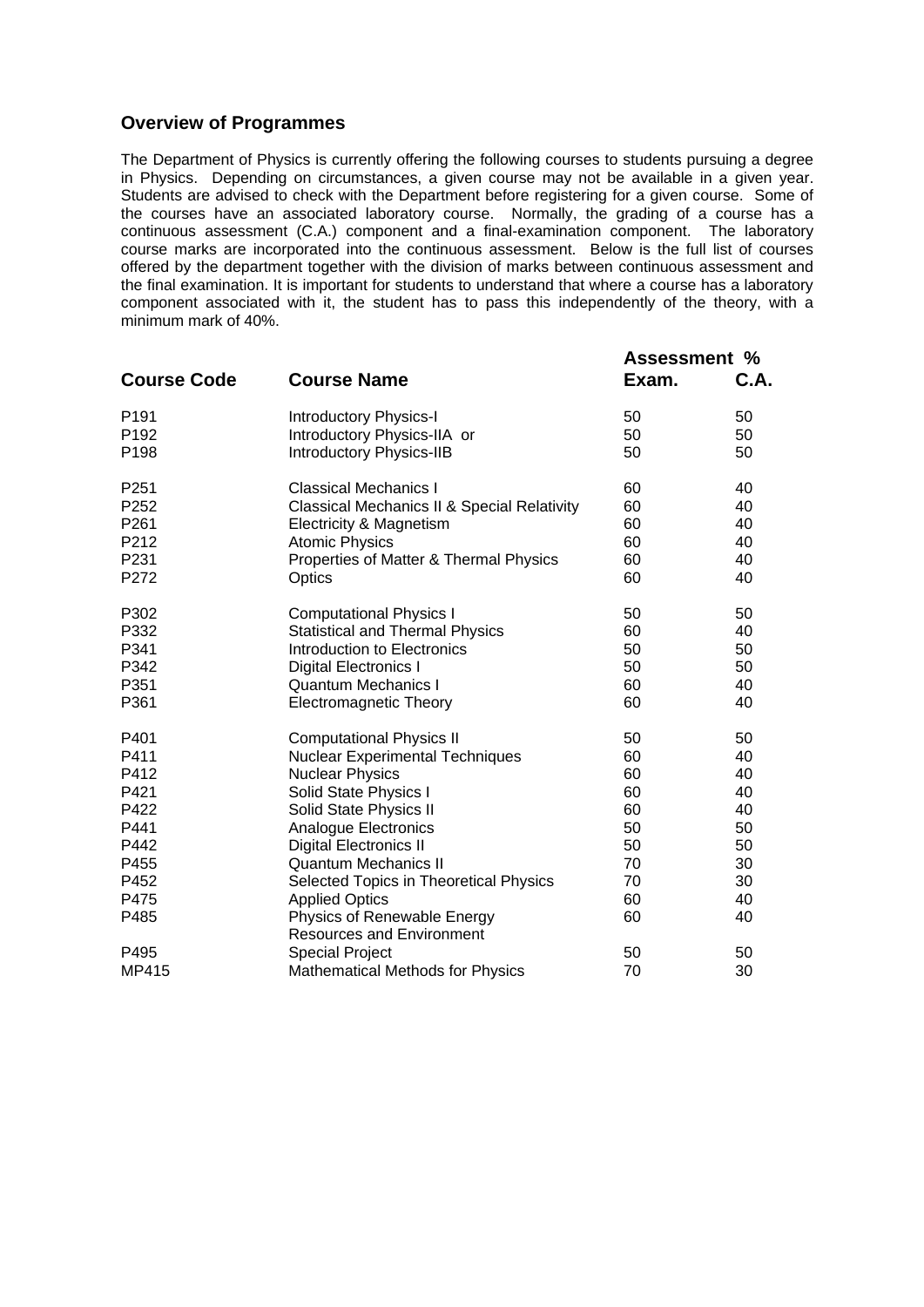# **DEGREE STRUCTURE IN PHYSICS**

# **The following course combinations are available for the various degree options:**

Physics may be offered as a single subject, or it may be combined with other subjects. Candidates opting for the Physics Single-Subject Major must have the approval of the Head of Department.

Year 1: P191/192, M 111/112, C 101/102, BIO 1011/1012 (option A) or P 191/198, M 111/114, C 101/102 (option B)

|           | S.S.Major                                                                        | <b>Phys/Maths</b>                                                                                  | <b>Chem/Phys(minor)</b>                                     | <b>Phys/Geology</b>                                        |
|-----------|----------------------------------------------------------------------------------|----------------------------------------------------------------------------------------------------|-------------------------------------------------------------|------------------------------------------------------------|
| Year $2:$ | M211/212<br>P251/252<br>P261/212<br>P231/272                                     | M211/212<br>M221/222<br>P251/252<br>P261/212                                                       | M211/212<br>C205/265<br>C <sub>251</sub> /252<br>P261/212   | M211/212<br>P251/252<br>P261/212<br>GG201/202              |
| Year 3:   | M911/912<br>P351/302<br>P361/332<br>P341/342                                     | M911/912<br>M261/292<br>P351/302<br>P231/272 or<br>P341/342                                        | P251/252<br>C341/342<br>C361/362<br>C351/352 or<br>C321/322 | P231/272<br>P341/342<br><b>SE481</b><br>GG311/312<br>GG335 |
| Year 4:   | MP415<br>P411 and/or<br>P421                                                     | M335/325<br>M411/412                                                                               | P361/302 or<br>P341/342<br>C461/462                         | P361<br>GG435<br>GG442<br>GG551<br>GG581                   |
|           | $+4/5$ from                                                                      | $+2$ from                                                                                          | $+4$ from                                                   | $+3$ from                                                  |
|           | P401<br>P411/412<br>P421/422<br>P441/442<br>P455<br>P452<br>P475<br>P485<br>P495 | P361/332<br>P401/455<br>P401/485<br>or<br>P361/332<br>P411/412<br>P441/442<br>P401/485<br>P401/455 | C421/422<br>C441/442<br>C451/452<br>C481/482<br>C491/492    | P332<br>P441<br>P442                                       |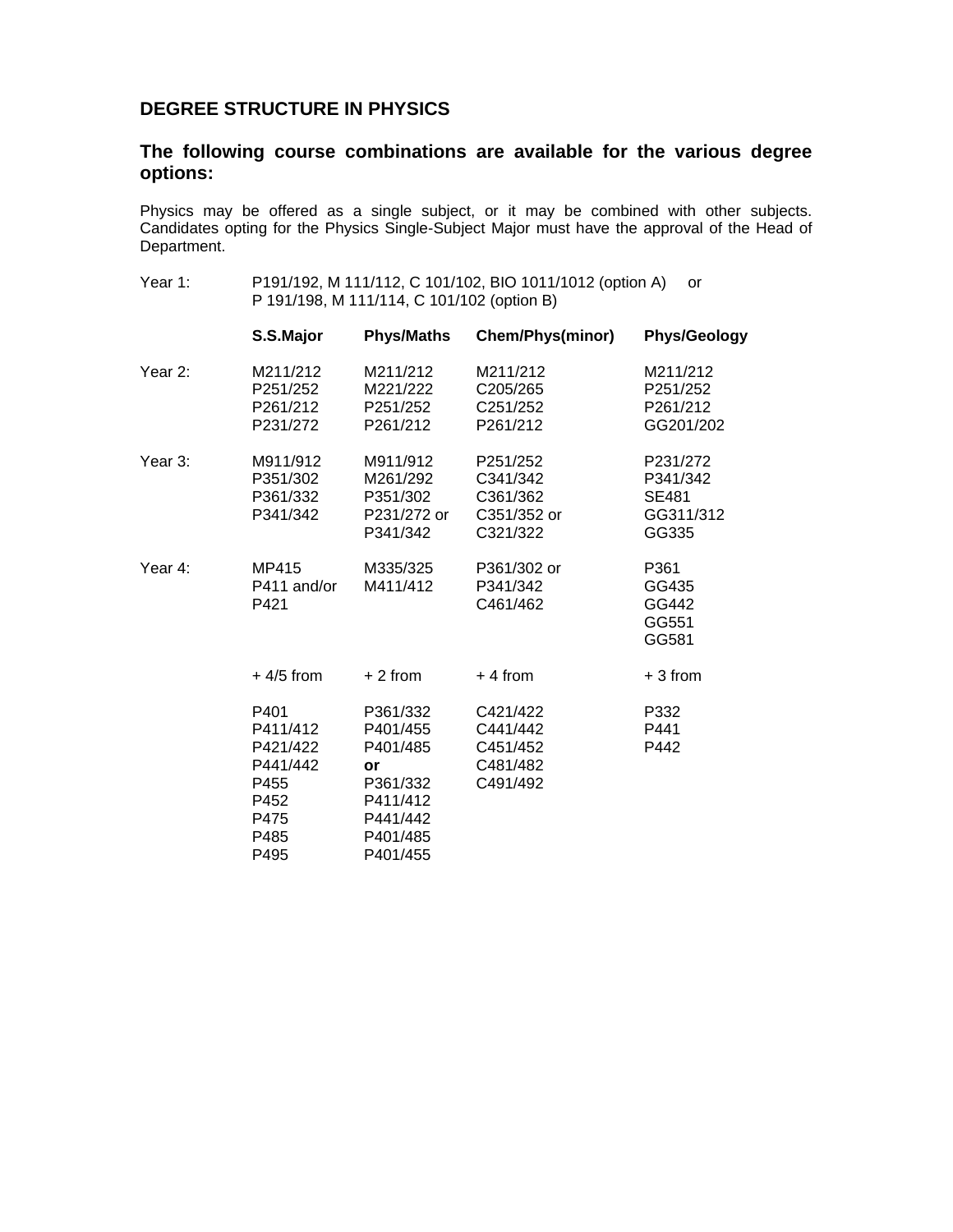# **First Year Programmes:**

For all course combinations, the curriculum for the first year is as follows:

# **First Semester:**

| <b>BIO1011</b>   | Cell Biology & Genetics       |
|------------------|-------------------------------|
| C <sub>101</sub> | Introduction to Chemistry I   |
| M <sub>111</sub> | <b>Mathematical Methods I</b> |
| P <sub>191</sub> | <b>Introductory Physics I</b> |

# **Second Semester:**

| <b>Option A</b>                                         | or                                                                                                                    | <b>Option B</b>                              |                                                                                             |
|---------------------------------------------------------|-----------------------------------------------------------------------------------------------------------------------|----------------------------------------------|---------------------------------------------------------------------------------------------|
| BIO1012<br>C <sub>102</sub><br>M112<br>P <sub>192</sub> | Systems Biology<br>Introduction to Chemistry II<br><b>Mathematical Methods IIA</b><br><b>Introductory Physics IIA</b> | C <sub>102</sub><br>M114<br>P <sub>198</sub> | Introduction to Chemistry II<br><b>Mathematical Methods IIB</b><br>Introductory Physics IIB |
|                                                         |                                                                                                                       |                                              |                                                                                             |

# **Post-first year programmes:**

# **PHYSICS (SINGLE - SUBJECT MAJOR)**

| <b>Second Year:</b> |                          |                                                                 |                           |                                             |
|---------------------|--------------------------|-----------------------------------------------------------------|---------------------------|---------------------------------------------|
|                     | Semester I               |                                                                 | Semester II               |                                             |
|                     | M211                     | <b>Mathematical Methods III</b>                                 | M212                      | <b>Mathematical Methods IV</b>              |
|                     | P <sub>251</sub>         | Classical Mechanics I                                           | P <sub>252</sub>          | Class. Mech. II & Special<br>Relativity     |
|                     | P <sub>261</sub><br>P231 | Electricity & Magnetism<br>Prop. of Matter & Thermal<br>Physics | P <sub>2</sub> 12<br>P272 | <b>Atomic Physics</b><br>Optics             |
| <b>Third Year:</b>  |                          |                                                                 |                           |                                             |
|                     | Semester I               |                                                                 | Semester II               |                                             |
|                     | M911                     | Mathematical Methods V                                          | M912                      | <b>Mathematical Methods VI</b>              |
|                     | P351                     | Quantum Mechanics I                                             | P302                      | <b>Computational Physics I</b>              |
|                     | P361                     | <b>Electromagnetic Theory</b>                                   | P332                      | <b>Statistical and Thermal Physics</b>      |
|                     | P341                     | Introduction to Electronics                                     | P342                      | Digital Electronics I                       |
| <b>Fourth Year:</b> |                          |                                                                 |                           |                                             |
|                     | Semester I               |                                                                 | Semester II               |                                             |
|                     | M411                     | Theory of Functions.<br>of Complex Vars. I                      | M412                      | Th, of Functions of<br>Complex Variables II |
| <b>or</b>           | MP415                    | Math. Methods for Physics                                       | (not required             | if MP415 is offered)                        |
|                     | P411<br>and/or           | Nuclear Exptl. Techniques                                       | plus 3<br>from:           | (if $M411/M412$ are offered)                |
|                     | P421                     | Solid State Physics I                                           | plus 4<br>from:           | (if MP415 is offered)                       |
|                     |                          |                                                                 | P412                      | <b>Nuclear Physics</b>                      |
| Any 1 or 2          | P401                     | <b>Computational Physics II</b>                                 | P422                      | Solid State Physics II                      |
| courses<br>from:    | P411                     | Nuclear Exptl. Techniques                                       | P442                      | Digital Electronics II                      |
|                     | P421                     | Solid State Physics I                                           | P485                      | Phy. of Ren. Energy Res. &<br>Environment   |
|                     | P441                     | Analogue Electronics                                            | P475                      | <b>Applied Optics</b>                       |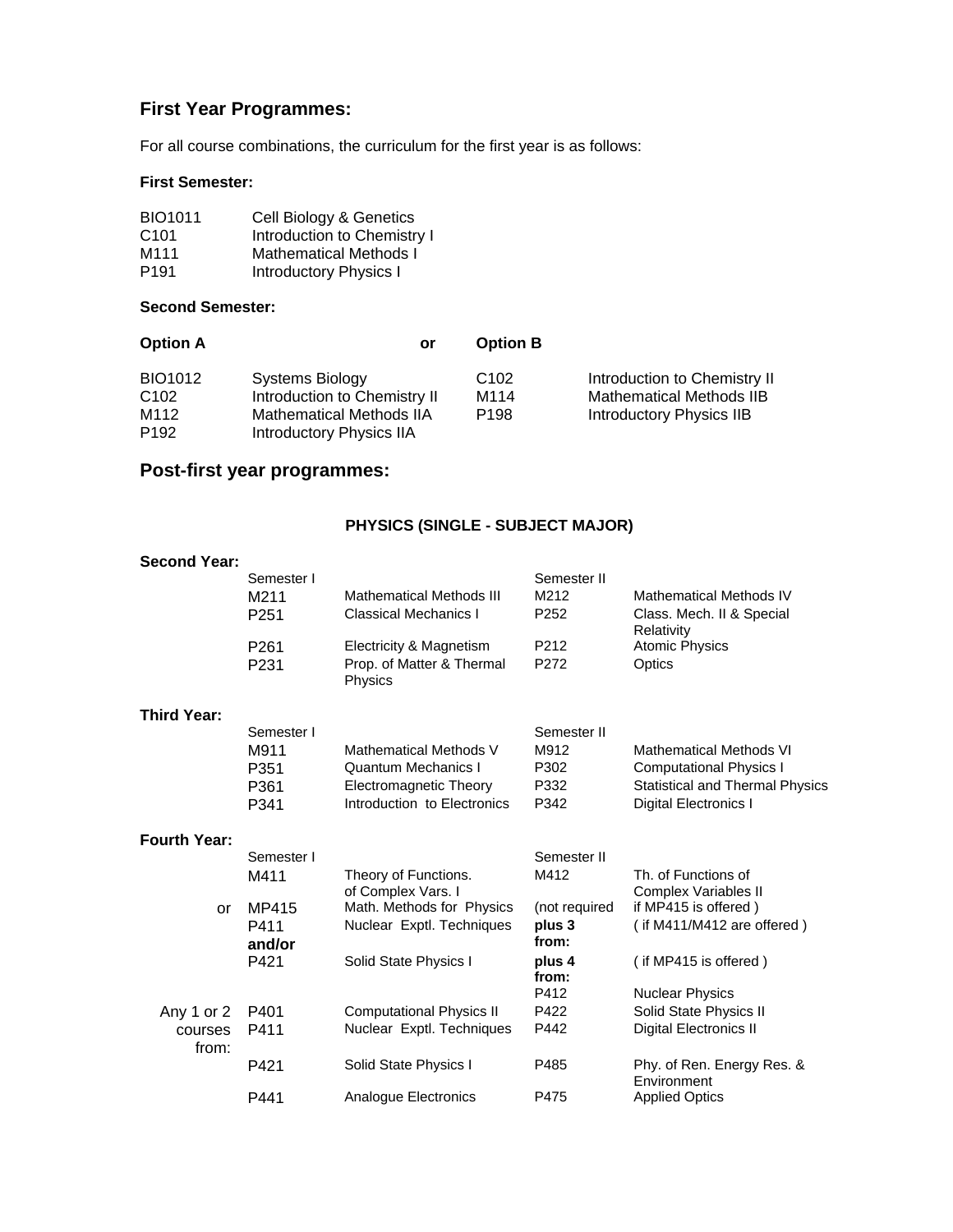| P455 | Quantum Mechanics II | P452 | Sel. Topics on Theor. Physics |
|------|----------------------|------|-------------------------------|
|      |                      | P495 | <b>Special Project</b>        |

# **PHYSICS/MATHEMATICS (TWO-SUBJECT MAJOR)**

| <b>Second Year:</b> |                                    |                                                                                     |                                                 |                                                                              |
|---------------------|------------------------------------|-------------------------------------------------------------------------------------|-------------------------------------------------|------------------------------------------------------------------------------|
|                     | Semester I<br>M211<br>M221<br>P251 | <b>Mathematical Methods III</b><br>Linear Algebra I<br><b>Classical Mechanics I</b> | Semester II<br>M212<br>M222<br>P <sub>252</sub> | <b>Mathematical Methods IV</b><br>Linear Algebra II<br>Class. Mech. II & Sp. |
|                     | P <sub>261</sub>                   | Electricity & Magnetism                                                             | P212                                            | Relativity<br><b>Atomic Physics</b>                                          |
| <b>Third Year:</b>  |                                    |                                                                                     |                                                 |                                                                              |
|                     | Semester I<br>M911<br>M261         | Mathematical Methods V<br>Intro to Statistics                                       | Semester II<br>M912<br>M292                     | <b>Mathematical Methods VI</b><br>Intro to Probability                       |
| Either              | P351<br>P231                       | <b>Quantum Mechanics I</b><br>Prop. of Matter &<br>Thermal Physics                  | P302<br>P272                                    | <b>Computational Physics I</b><br>Optics                                     |
| Or                  | P341                               | Introduction to Electronics                                                         | P342                                            | Digital Electronics I                                                        |
| <b>Fourth Year:</b> |                                    |                                                                                     |                                                 |                                                                              |
|                     | Semester I                         |                                                                                     | Semester II                                     |                                                                              |
|                     | M411                               | Theory of Functions of<br>Complex Vars. I                                           | M412                                            | Th. of Functions of Comp.<br>Vars.II                                         |
|                     | M335<br>$+2$ from:                 | Topology                                                                            | M325                                            | Intro to Group & Ring Theory                                                 |
|                     | P361                               | Electromagnetic Theory                                                              | P332                                            | Statistical and Thermal<br>Physics                                           |
|                     | P401                               | <b>Computational Physics II</b>                                                     | P455                                            | Quantum Mechanics II                                                         |
|                     | P401                               | <b>Computational Physics II</b>                                                     | P485                                            | Phy.of Ren.Energy Res.&<br>Environment                                       |
|                     | Or                                 |                                                                                     |                                                 |                                                                              |
|                     | P361                               | <b>Electromagnetic Theory</b>                                                       | P332                                            | <b>Statistical and Thermal</b><br>Physics                                    |
|                     | P411                               | Nuclear Experimental<br><b>Techniques</b>                                           | P412                                            | <b>Nuclear Physics</b>                                                       |
|                     | P401                               | <b>Computational Physics II</b>                                                     | P455                                            | <b>Quantum Mechanics II</b>                                                  |
|                     | P401                               | <b>Computational Physics II</b>                                                     | P485                                            | Phy.of Renewable Energy<br>Res.& Environment                                 |
|                     | P441                               | Analogue Electronics                                                                | P442                                            | Digital Electronics II                                                       |
|                     |                                    |                                                                                     |                                                 |                                                                              |

# **CHEMISTRY(major) - PHYSICS(minor)**

| <b>Second Year:</b> |                  |                                     |                  |                                 |
|---------------------|------------------|-------------------------------------|------------------|---------------------------------|
|                     | Semester I       |                                     | Semester II      |                                 |
|                     | C <sub>205</sub> | Analytical & Inorganic<br>Chemistry | C <sub>265</sub> | <b>Basic Physical Chemistry</b> |
|                     | P <sub>261</sub> | Electricity & Magnetism             | P <sub>212</sub> | <b>Atomic Physics</b>           |
|                     | M211             | <b>Mathematical Methods III</b>     | M212             | <b>Mathematical Methods IV</b>  |
|                     | C251             | Organic Chemistry I                 | C <sub>252</sub> | Organic Chemistry II            |

# **Third Year:**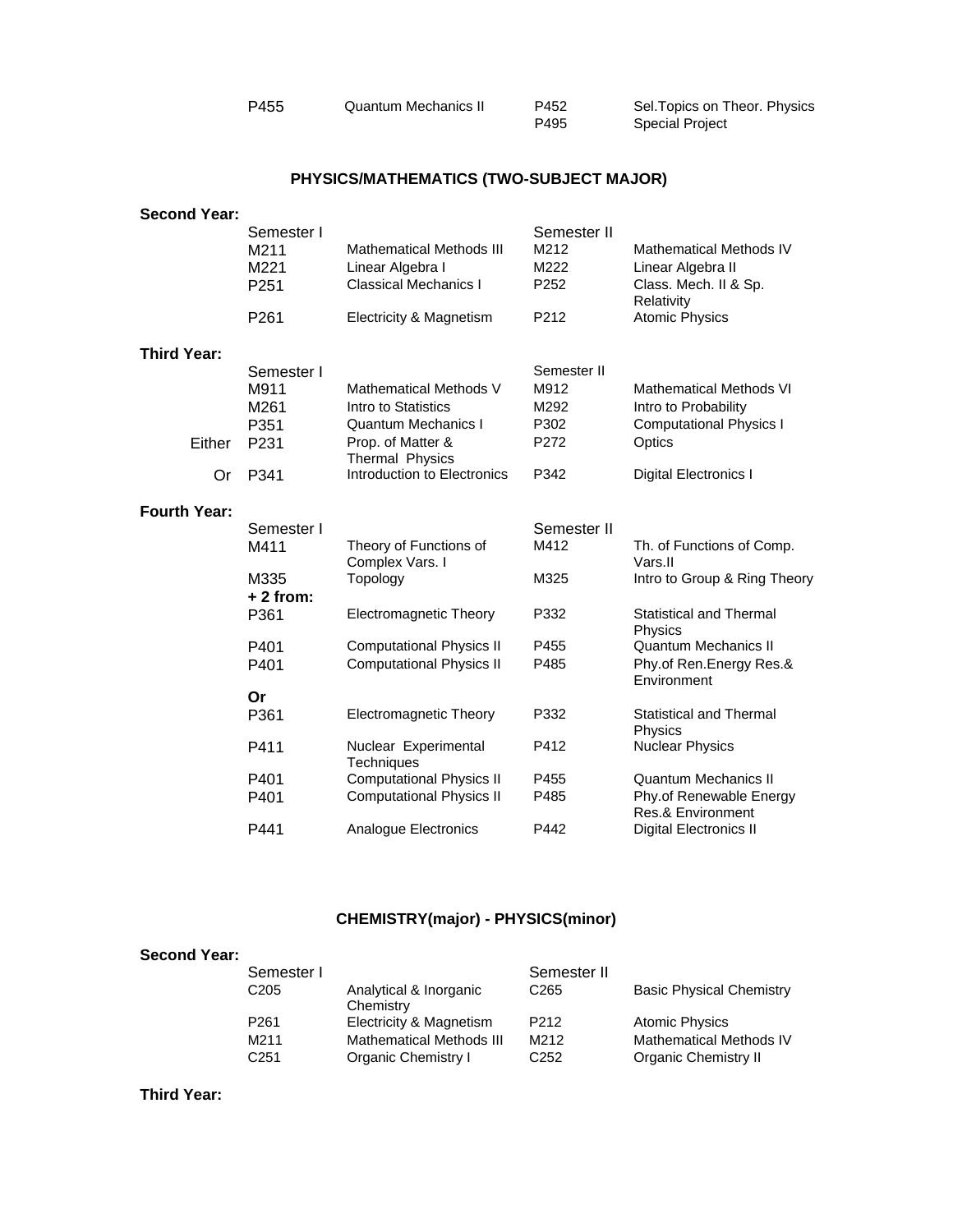|                     | Semester I       |                                      | Semester II      |                                    |
|---------------------|------------------|--------------------------------------|------------------|------------------------------------|
|                     | C <sub>361</sub> | Chem Kinetics & Nuclear<br>Chemistry | C <sub>362</sub> | Colloids & Electrochemistry        |
|                     | C341             | <b>Inorganic Chemistry II</b>        | C342             | Inorganic Chemistry III            |
|                     | P <sub>251</sub> | <b>Classical Mechanics I</b>         | P <sub>252</sub> | Class. Mech.II & Sp.<br>Relativity |
| Either              | C <sub>321</sub> | <b>Analytical Chemistry II</b>       | C322             | <b>Analytical Chemistry III</b>    |
| Or                  | C <sub>351</sub> | <b>Organic Chemistry III</b>         | C <sub>352</sub> | Organic Chemistry IV               |
| <b>Fourth Year:</b> |                  |                                      |                  |                                    |
|                     | Semester I       |                                      | Semester II      |                                    |
|                     | C461             | Quant. Mech. & Mol.<br>Spectro.      | C462             | Stat. Mech. &<br>Thermodynamics    |
| Either              | P341             | Introduction to Electronics          | P342             | Digital Electronics I              |
| Or:                 | P361             | Electromagnetic Theory               | P302             | Computational Physics I            |
| Any 2<br>chemistry  | C421             | Appl. Analytical<br>Chem.(Inorganic) | C422             | Appl. Analyt. Chem.<br>(Organic)   |
| courses<br>from:    | C481             | Inorganic Industrial Chem.           | C482             | Inorganic Industrial Chem. II      |
|                     | C491             | Organic Industrial Chem. I           | C492             | Organic Industrial Chem. II        |
|                     | C441             | Adv. Inorganic Chemistry I           | C442             | Adv. Inorganic Chemistry II        |
|                     | C451             | Adv. Organic Chemistry I             | C452             | Adv. Organic Chemistry II          |

# **PHYSICS/GEOLOGY (TWO-SUBJECT MAJOR)**

| <b>Second Year:</b> |                  |                                             |                   |                                      |
|---------------------|------------------|---------------------------------------------|-------------------|--------------------------------------|
|                     | Semester I       |                                             | Semester II       |                                      |
|                     | M211             | <b>Mathematical Methods III</b>             | M212              | Mathematical Methods IV              |
|                     | P <sub>251</sub> | <b>Classical Mechanics I</b>                | P <sub>252</sub>  | Class. Mech. II & Sp.<br>Relativity  |
|                     | P <sub>261</sub> | Electricity & Magnetism                     | P <sub>2</sub> 12 | Atomic Physics                       |
|                     | GG201            | Introduction to Geology                     | GG202             | <b>Physical Geology</b>              |
| <b>Third Year:</b>  |                  |                                             |                   |                                      |
|                     | Semester I       |                                             | Semester II       |                                      |
|                     | P231             | Prop. of Matter &<br><b>Thermal Physics</b> | P <sub>272</sub>  | Optics                               |
|                     | P341             | Introduction to Electronics                 | P342              | Digital Electronics I                |
|                     | <b>SE481</b>     | Introduction to Land<br>Surveying           | GG312             | Mineralogy & Petrology               |
|                     | GG311            | Crystallography &<br>Mineralogy             | GG335             | <b>Structural Geology I</b>          |
| <b>Fourth Year:</b> |                  |                                             |                   |                                      |
|                     | Semester I       |                                             | Semester II       |                                      |
|                     | P361             | Electromagnetic Theory                      | GG442             | Econ Geol of Metalf. Ore<br>Deposits |
|                     | GG551            | Explor. Mining Geol.&<br>Management         | GG435             | Str. Geol.II & Plate<br>Tectonics    |
|                     | GG581            | <b>Applied Geophysics</b>                   | P332              | <b>Statistical Physics</b>           |
|                     | P441             | Analogue Electronics                        | P442              | <b>Digital Electronics II</b>        |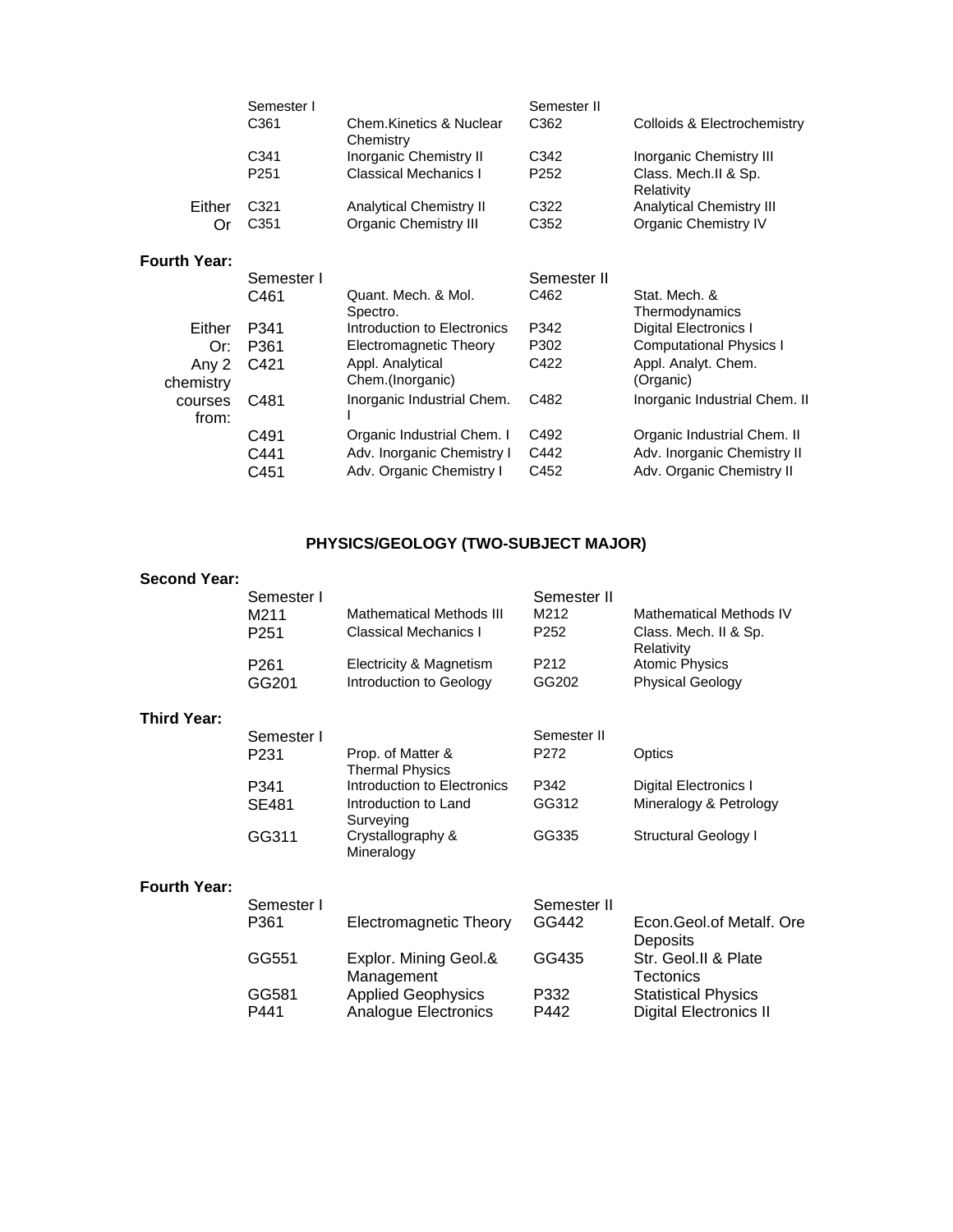# **Key to Course Codes:**

| Starting with 1 | First Year        | Ending with 1 | <b>First Semester</b>  |
|-----------------|-------------------|---------------|------------------------|
| Starting with 2 | Second Year       | Ending with 2 | <b>Second Semester</b> |
| Starting with 3 | <b>Third Year</b> | Ending with 4 | <b>Second Semester</b> |
| Starting with 4 | Fourth Year       | Ending with 8 | <b>Second Semester</b> |
| Starting with 9 | $3rd/4th$ Year    | Ending with 5 | <b>Either Semester</b> |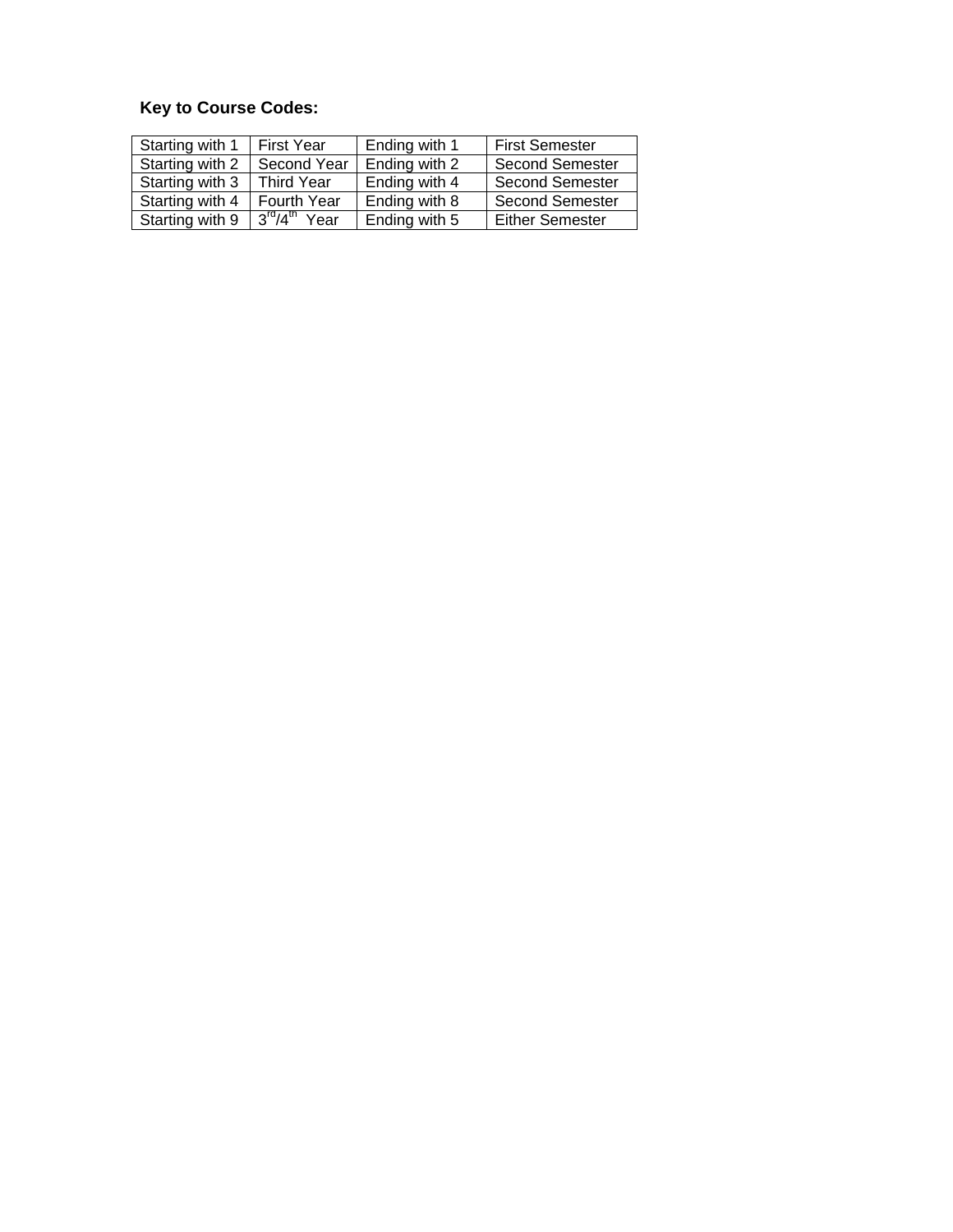# **COURSE DETAILS**

# **P191: INTRODUCTORY PHYSICS I**

# Rationale:

Physics is one of the four compulsory courses at the entry point in the School of Natural Sciences. The student is expected to learn Physics at a level higher than that he/she encountered in the High School, learning the basic concepts.

#### Objectives:

At the end of this course the student should have acquired sufficient knowledge of the basic concepts of Physics to allow her/him to continue studies at higher levels in any branch of science.

#### Course Content:

Vectors and their use; uniformly accelerated motion; units; Newton's laws; work and energy; linear momentum; motion in a circle; rotational work, energy and momentum; static equilibrium; mechanical properties of matter; gases and the kinetic theory; thermal properties of matter; thermodynamics; vibration and waves.

Time allocation: Lectures: 3 hrs/week. Tutorial: 1 hr/week. Lab: 3 hrs/week Assessment: Continuous Assessment: 50%, Final Examination: 50%.

#### Recommended Textbook:

F. J. Bueche, D. A. Jerde, Principles of Physics  $6<sup>th</sup>$  ed., McGraw-Hill, 1995. ISBN: 13.978-00700

# **P192: INTRODUCTORY PHYSICS II (Option A: Life Sciences)**

Rationale:

This course is a continuation from the first semester. However, it is meant specifically for students intending to pursue higher studies in Life Sciences.

#### Objectives;

At the end of this course, the student is expected to have learned basic skills in Physics that would be required to pursue higher studies in any branch of science, especially the Life Sciences.

#### Course Content:

Sound; electric forces and fields; electric potential; direct-current circuits; magnetism; electromagnetic induction; alternating currents and electronics; e.m. waves; properties of light; optical devices; interference and diffraction; three revolutionary concepts; energy levels and spectra; the atomic nucleus; physics of the very large and very small; energy and environment.

Time allocation: Lectures: 3 hrs/week. Tutorial: 1 hr/week. Lab: 3 hrs/week.

Assessment: Continuous Assessment: 50%. Final Examination: 50%.

Recommended Textbook:

F. J. Bueche, D. A. Jerde, Principles of Physics 6<sup>th</sup> ed., McGraw-Hill, 1995. ISBN: 13.978-00700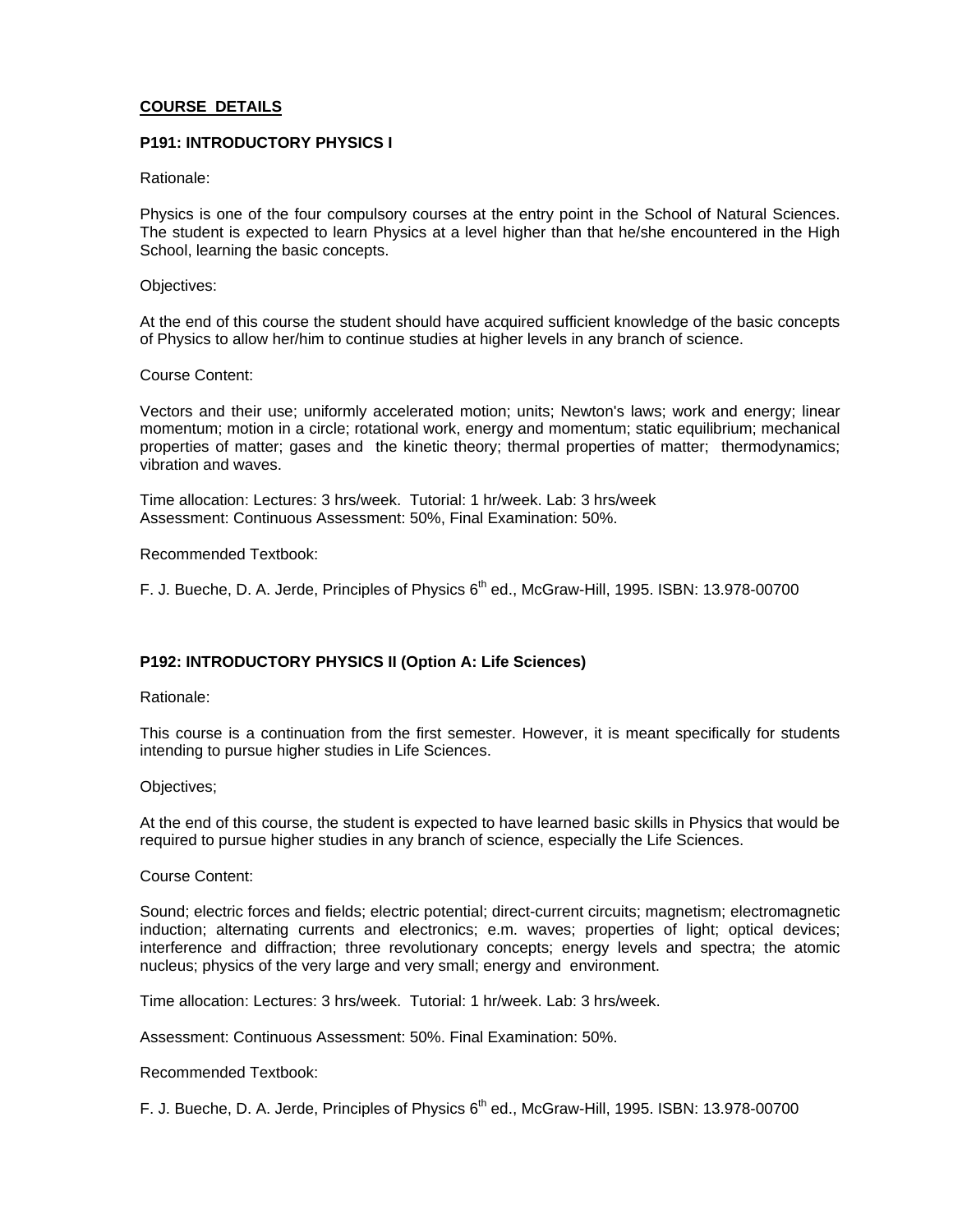# **P198: INTRODUCTORY PHYSICS II (Option B: Physical Sciences)**

Rationale:

This course is meant for students pursuing higher studies in Physical Sciences, including various branches of Engineering. There are more contact hours, allowing for the teaching of more material in greater detail.

#### Objectives:

At the end of this course, the student is expected to have learned basic skills in Physics that would be required to pursue higher studies especially in Physical Sciences, including Engineering.

#### Course Content:

Fluid mechanics, molecular properties of matter, sound; electric forces and fields; electric potential; direct-current circuits; magnetism; electromagnetic induction; alternating currents and electronics; e.m. waves; properties of light; optical devices; interference and diffraction; three revolutionary concepts; energy levels and spectra; the atomic nucleus; physics of the very large and very small; energy and environment.

Time allocation: Lectures: 5 hrs/week. Tutorial: 2 hrs/week. Lab: 3 hrs/week.

Assessment: Continuous Assessment: 50%. Final Examination: 50%.

#### Recommended Textbook:

F. J. Bueche, D. A. Jerde, Principles of Physics  $6<sup>th</sup>$  ed., McGraw-Hill, 1995. ISBN: 13.978-00700

# **P251: CLASSICAL MECHANICS I**

Rationale:

Classical mechanics is one of the foundation stones of all physics. A thorough understanding of it is essential to the successful assimilation of modern physics. Both quantum mechanics and relativity, which underlie higher-level physics, have to be studied in a context that emphasizes that in an appropriate limit, they reduce to classical mechanics. P251: Classical Mechanics I gives a comprehensive introduction to all the major areas of classical mechanics.

#### Objectives:

After attending this course, the student should be able:

- 1. to solve problems in mechanics involving Newton's laws of motion
- 2. to solve standard problems in dynamics and the kinematics of a particle and a system of particles using vector methods.

#### Course Content:

1. Vectors and calculus-based treatment of problems in kinematics and dynamics of a particle. 2. Newton's laws in vector form. 3. Friction, work energy and potential. 4. Conservative forces, collisions. 5. Rigid body dynamics. Gravitation.

#### Associated Laboratory : P251

Time allocation: 3 one hour lectures/week, 1 one hour tutorial/week, 1 three hour lab/week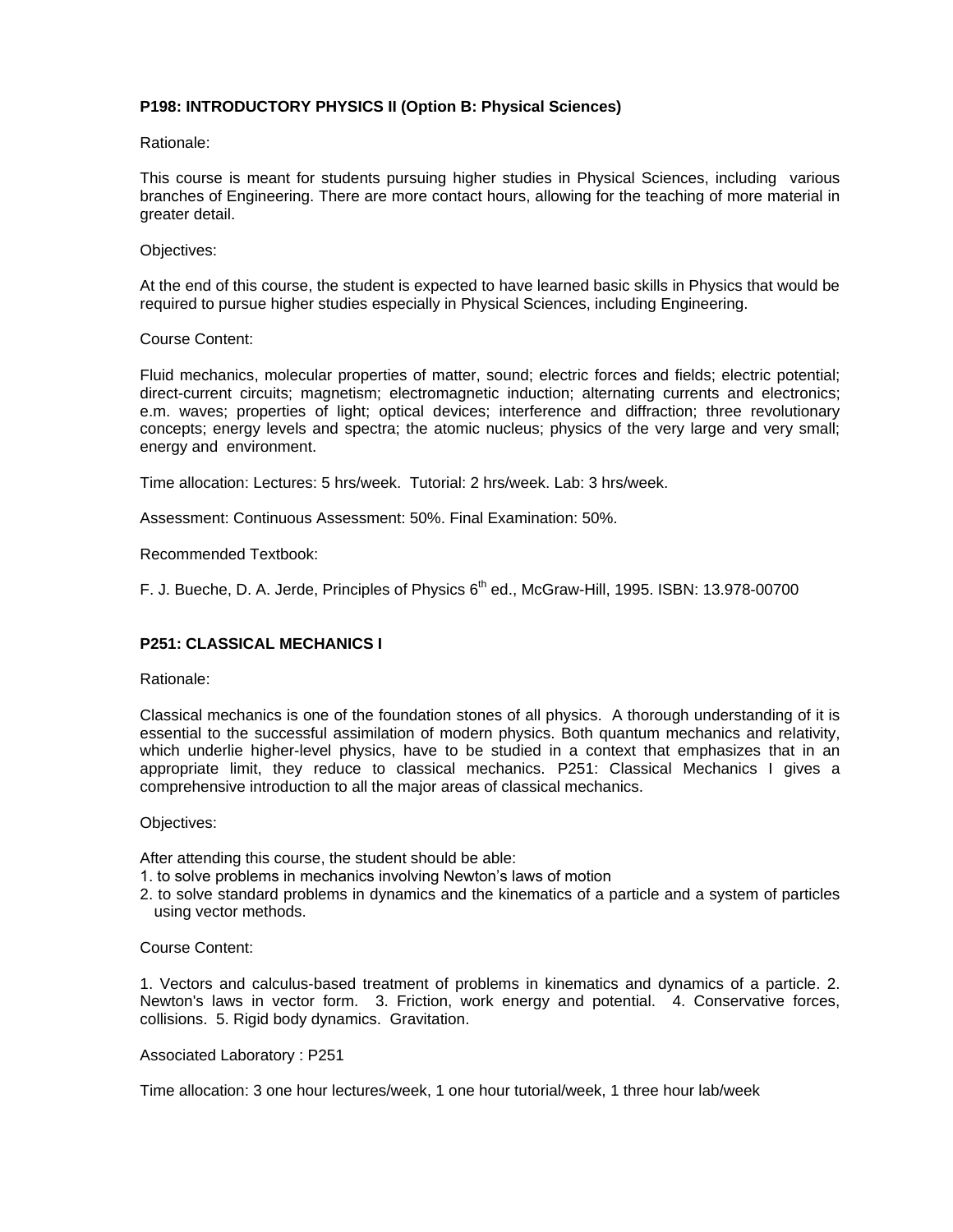Assessment: Continuous Assessment. 40%, (labs 15%, Tests 20% and Assignments 5%) Final examination. 60%

Pre-requisites: M111, M112/M114, P191, P192 Co-requisite: M211

Prescribed Texts:

1. C. D. Collinson, Introductory Mechanics, Edward Arnold, London, 1980. ISBN:0 7131 2786 4

Recommended Texts:

1. K. R. Symon, Mechanics, Addison-Wesley, 1971. ISBN:13:9780070350489

2. G. Sposito, An Introduction to Classical Mechanics, J. Wiley and Sons, 1976. ISBN:13:9780201029185

3. R. Grant and C. L. George, Analytical Mechanics, Brooks/Cole, USA, 1999. ISBN:0-03-022 317-2

# **P252: CLASSICAL MECHANICS II AND SPECIAL RELATIVITY**

Rationale:

The initial stage in the development of classical mechanics is often referred to as Newtonian mechanics. More abstract and general methods include Lagrangian mechanics and Hamiltonian mechanics. Some sources exclude relativistic mechanics from the category of classical mechanics. However, a number of modern sources do include it, which in their view represents classical mechanics in its most developed and most accurate form. Among other aspects of mechanics, this course gives an introduction to the use of the Lagrangian and the Hamiltonian. It also introduces relativistic mechanics.

Objectives:

To provide students with the knowledge to be able:

- 1. to solve problems in oscillations (damped and undamped)
- 2. to solve standard problems in dynamics and the kinematics of a particle and a system of particles, through the use the Langrangian and the Hamiltonian.
- 3. to solve problems in relativistic mechanics.

Course Content:

1.Oscillations: damped and forced oscillations; resonance and coupled oscillations. 2. Waves: solutions of the wave equation; waves in media. 3. Introduction to analytical mechanics, and 4.Elements of the special theory of relativity.

Associated Laboratory : P252

Time allocation: 3 one hour lectures/week, 1 one hour tutorial/week, 1 three hour lab/week

Assessment: Continuous assessment: 40%, (labs 15%, Tests 20% and Assignments 5%)

Final Examination 60%

Pre-requisites: M111, M112/M114, P191, P192, P251..Co-requisite : M212

Prescribed Texts:

1. C. D. Collinson, Introductory Mechanics, Edward Arnold, 1980. ISBN: 0 7131 2786 4

2. A. P. French, Special Relativity, Van Nostrand Reingold, 1980. ISBN: 10:0393697935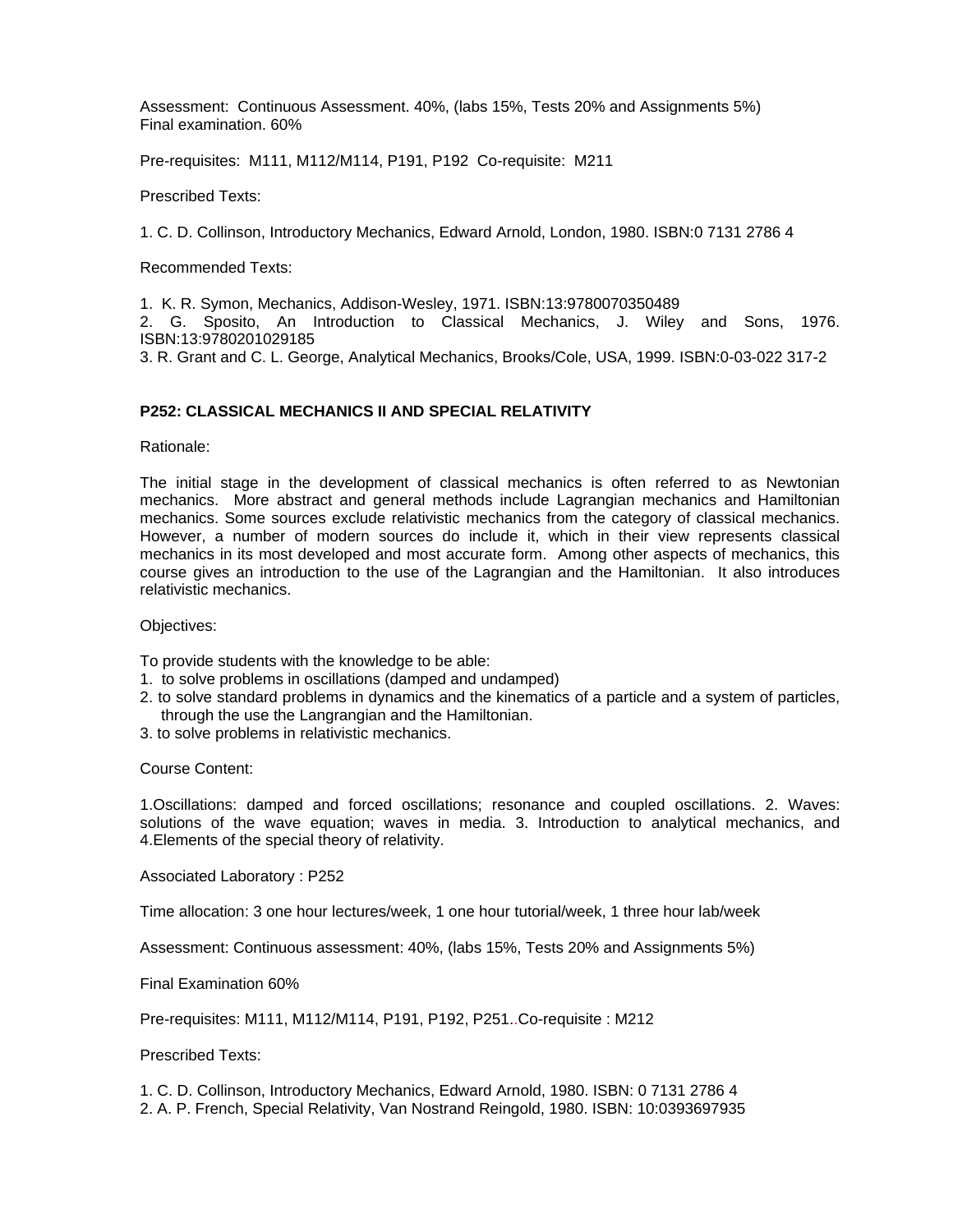Recommended Texts:

- 1. K. R. Symon, Mechanics, Addison-Wesley, 1971. ISBN: 10:0070350485
- 2. G. Sposito, An Introduction to Classical Mechanics, J. Wiley and Sons, 1976. 10:0201029189
- 3. R. Grant and C. L. George, Analytical Mechanics, Brooks/Cole, USA, 1999. ISBN: 0-03-022 317-2

# **P261: ELECTRICITY AND MAGNETISM**

#### Rationale:

Electricity and magnetism forms the basis of important disciplines such as electrical and electronic engineering. The electromagnetic force is one of the fundamental forces of nature and is responsible for such phenomena as chemical bonding and electrostatics. Electromagnetic waves are the means by which telecommunications is accomplished. Sciences such as optics are studied on the basis of electromagnetism.

Objectives:

At the end of attending the course, the student should acquire:

- 1. an understanding of basic electromagnetic concepts that are required to solve problems in electrostatics, magnetism, and direct- and alternating-current circuits;
- 2. an understanding of the basis on which several electrical and electronic instruments such as oscilloscopes and potentiometers are based;
- 3. the basic skills needed in the measurement of quantities in physics experiments and the analysis of the data so obtained.

## Course Content:

1. Electrostatics: Electric charge and Coulomb's law of electronic forces. The electric field, *E* and the electric potential, *V*. Capacitance and dielectrics.

2. Current and circuits. Electric current.

Resistance, Resistivity; series and parallel resistors. Ohm's law. Voltage and current divider rules.

3. The Magnetic field: law of Biot and Savart. Ampere's law. Induced electromotive force, emf (Faraday's law).

4. Transients in electric circuits: Alternating current circuits: rms values. RL, RC and RCL circuits.

5. The transformer. Transformer equation. Step-up and step-down transformers.

Associated Laboratory : P261

Time allocation: 3 one hour lectures/week, 1 one hour tutorial/week, 1 three hour lab/week Assessment: Continuous assessment: 40%, Final Examination 60%

Pre-requisites: M111, M112/M114, P191, P192/P198. Co-requisite: M211

Prescribed Texts:

1. A. Kip, Electricity and Magnetism, McGraw-Hill, 1969. ASIN: BOOO7E60GW

Recommended Texts:

1. D. Halliday and R. Resnick, Physics Parts I & II, John Wiley and Sons, 1978. ISBN: 471097128 2. W. J. Duffin, Electricity and Magnetism, McGraw-Hill, 1980. ISBN: 13-978-0077072094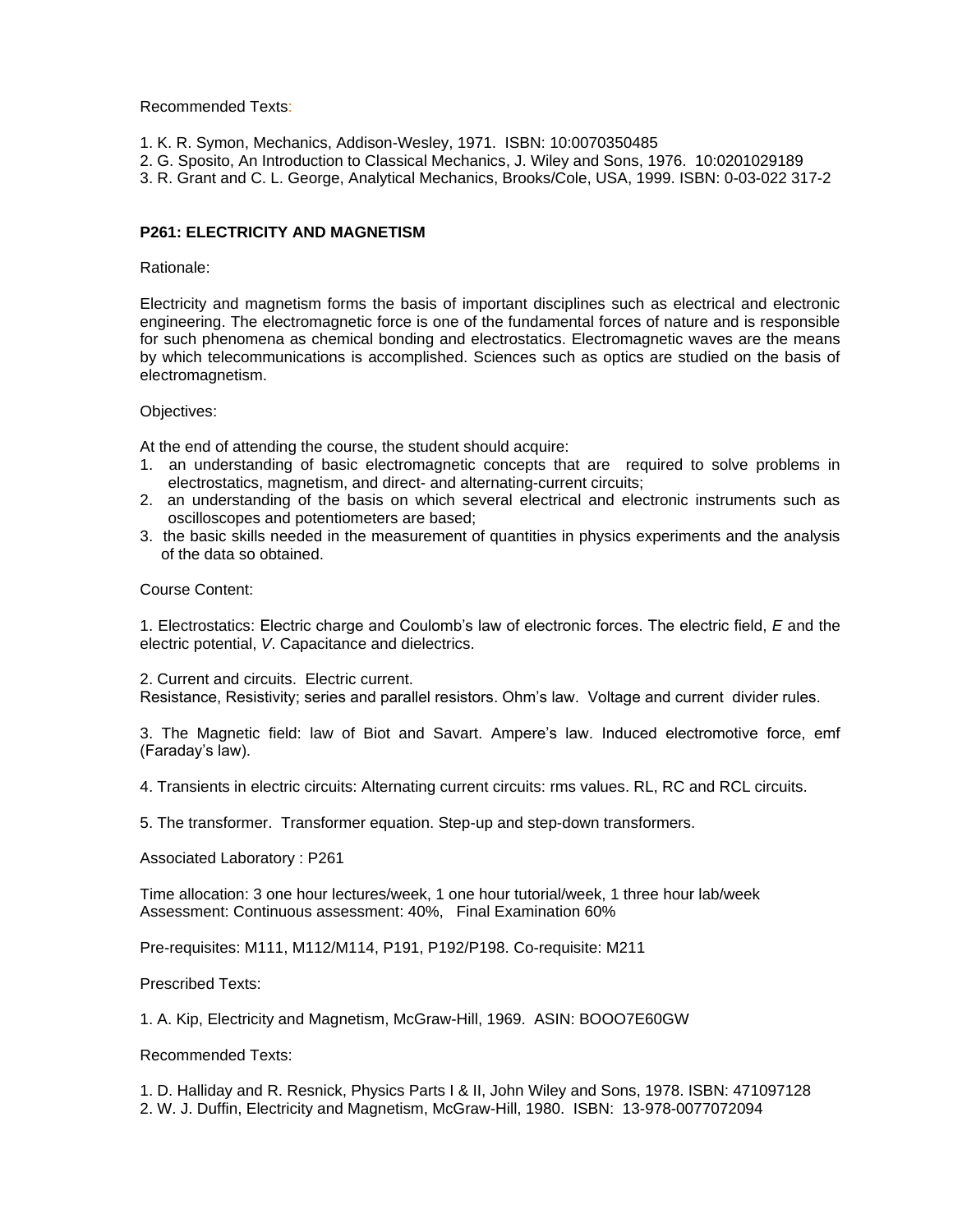# **P212: ATOMIC PHYSICS**

## Rationale:

Many problems of interest in modern physics involve interactions between microscopic particles such as atoms and molecules. For example the modification of magnetic effects produced by currents in the presence of matter can be attributed to the circulating currents which produce atomic magnetic dipole moments within matter. The sources of this effect are the circulating currents which produce atomic magnetic dipole moments within matter. All magnetic effects of matter may be understood on the basis of current loops or their magnetic dipoles. Another case involving microscopic interactions is the production of visible light from gases. Atomic and nuclear physics provides a transition from classical to quantum mechanics and relativity. For students who may not be able to continue with higher level physics, this is the only course in which they will encounter the basic theory of electromagnetic waves such as x-rays and gamma rays. For many of them, the practical use of electromagnetic rays is a large component of their studies. X-rays and gamma rays are thus of interest to medical students because of their use in medical diagnostics. Agriculture, mining and veterinary students encounter radio-physics in various departments of their specializations.

#### Objectives:

At the end of attending the course, the student should acquire:

- 1. an understanding of the basic concepts of magnetism in matter;
- 2. an understanding of the basic concepts upon which modern physics is based;
- 3. an introduction to atomic and nuclear physics and their applications.

#### Course Content:

- 1.0 Magnetism in matter. Modification of magnetic fields produced by currents. Magnetization, *M*. Free and bound currents. magnetic field intensity, *H* Magnetic susceptibility  $\chi_m$  and magnetic permeability  $\mu_m$ . Paramagnetic, diamagnetic, and ferromagnetic materials and how they differ.
- 2.0 Atomic view of solids and radiation

Thomson and Rutherford atomic models; their failures and successes; black-body radiation; Stefan's, Wien's displacement and the Rayleigh-Jean law; Planck's radiation law and the quantum equation. The photoelectric effect . Optical spectra; emission and absorption lines; the spectrometer. Hydrogen emission spectrum. The Bohr model; atomic orbits; energy levels. The Pauli exclusion principle.

3.0 X-rays

Nature of X-rays. X-ray wave-lengths; X-ray production; the X-ray tube; X-ray spectrum: emission spectra and the continuous spectrum. X-ray diffraction. Energy levels. Moseley's law. Properties of X-rays. Absorption of X-rays: photo-effect; the Compton effect; pair production. the de Broglie hypothesis; the uncertainty principle;

4.0 Radioactivity

The phenomena of radioactivity. Radiations released in radioactive decay and their properties; Natural and artificial radio-activity. Radiation detectors. Law of radioactive decay; "decay constant", "half-life" and "mean life". Alpha, beta and gamma decays. Radioactive decay series. Nuclear reactions: "incident particles", "target nuclei" "outgoing particle" and "recoil-nucleus". Kinematics of nuclear reactions. "Q-value" in a nuclear reaction. Fusion and fission.

Associated Laboratory: P212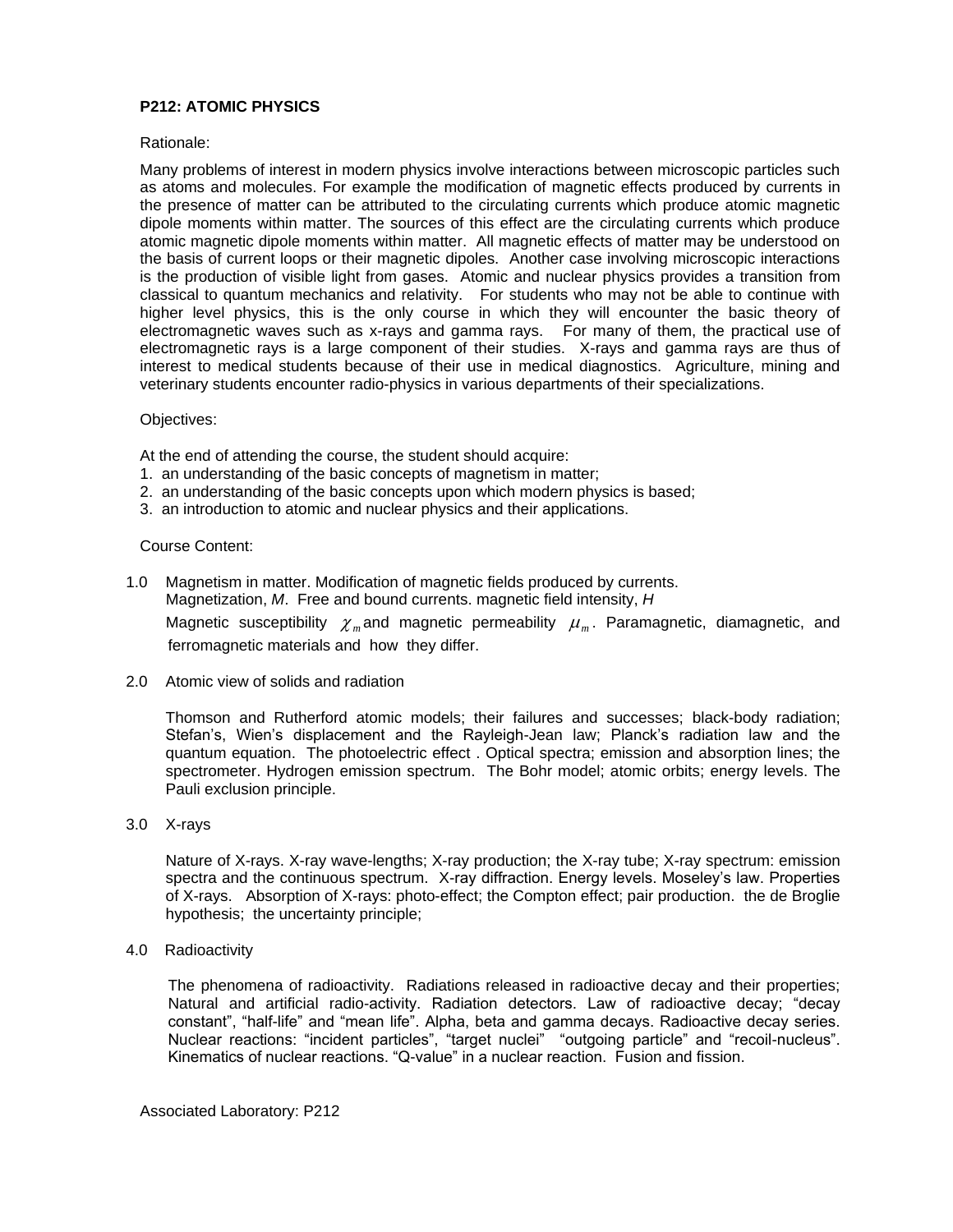Time allocation: 3 one hour lectures/week, 1 one hour tutorial/week, 1 three hour lab/week

Assessment: Continuous assessment: 40%, Final Examination 60%

Pre-requisites: M111, M112/M114, P191, P192/P198. Co-requisite: M212

Prescribed Texts:

- 1. M. R. Wehr, J. A. Richards and T. W. Adair, Physics of the Atom, Addison-Wesley, 1994. ISBN 10:0201088789
- 2. A. F. Kip, Fundamentals of Electricity and Magnetism, McGraw-Hill, Kogakusha Ltd. ASIN: B0007E60GW

Recommended Texts:

1. S. T. Thornton, Modern Physics for Scientists and Engineers, 2nd ed., Thomson Learning, 2002. ISBN 0-03-006049-4 2. A. J. Dekker, Electrical Engineering Materials, Prentice Hall of India, 2005. ISBN 0:9880333918333

# **P231: PROPERTIES OF MATTER AND THERMAL PHYSICS**

Rationale:

The course P231 is one of the second-year core courses. It consists of two parts - namely, properties of matter and thermal physics. The combination of these two topics in one course has the advantage of a course that equips the student with the knowledge of the basic principles in these topics. The course thus prepares the student for further studies in Statistical Physics and Solid State Physics. It is hoped that in future P231 will be further subdivided into two courses devoted to properties of matter and to thermal physics.

Objectives:

At the end of attending the course, the student should acquire:

- 1. an understanding of the basic concepts of mechanical properties of matter and thermal physics,
- 2. an understanding of the laws of thermodynamics and of properties of gases.

Course Content:

Properties of Matter: Viscosity of liquids and gases; Definitions; Bernoulli's equation; Surface tension; Definitions; Capillarity; Excess pressure; Curved surfaces; Elasticity; Modulus of elasticity; Torsional rigidity; Bending of beams and plasticity; Fracture

Thermal Physics: Thermal expansion and thermal conductivity; Specific heat and latent heat; Kinetic theory of gases; Bulk properties of real gases; Entropy and the second law.

Associated laboratory.

Time Allocation: Lectures 3 hrs/week; Tutorial 1hr/week; Lab 3 hrs/week

Assessment:

Continuous assessment, 40%; Final examinations, 60%

Prerequisites: P191, P192/P198, M111, M112/M114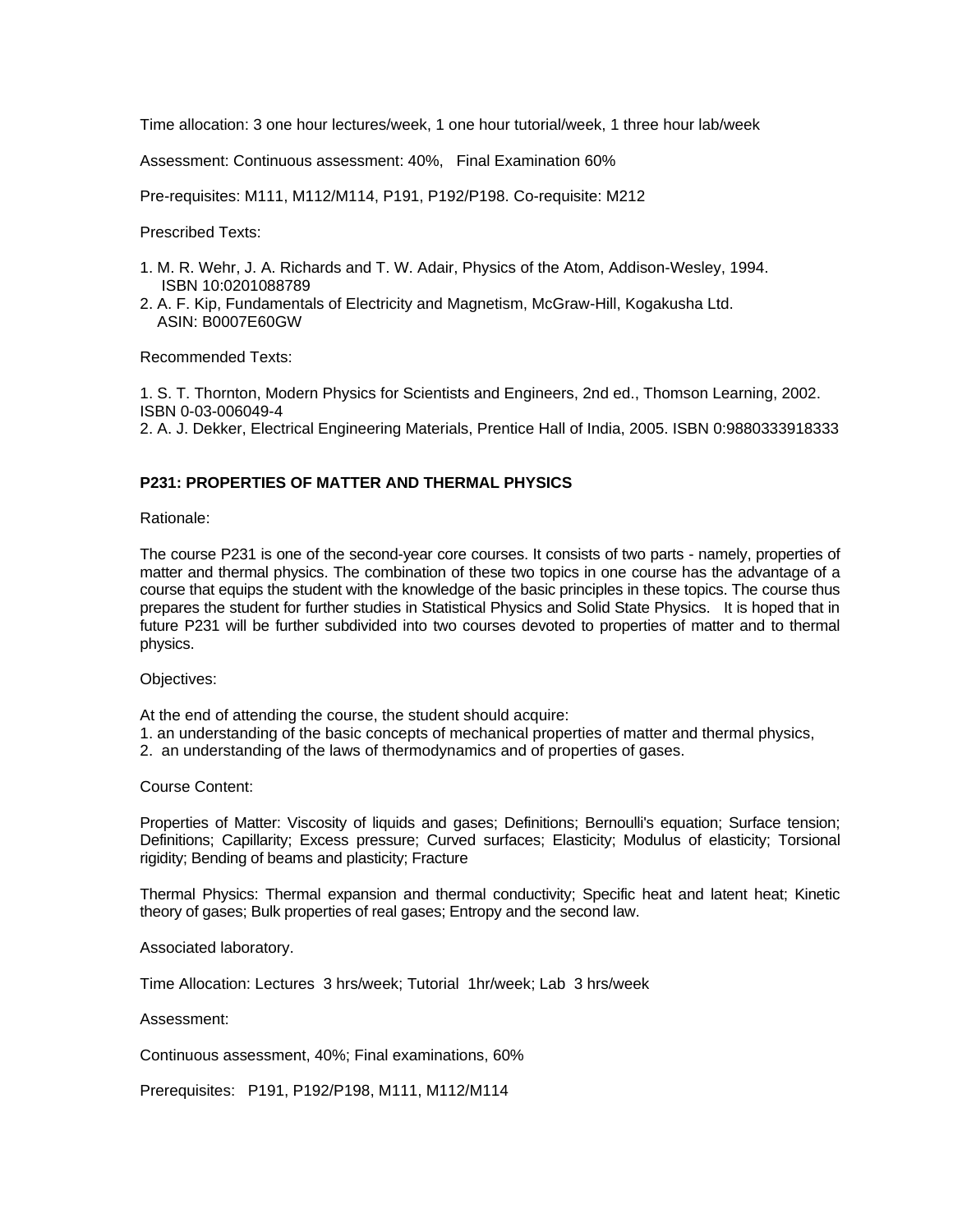Co-requisite: M211

Prescribed Texts:

1. M. W Zemansky and R. H. Dittman, Heat and Thermodynamics, McGraw Hill, 1981. ISBN: 13:978- 0071223041

2. F.H. Newman and V. H. L Searle, The General Properties of Matter, Edward Arnold, 1965. ISBN: 13:978-071312119365

# **P272: OPTICS**

Rationale:

Optics is a branch of physics dealing with the properties and nature of light. Its basic applications are used in all branches of science, technology and engineering. New developments in optics have increased the importance of optics and its applications.

Objectives:

At the end of attending the course, the student should acquire:

- 1. an understanding of the basic concepts of geometrical and physical optics,
- 2. an introduction to basic optical instruments and their working principles.

Course Content:

Geometrical Optics: 1. Lenses and aberrations, 2. Prisms and prism instruments; dispersion, Physical Optics: 3. Interference, 4. Diffraction, 5. Polarisation, and 6. Electro and magneto optics; quantum optics and lasers.

Associated Laboratory: P272

Time allocation: 3 one hour lectures/week, 1 one hour tutorial/week, 1 three hour lab/week

Assessment: Continuous assessment: 40%, Final Examination 60%

Pre-requisites: M111, M112/M114, P191, P192

Co-requisite: M212

Prescribed Texts:

1. A. Jenkins and H. Elliot, Fundamentals of Optics, McGraw-Hill, 1981. ISBN: 10:0070323305 2. F. G. Smith and J. H. Thompson, Optics, John Wiley, 1988. ISBN: 13:978-0471915348

Recommended Text:

1. R. S. Longhurst, Geometrical and Physical Optics, Longman, 1986. ISBN: 13:978-0582440999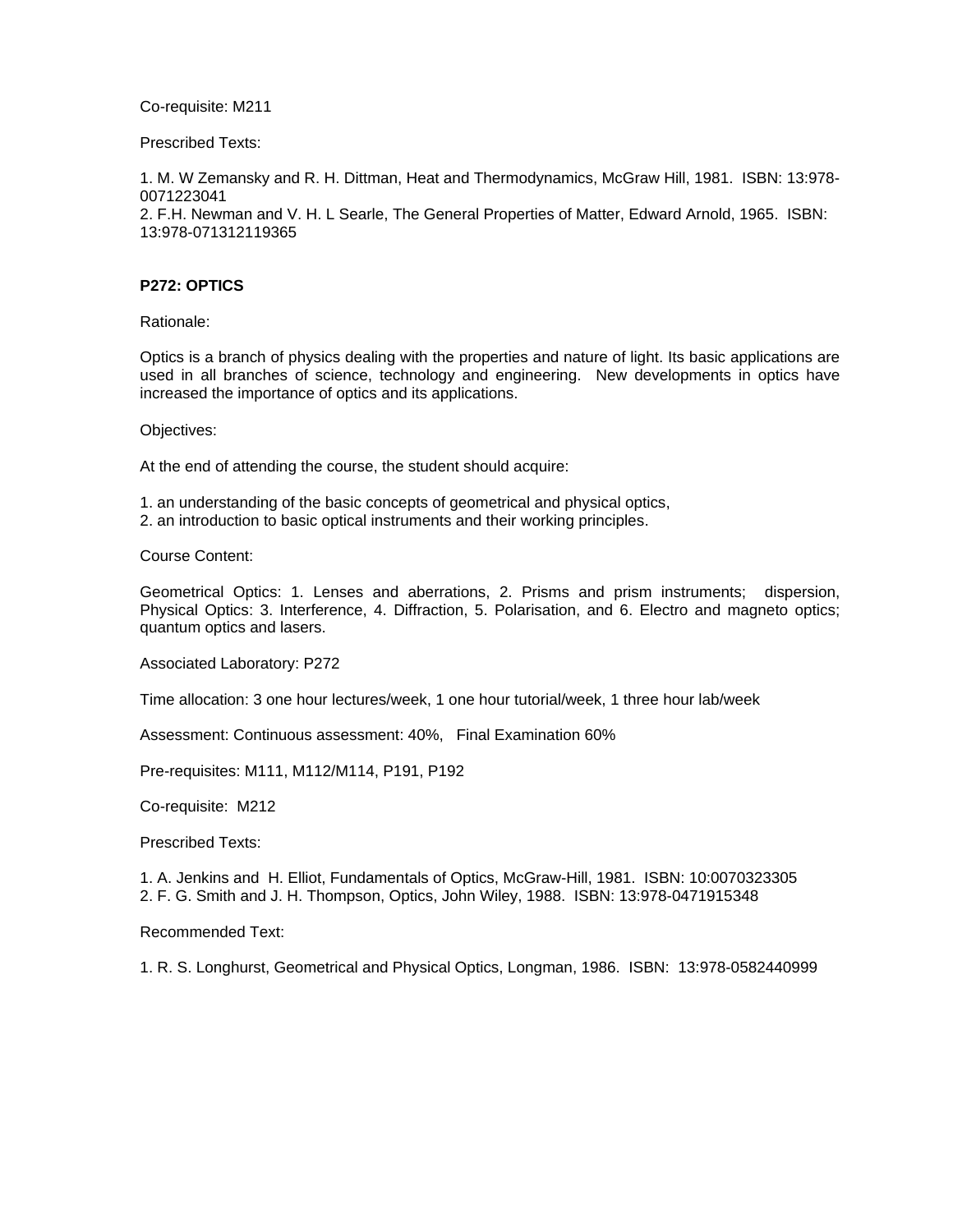# **P351: QUANTUM MECHANICS I**

#### Rationale

Quantum mechanics is the most fundamental theory of physics and has the widest range of applicability. It is the cornerstone of any physics degree programme. Therefore a good introduction to the subject is essential for physics students. A thorough grasp of it is necessary for almost all postgraduate work. P351 aims to introduce the basics of quantum mechanics to the student in a way that lays a foundation for further study of the subject and for its use in other areas of physics.

#### **Objectives**

At the end of this course, the student should have learned:

- 1. The failings of classical physics and the need for quantum concepts
- 2. How quantum mechanics resolves problems that confounded classical mechanics
- 3. The basic principles of quantum mechanics
- 4. How to apply quantum mechanics in simple situations
- 5. The student should be ready for more advanced concepts in quantum mechanics.

#### Course Content:

Origins of quantum theory: Wave-particle duality; black-body radiation; Compton effect; photoelectric effect; atomic spectra and Bohr model; the correspondence principle; the de Broglie hypothesis and electron diffraction.

Wave packets and the uncertainty relations: The wave function; superposition; wave packets and group velocity; the Heisenberg uncertainty principle and examples.

The one-dimensional Schrödinger equation and applications: Time dependent and time-independent Schrödinger equation; eigenvalues and eigenfunction; one-dimensional examples; normalization; quantum mechanical tunnelling; the harmonic oscillator.

Basic postulates and formalism of quantum mechanics: The wave function; dynamical variables and operators; Hermitian operators; expansion in eigenfunctions; commuting observables; compatibility.

Angular momentum in quantum mechanics: Angular momentum operators; eigenvalues and eigenfunctions; experimental demonstration of angular momentum quantization; general solution of the eigenvalue problem; matrix representation; spin and Pauli exclusion principle.

Three-dimensional Schrödinger equation: The wave equation; separation in Cartesian coordinates; separation in spherical polar coordinates; the radial equation; application to the hydrogen atom; degeneracy.

Time Allocation:

Lectures: 3 hrs/week, Tutorial: 1 hr/week

Lab: Associated laboratory of 3 hrs/week

Assessment:

Continuous assessment: 40%, Final Examination: 60%

Pre-requisites: P251, P252, P261, P212, M211, M212 Prescribed Texts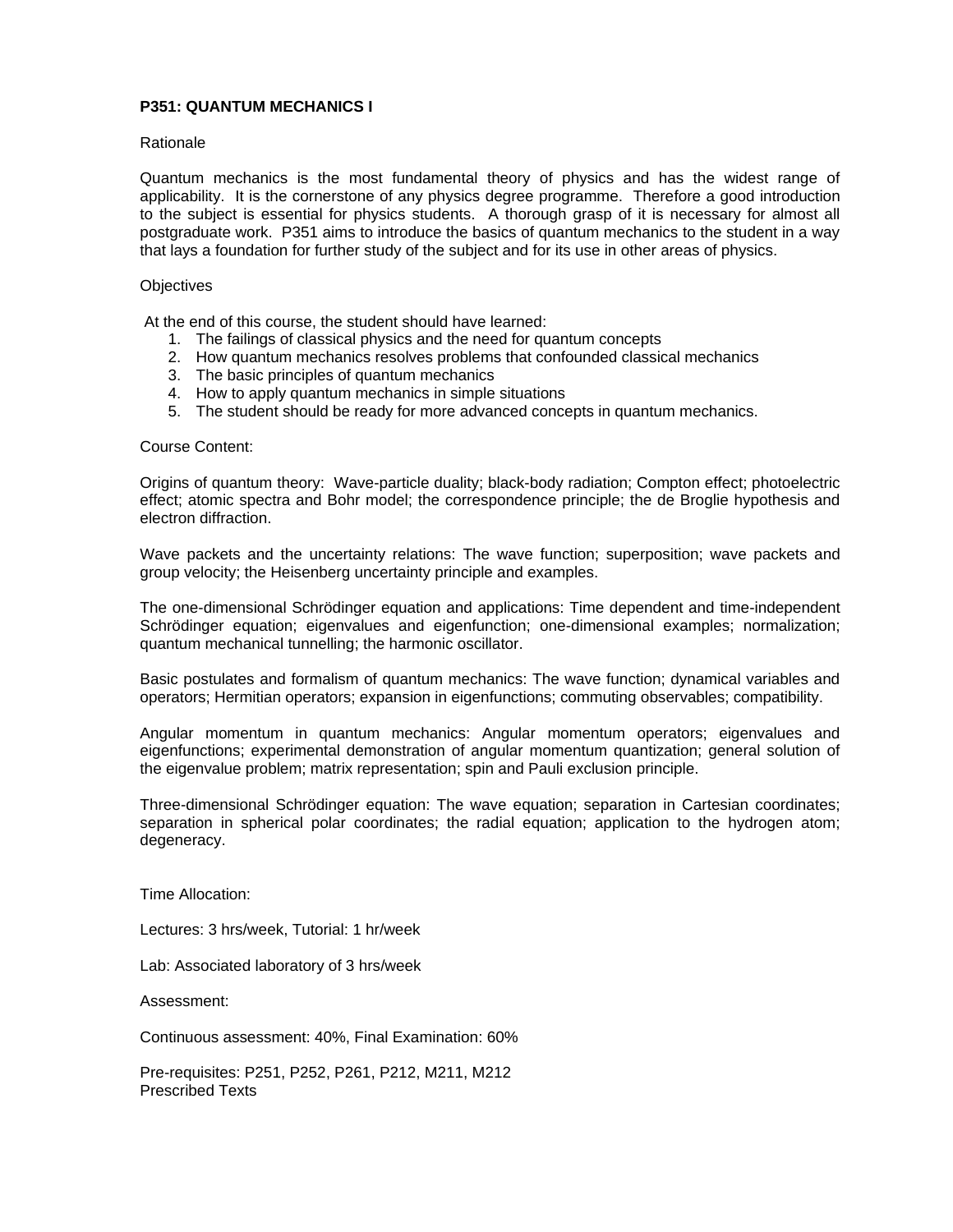1. B. H. Bransden and C. J. Joachain, Introduction to Quantum Mechanics, ELBS, 1989, ISBN: 0- 582-44498-5

2. S. Gasiorowicz, Quantum Physics, J. Wiley & Sons, 1971, ISBN: 0 471 29281-8

Recommended Texts:

1. A. I. M. Rae, Quantum Mechanics, Institute of Physics Publisher, 1993, ISBN: 13:9780750302173

# **P302: COMPUTATIONAL PHYSICS I**

Rationale:

In recent years the availability of powerful micro-computers has changed the approach to the method of study in physics. In many countries the use of micro-computers is encouraged even at high school levels. In its own right, the use of computers led to an applied branch of physics known as Computational Physics. This branch of physics is one of the core subjects taken by every student of Physics in many universities. It has become essential in preparing students intending to study fields of Physics like Energy and Environment that require modelling and simulation skills. On the other hand the study of Computational Physics helps a student of Physics in terms increasing job opportunities.

Objectives:

To:

1. provide the student with knowledge of the higher level programming languages which are currently used in Physics e.g. C++ and C#.

2. introduce the use of a computer as a tool for solving Physics problems by the use of numerical methods and simulation techniques.

# Course Content:

1. Introduction to computer architecture and peripherals. Introduction to software tools: Word processing and graphics usage. Basics of structured programming and computation: All fundamental aspects of the currently used programming languages in Physics, computational arithmetic, precision and propagation of errors (computational and numerical).

2. Solutions of non-linear equations: Newton-Raphson method with applications to physical problems, e.g., van der Waals equation and phase transitions. Solution of non-linear equations in relation to fractals, chaos and basins of attraction.

3. Least Squares Fit: Linear fitting of experimental data, mean and variance in relation to best fit and experimental errors.

4. Numerical Integration: Trapezoidal, Simpson and Romberg methods with applications to physical problems, e.g., van der Waals equation and work done. Introduction to the Monte Carlo method of integration.

5. Linear Equations: Gauss's method, LU Factorization, Gauss-Jordon method, Gauss-Seidel method and ill-conditioned equations with application to physical problems.

6. Ordinary Differential Equations: Euler, Runge-Kutta methods with application to physics problems, e.g., square-well potentials, radioactive decay and the two-body problem.

Time Allocation: Lectures: 3 hrs/week. Tutorial: 1 hr/week Lab: Associated Practical Computing Class.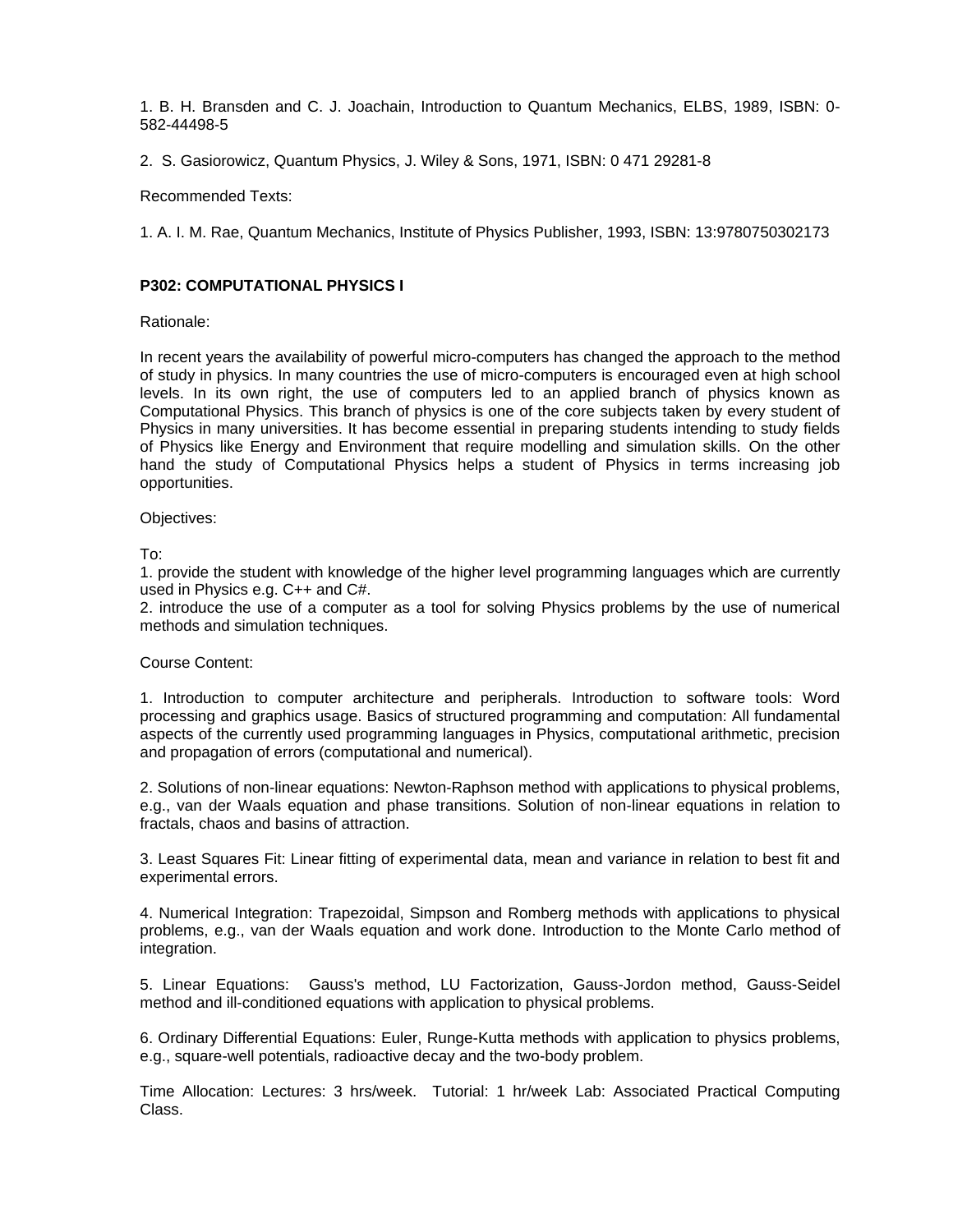Assessment: Labs: 30%, Tests: 20%, Final Examination: 50%

Pre-requisites: P251, P252, M211, M212 Co-requisite: P351

Prescribed Texts:

1. J. R. Hanly, Essential C++ for Engineers and Scientists,  $2^{nd}$  ed., Addison Wesley, New York, 2002. ISBN: 13:9780201884951

2. P. L. DeVries, A First Course in Computational Physics, John Wiley and Sons, New York, 1994. ISBN: 13:978-0471548690

3. M. L. DeJong, Introduction to Computational Physics, Addison Wesley Publishing, New York, 1991. ISBN: 0-19-852522-2

Recommended Texts:

- 1. H. M. Deitel and P. J. Deitel, C++: How to Program, 4<sup>th</sup> ed., Pearson Education, Delhi, 2004. ISBN 13:978-0131016217
- 2. Microsoft cooperation: Microsoft C# Language Specifications  $1<sup>st</sup>$  ed., Microsoft Press, Washington, 2001. 13:978-0735614482

3. E. Kreyszig, Advanced Engineering Mathematics, John Wiley and Sons, 1988. ISBN 10:0471726451

# **P361: ELECTROMAGNETIC THEORY**

Rationale:

Electromagnetism deals with relationship between electric current and magnetism. It is one of the pillars of classical physics and forms part of any undergraduate curriculum in Physics.

Objectives:

At the end of this course, a student should be able to:

- (i) calculate electric fields in vacuum and in a dielectric medium due to stationary charges.
- (ii) establish and use mathematical relationships between electric current and magnetism in vacuum as well as inside magnetic materials.
- (iii) use Maxwell's equations to establish the existence, properties and behaviour of electromagnetic waves in vacuum and in media.

#### Course Content:

Review of Vectors and Vector Calculus: Dot and vector products, time derivative. Vector operators: gradient, divergence, curl and Laplacian. Line, surface and volume integrals. Green's theorem, Stoke's theorem. Vector operators in spherical and cylindrical coordinates.

Electrostatic Fields I: Electrostatic Fields in Vacuum - Coulomb's Law, electric field intensity, electric potential, electric field outside and inside macroscopic bodies, Gauss's Law, Poisson's and Laplace's equation, conductors, electric dipole, potential energy of a charge distribution, energy density in an electric field.

Electrostatic Fields II: Dielectric Materials - Electric polarization, electric field at an exterior point, bound charge densities, polarization current density, electric susceptibility, electric displacement, relative permittivity and Poisson's equation for dielectrics, the free and the bound charge density, calculation of electric fields involving dielectrics, potential energy of a charge distribution in the presence of dielectrics.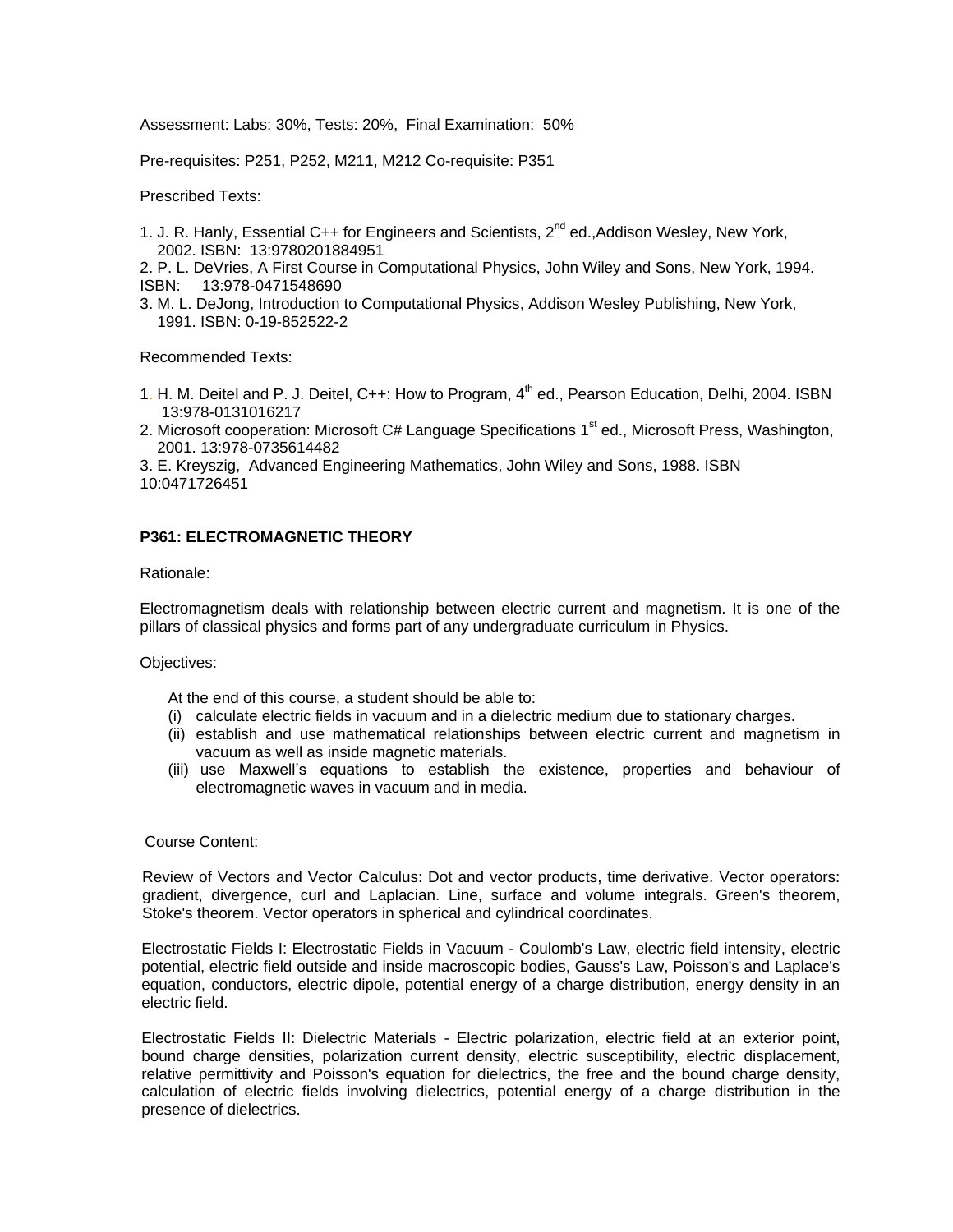Electrostatic Fields III: General Methods for Solving Laplace and Poisson's Equations - Continuity conditions, the Uniqueness theorem, method of images. Solution of Laplace equation in rectangular coordinates.

Magnetic Fields I: Steady Currents and Nonmagnetic Materials: The Biot-Savart Law, magnetic induction due to straight and circular wires, force on a point charge moving in a magnetic field, divergence of magnetic induction, vector potential, curl of magnetic induction, Ampere's circuital Law and applications, magnetic dipole.

Magnetic Fields II: Induced Electromotance and Magnetic Energy - Faraday's induction Law and applications, induced electromotance in a moving system, mutual and self inductance, energy stored in a magnetic field, self-inductance for a volume distribution of current.

Magnetic Fields III: Magnetic Materials - Magnetization, magnetic induction at an exterior point, the magnetic field intensity H, Ampere's circuital law, magnetic susceptibiliy and relative permeability, equivalent current density and the free current density, hysteresis, boundary conditions, magnetic field calculations.

Maxwell's Equations - charge conservation, the Lorentz condition, nonhomogeneous wave equations for V and A, curl of B, Maxwell's equations.

Propagation of Electromagnetic Waves - Plane electromagnetic waves in free space, Poynting vector, the E and H vectors in homogeneous, isotropic, linear and stationary media, propagation of plane electromagnetic waves in nonconductors and conductors, skin effect.

# Time Allocation:

Lectures: 3 hrs/week Tutorial: 1 hr /week Lab: Associated practical lab: 3 hrs/week

#### Assessment:

Continuous Assessment 40%, Final Examination 60%

Prerequisites: P261

Prescribed Books:

- 1. P. Lorrain and D. Corson, Electromagnetic Fields and Waves, W H Freeman and Company, San Francisco, 1970. 13:978-0471571322
- 2. R. K. Wangness, Electromagnetic Fields, John Wiley and Sons, New York,1986. ISBN: 978:0-471-81186-2

#### **P332: STATISTICAL AND THERMAL PHYSICS**

#### Rationale

The basic laws governing dynamics are Newton's second law in classical mechanics and the Schrödinger wave equation in quantum mechanics. Their application is however restricted to only the simplest physical systems because of mathematical complications which arise primarily from the many-body nature of most practical systems. Statistical mechanics is the study of systems comprising many particles by means of the laws of statistics and probability. In P332, the fundamental principles of equilibrium statistical mechanics are studied and are illustrated by means of simple examples. Many important concepts are developed for the first time and some old ones rigorously justified or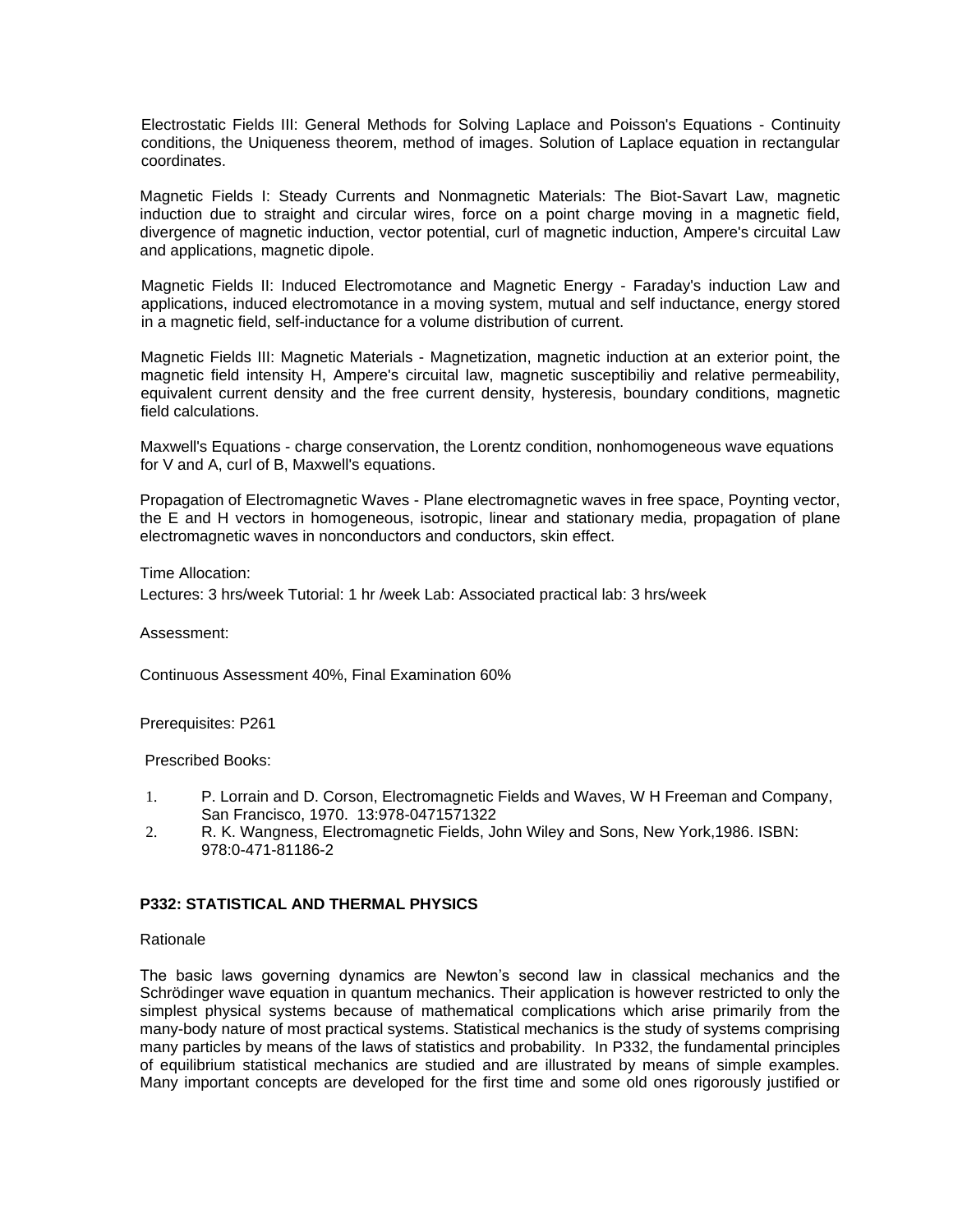derived. This lays the groundwork for the study of more complex systems which cannot be treated in this course, and it leads to the study of non-equilibrium statistical mechanics at postgraduate level.

## **Objectives**

At the end of this course, the student should have learned:

- 1. The connection between the laws of thermodynamics and the microscopic structure of matter.
- 2. How to use statistical mechanics to calculate the properties of simple systems.
- 3. How to derive many of the results of kinetic theory and thermodynamics by means of the standard tools of statistical mechanics such as the partition function.
- 4. The student should be ready to move on to the study of more advanced concepts and more complex physical systems in subsequent courses.

#### Course Content

Probability and Statistics: The random walk problem, the binomial distribution, the Gaussian distribution, the Poisson distribution

Statistical Description of Systems of Particles: Statistical formulation of the mechanical problem

Statistical Thermodynamics: Irreversibility at the attainment of equilibrium, thermal interaction between macroscopic systems, general interaction between macroscopic systems, general interaction between macroscopic systems

Macroscopic Parameters and Their Measurement

Simple Applications of Macroscopic Thermodynamics: Properties of ideal gases, general relations for a homogeneous substance, free expansion and throttling processes, heat engines and refrigerators

Basic Methods of Statistical Mechanics: Ensembles representative of situations of physical interest, approximation methods

Simple Applications of Statistical Mechanics: Ideal monatomic gas, the equipartition theorem, paramagnetism

Equilibrium Between Phases or Chemical Species: General equilibrium conditions, equilibrium between phases, chemical equilibrium of systems with several components

Quantum Statistics of Ideal Gases: Maxwell-Boltzmann, Bose-Einstein, Fermi-Dirac statistics, blackbody radiation.

Time Allocation:

Lectures: 3 hrs/week, Tutorial: 1 hr/week

Lab: Associated laboratory of 3 hrs/week.

Assessment:

Continuous assessment: 40%, Final Examination: 60%

Pre-requisites: P231, P272, M211, M212

Prescribed Texts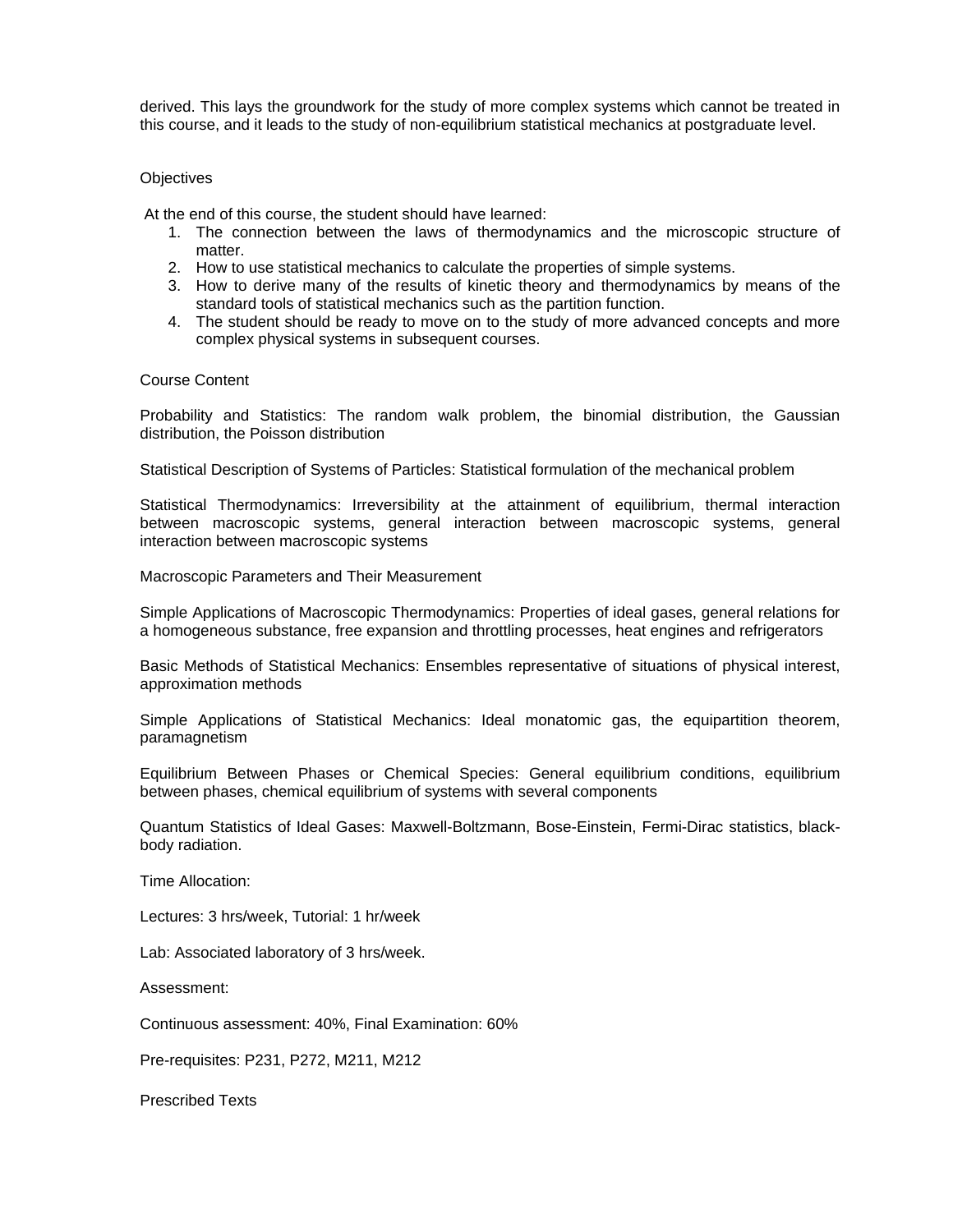- 1. F. Reif, Fundamentals of Statistical and Thermal Physics, McGraw-Hill, 1981. ISBN: 0-07- 085615-X
- 2. B. N. Roy, Fundamentals of Classical and Statistical Thermodynamics, Wiley, 2002. ISBN: 13:978-0470843161

Recommended Texts

- 1. M. W. Zemansky, Heat and Thermodynamics, McGraw-Hill, 1957. ISBN: 978-0070170599
- 2. F. W. Sears, Thermodynamics, McGraw-Hill, 1963. ISBN: 13:020106894

# **P341: INTRODUCTION TO ELECTRONICS**

Rationale:

The electronics syllabus has the primary objective of enabling the student to acquire the theoretical and practical skills that are necessary for the acquisition of instrumentation techniques utilised in advanced experimental Physics. This basic course will equip the student with the skills necessary for understanding the principles of transducer physics as applied in instrumentation electronics. It is an essential preamble to the knowledge of the application of electronics in Industry, Science and Technology.

#### Objectives:

At the end of attending the course, the student should:

1) have acquired an understanding of basic electronic concepts needed for the analysis of electrical circuits.

- 2) have been introduced to the basic devices used in electronics and the physical principles, in particular semiconductor theory, responsible for the electrical properties of these devices.
- 3) have been introduced to standard electronic circuits and circuits utilized in measurements of physical quantities in physics experiments.

Course Content:

Kirchhoff's current and voltage Laws. Thevenin's and Norton's theorem. Impedance matching. Feedback theory. A.C. circuit theory: Complex representation of a.c. current, voltage and electrical components. Introduction to Laplace and Fourier series. Passive filters and RLC circuits.

Semiconductor devices and circuits: Physics of semiconductors. P-N junction diode. Diode rectifier circuits. Bipolar transistor theory. d.c. transfer characteristics. a.c. characteristics and the hybrid model of the transistor. Transistor circuits: a.c. amplifier, differential amplifier, switch. J-FET transistor.

Operational amplifier: Ideal op-amp characteristics. Op-amp as amplifier; inverting, non-inverting, difference and instrumentation amplifiers. Op-amp mathematical circuits; summing, logarithmic, multiplication, differentiation and integration circuits. Data acquisition circuits; sample-and-hold, peak detector, A/D converter.

Measurement systems: General measurement system. Sensors and transducers.

#### Associated Laboratory: P341

Time Allocation: Lectures: 3 hrs/week. Tutorial: 1 hr/week Lab: 4 hrs/week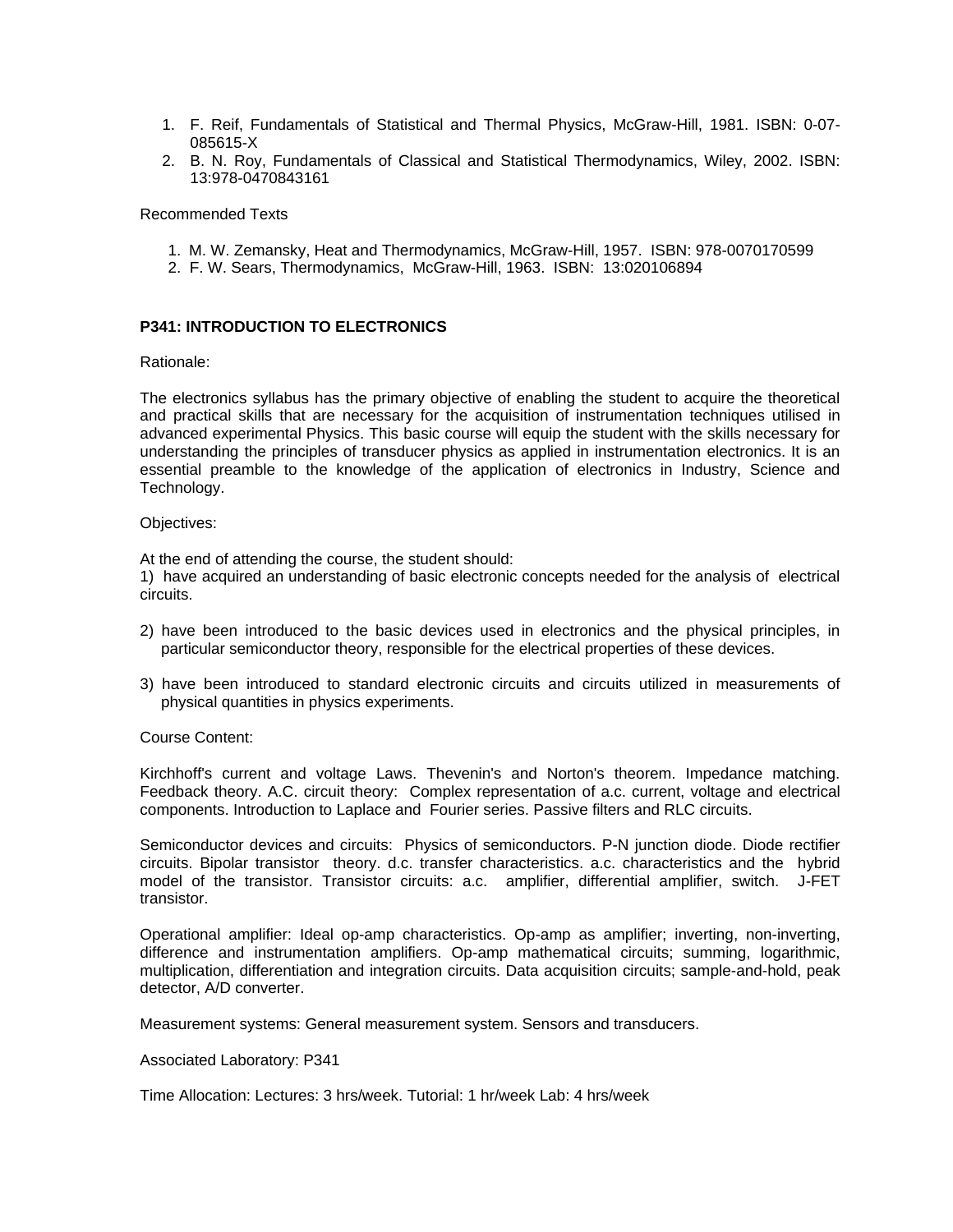Assessment: Labs: 30%, Tests: 20%, Final Examination: 50% Pre-requisites: P261, P212

#### Prescribed Texts:

1. J. J. Brophy, Basic Electronics for Scientists, 5th ed., McGraw-Hill,University of Utah, 1990. ISBN: 13:978-0070081475 2. J. Millman and C. Halkias, Integrated Electronics, McGraw-Hill, Tokyo, 1971. ISBN: 13:978- 0708549391

Recommended Texts:

1. R. J. Higgins, Electronics with Digital and Analog Integrated Circuits, Prentice Hall, Englewood Cliffs, N.J. 1983.

#### **P342: DIGITAL ELECTRONICS I**

Rationale:

Digital electronics is a vital component of control circuits in most machines and communication installations. It has given us gadgets like cell phones, pocket calculators, digital watches, heart pace makers, computers, automatically controlled production processes, to name a few. Digital electronics is an essential part of our daily life.

Objectives:

At the end of attending the course, the student should acquire basic knowledge and skills in digital electronics. It introduces the fundamental concepts that are so essential to in advanced digital electronics principles. Greater depth of coverage of digital electronics is to be emphasized due to the increasing importance of computer technology for the analysis, control and simulation of physics experiments.

#### Course Content:

Basics: Logic gates: Basic logic gates and their truth tables; TTL construction of logic gates. Binary arithmetic: Binary number system. Conversion from decimal to binary. Addition and subtraction of binary numbers. Boolean algebra: Boolean identities; De Morgan's laws; Conversion of Boolean equations to truth tables and vice versa.

Digital circuits: Binary arithmetic circuits; addition and subtraction. Flip-Flops: S-R, J-K, D and T flipflops. Counters and shift registers: Serial to parallel conversion; Parallel to serial conversion; Parallel to parallel conversion; Binary ring and ripple counters. Digital Memory: Introduction to stacks; RAM and ROM. A/D and D/A converters. Decoders: 4-16, BCD, Hexadecimal. Demultiplexer and Multiplexer. Introduction to the microprocessor.

Associated Laboratory: P342

Time Allocation: Lectures: 3 hrs/week. Tutorial: 1 hr/week Lab: 4 hrs/week

Assessment: Labs: 30%, Tests: 20%, Final Examination 50% Pre-requisites: P261, P341

Prescribed Texts:

1. H. Taub and D. Schilling, Digital Integrated Electronics, McGraw-Hill, ISBN: 0-07-062921-8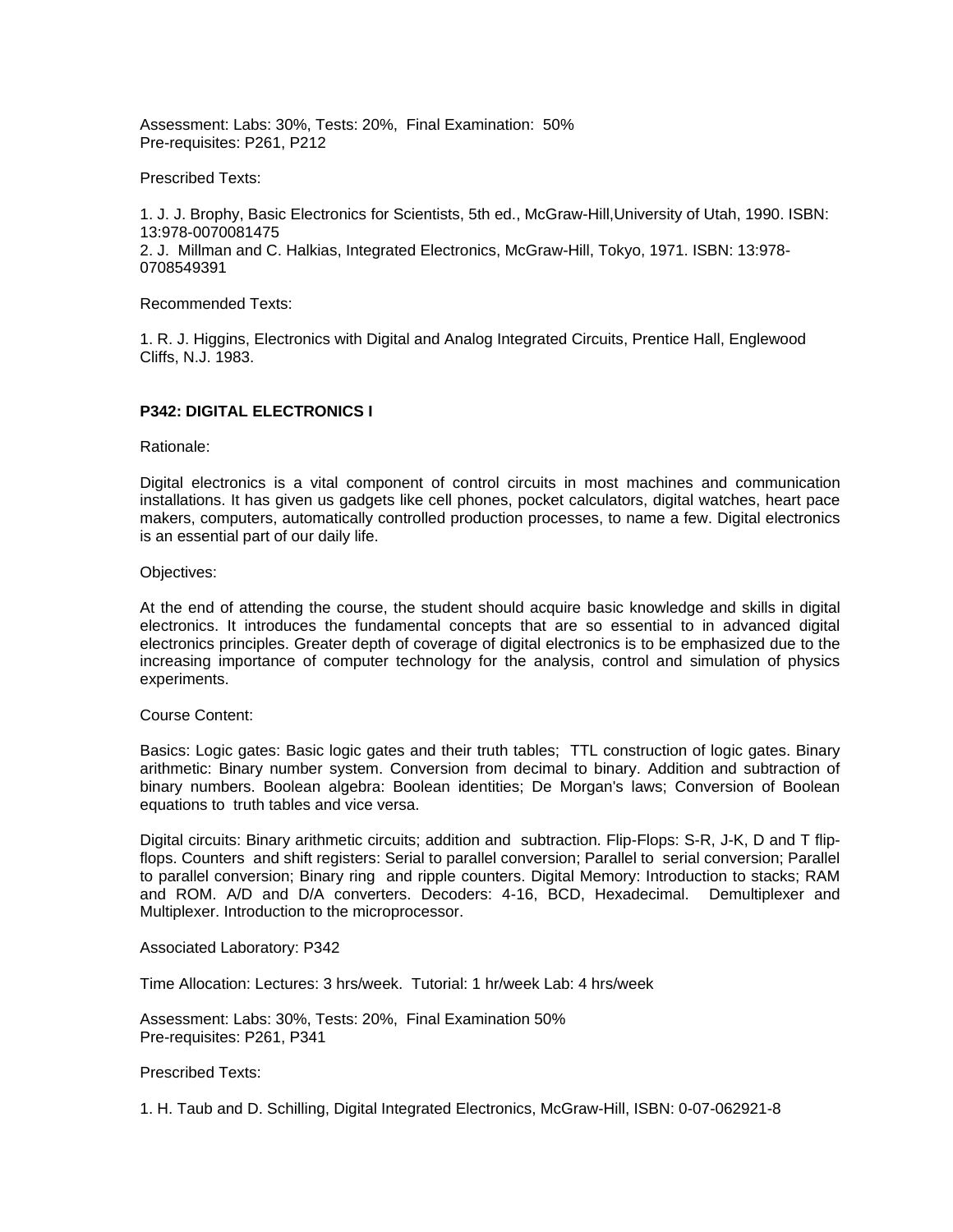Recommended Texts:

1. J. J. Brophy, Basic Electronics for Scientists, 5<sup>th</sup> ed., McGraw-Hill, University of Utah, 1990. ISBN:13:978-00781475

2. R. J. Higgins, Electronics with Digital and Analog Integrated Circuits, Prentice Hall, Englewood Cliffs, N. J. 1983.

## **P401: COMPUTATIONAL PHYSICS II**

Rationale:

Computational physics is physics done by means of computational methods. It is much more than ``Physics Using Computers.'' The essential point in computational physics is not the use of machines, but the systematic application of numerical techniques in place of, and in addition to, analytical methods, in order to render accessible to computation as large a part of physical reality as possible. In all quantifying sciences the advent of computers rapidly extended the applicability of numerical methods. In the case of physics it triggered the evolution of an entirely new field with its own goals and problems. Computational physicists have developed new numerical techniques (Monte Carlo and molecular dynamics simulation, fast Fourier transformation), discovered unexpected physical phenomena (Alder vortices, shear thinning), and posed new questions to theory and experiment (chaos, strange attractors, cellular automata, neural nets, spin glasses, etc.). This course is not a short course in computing science, nor in programming. It focuses specifically on methods for solving physics problems. Students taking this course will be expected to be familiar with basic programming.

#### Objectives:

This course aims to give the student a thorough grounding in the main computational techniques used in modern physics. It is particularly important in this course that the students should *learn by doing.* The course is therefore designed such that a significant fraction of the students' time is spent actually programming specific physical problems while learning abstract techniques.

#### Course Content:

1. Programming languages: Advanced programming in Higher level languages which are currently used in Physics e.g. C++ and C#.

Introduction to software tools: Scientific and graphics packages.

2. Introduction to statistical concepts: Random variables, probability, density functions and frequency functions, co-variance and correlation coefficients. Common distributions: Gaussian, Poisson, Fermi-Dirac, and Bose-Einstein.

3. Monte Carlo Methods: Integration, particle transport and Monte Carlo Error Analysis.

4. Curve fitting: Interpolation and non-linear least squares.

5. Fast Fourier Transforms: FFTs as applied to physics problems.

6. Matrix eigenvalue problem and diagonalisation procedures: Calculation of energy levels as eigenvalues with applications to some Physics problems e.g. atomic structure calculations and molecular orbital theory (Huckel Method) and defect energy levels in Solid State Physics.

7. Approximation methods: Perturbation and variational methods with reference to simple physical applications.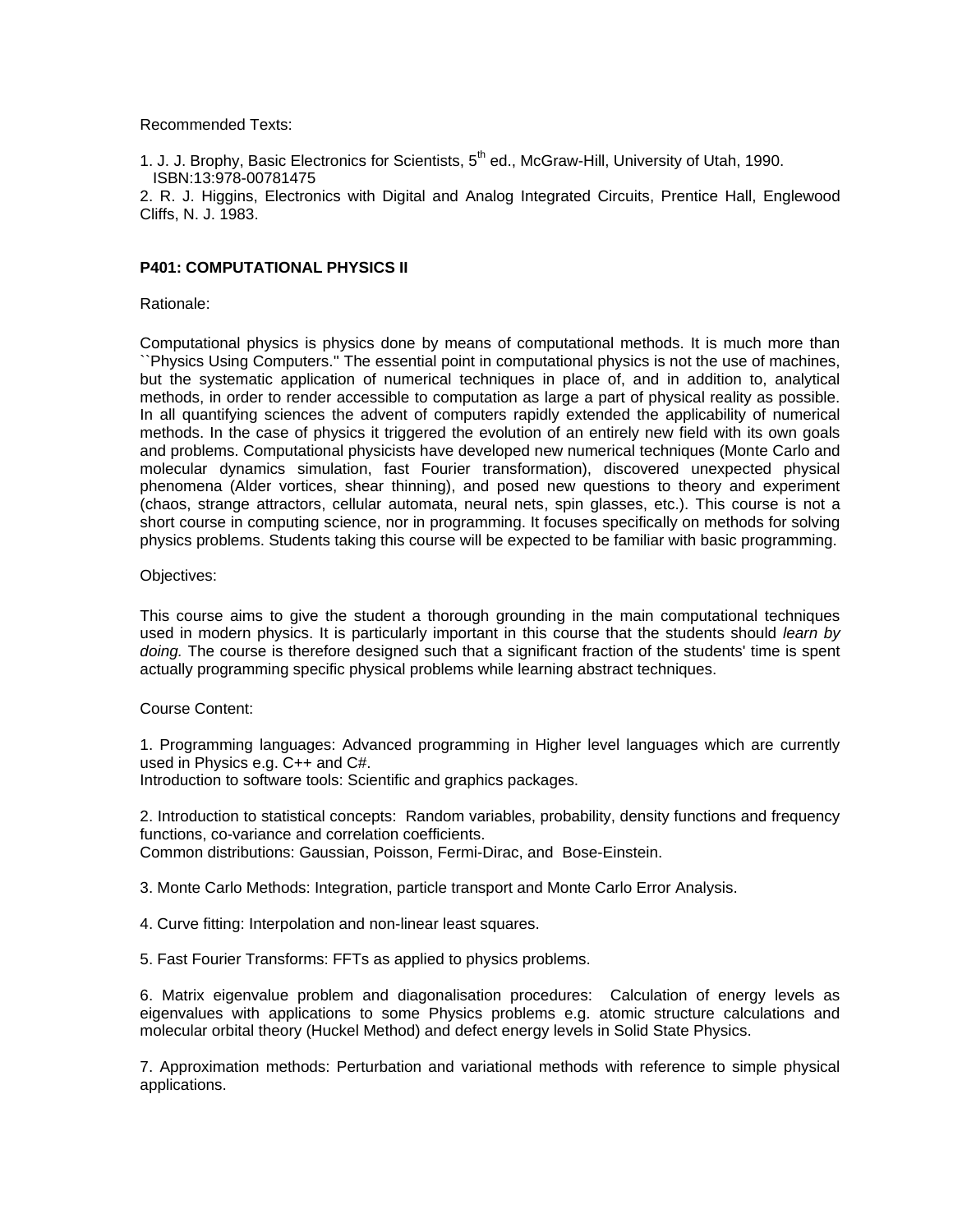8. Non-linear Dynamics: Chaos and fractals with reference to some simple Physics problems.

Time Allocation: 3 hrs/week. Tutorial: 1 hr/week Laboratory: Associated Practical Computing Class.

Assessment: Labs: 30%, Tests: 20%, Final Examination: 50%

Pre-requisites: P302, P351

Recommended Texts:

1. J. R. Hanly, Essential C++ for Engineers and Scientists, 2<sup>nd</sup> ed., Addison Wesley Publishing Co, New York, 2002. ISBN: 10:020188495X

2. W. H. Press, B. P. Flannery, S. A. Teukolsky and W. T. Vetterling, Numerical Recipes, The Art of Scientific Computing, Cambridge Univ. Press, Cambridge, 1990. ISBN: 978-0521431088

3. P. L. DeVries, A First Course in Computational Physics, John Wiley and Sons, New York, 1994. ISBN: 13:978-0471548690

4. Harvey Gould & Jan Tobochnik, An Introduction to Computer Simulation Methods, Parts I & II, Addison Wesley, New York, 1987. ISBN: 0-8053-7758-1

# Further references:

1. H. M. Deitel and P. J. Deitel, C++ How to Program, Fourth Edition, Pearson Education, Patparganj, Delhi, 2004. ISBN: 13:978-0131016217

2. Microsoft C# Language Specifications, Microsoft Press, Microsoft Corporation, Redmond, Washington, 2001. ISBN: 978-0070081475

4. E. Kreyszig, Advanced Engineering Mathematics, John Wiley & Sons, 1988). ISBN: 0471726451

# **P485: PHYSICS OF RENEWABLE ENERGY RESOURCES AND ENVIRONMENT**

#### **Rationale**

The world heavily relies for its energy needs on the use of oil, coal and gas, collectively termed as fossil fuels. However, continued use of fossil fuels is leading to a very serious environmental problem – climate change. It is now accepted that a major shift towards increased use of renewable sources of energy is required in order to mitigate this problem. Indeed the growth in the renewable energy sector has been a phenomenal 30-40% per annum during the last decade. With the maximum solar resource in the world, Africa - including Zambia - is uniquely poised to exploit this natural gift to best advantage. Other renewable sources of energy also abound in parts of Africa. Institutions of higher learning can play an important role by building high level capacity in this field.

# Objectives:

At the end of this course, a student should be able to:

- (i) measure as well as to estimate the solar radiation incident on a horizontal surface.
- (ii) use the physical principles of heat transfer, optics and photovoltaic conversion to understand, calculate, assess and optimize the performance of solar-energy devices.
- (iii) use physical principles to understand, calculate, assess and optimize the working of other renewable-energy devices.
- (iv) use basic physical principles to explain the behaviour of the atmosphere and the causes of climate change.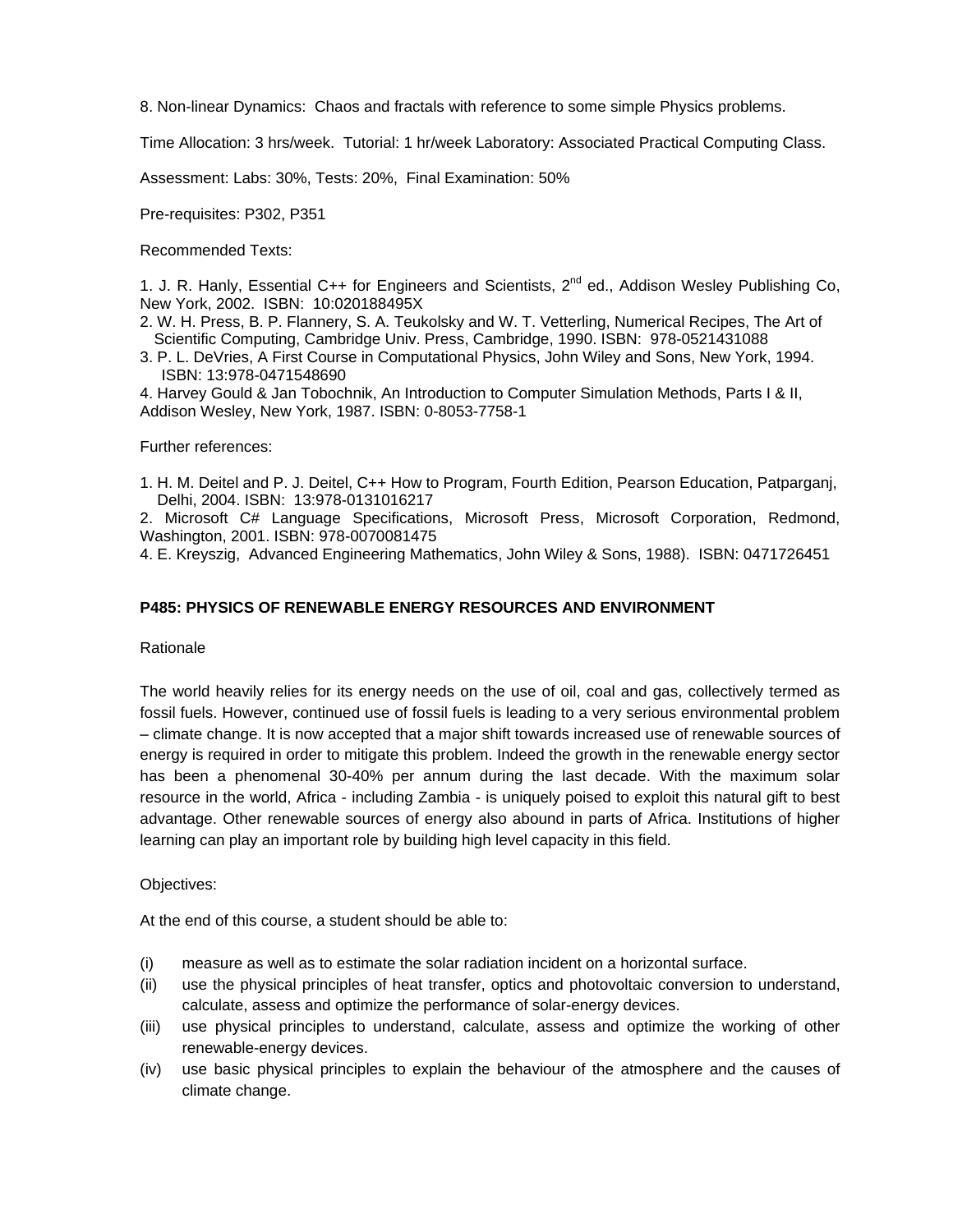#### Course Content:

Solar Radiation Fundamentals: Radiation Laws, The Sun, Sun-earth geometry, solar constant, extraterrestrial radiation, spectral distribution, attenuation of solar radiation by the atmosphere, solar radiation on the ground; direct, diffuse and global radiation; solar radiation on horizontal and inclined surfaces, measurement of solar radiation.

Solar Energy Utilization: Fundamentals of heat transfer; conduction, convection and radiation in specific-shaped bodies. Optics of collectors, reflection and refraction at dielectric interfaces, transmittance and reflectance of single and multiple glazings, optical efficiency of a glazing-absorber system, anti-reflecting coatings for glazings, selective absorber coatings; concentrators; solar heating panels, performance and time constant under stagnant conditions, operational characteristics of flatplate collector; solar heating system; arrays; heat exchangers and heat pumps; thermodynamic conversion of solar energy to work, solar powered mechanical engines, solar-driven cooling; direct conversion of solar energy to electricity, intrinsic and extrinsic semiconductors, the p-n junction, junction photovoltaic spectral response of photocurrent, theoretical efficiency of photovoltaic devices, photovoltaic arrays and systems.

Other Renewable Sources of Energy: Wind power: Types of wind turbines, design considerations and applications. Biomass: Photosynthesis principle, physical characteristics of biomass residues, thermoconversion (pyrolysis), gasification, biological conversion (anaerobic, fermentation). Hydropower: Principles of hydropower extraction and hydropower turbines. Ocean thermal energy conversion (OTEC): Principle and efficiency of OTEC, sea thermal power plants. Geothermal power. Tidal power.

Physics of the Atmosphere: The atmosphere, hydrostatic equation, adiabatic lapse rate, blackbody radiation, radiative transfer, absorption and emission of radiation, radiative equilibrium in a grey atmosphere, energy systems of the earth, global radiation budget, equilibrium temperature, the greenhouse effect and climate change. Absorption of radiation by ozone and the problem of ozone depletion.

Time Allocation:

Lectures: 3 hrs per week, Tutorial: 1 hr per week , Laboratory: 1 laboratory per week

Assessment:

Continuous Assessment: 40%, Final examination 60%

Pre-requisites: P231, P361

Recommended Texts

- 1. S. Wieder, An Introduction to Solar Energy for Scientists and Engineers, John Wiley & Sons, 1982. ISBN: 13-978-0471060482
- 2. J.T. Houghton, The Physics of the Atmosphere, Cambridge University Press, 1977. ISBN: 13:9780521011221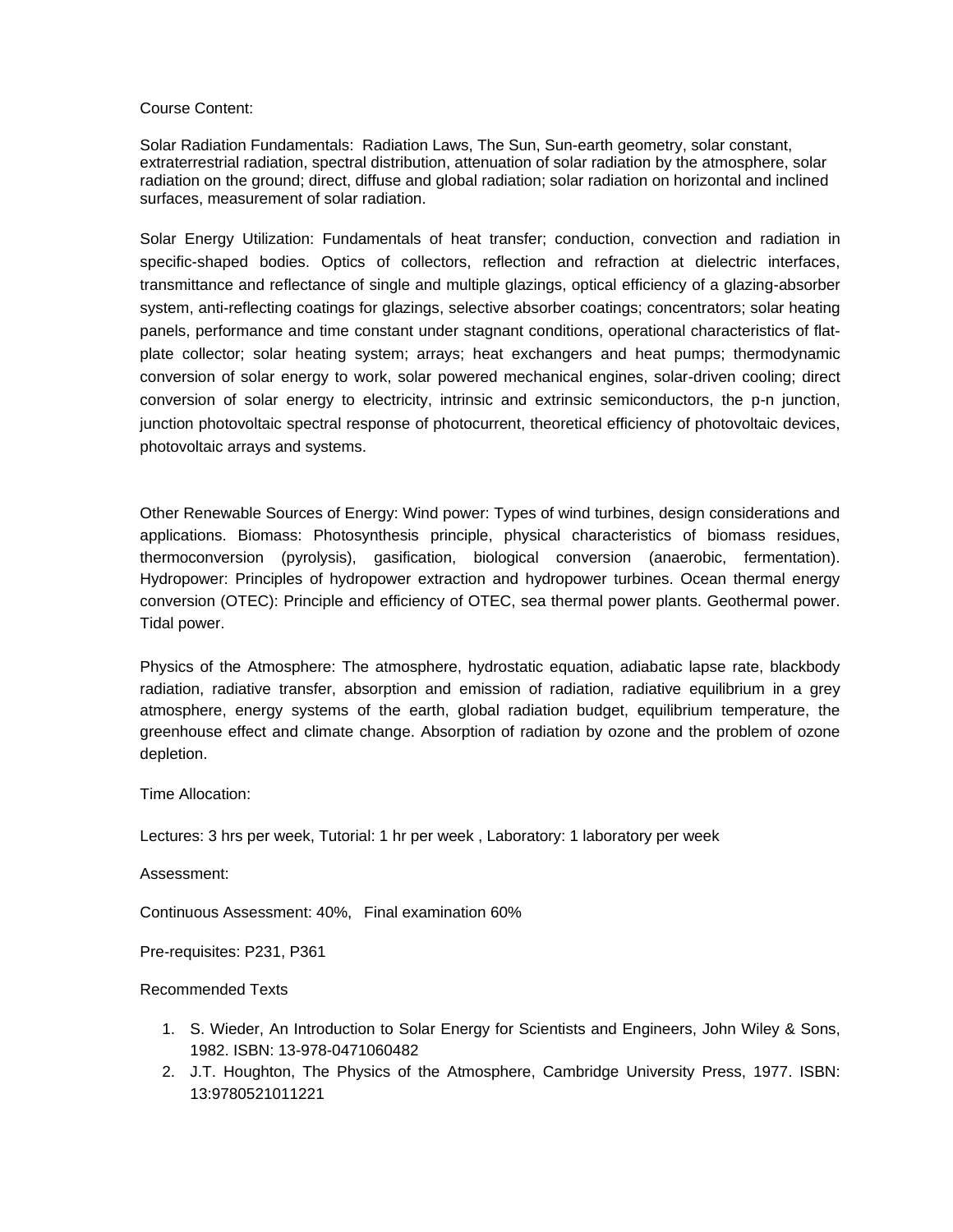3. J. Twidell and J. Weir, Renewable Energy Resources, ELBS, 1988. ISBN: 13:978- 0429253303

Supplementary Reading

- 1. H. P. Garg, Treatise on Solar Energy*,* Vol 1, John Wiley & Sons, 1982. ISBN: 10:096014810300168X
- 2. J. A. Duffie and W. A. Beckman, Solar Engineering of Thermal Processes, John Wiley & Sons, 1980. ISBN: 13:978-04715610567
- 3. A. Henderson-Sellers and P. J. Robinson, Contemporary Climatology, Longman Scientific & Technical, 1986. ISBN: 13:978-0470206645
- 4. M. Iqbal, Introduction to Solar Radiation, Academic Press, 1983. OSTI 10:5596615

# **P411: NUCLEAR EXPERIMENTAL TECHNIQUES**

Rationale:

In today's world Radiation Physics applications play an important role in everyday life, ranging from medicine to industrial production. It is, therefore, important that students of Physics are furnished with knowledge of the principles underlying these applications. This course is designed to offer exposure to introductory nuclear instrumentation or radiation measurements. The knowledge is needed by those who may pursue studies in Nuclear Physics, Medical Physics, and Nuclear Engineering.

#### Objectives:

On completion of the course, the student should be able to understand the working principles as well as to utilize nuclear equipment such as various radiation detectors, amplifiers, multi-channel analyser etc, and the effect of radiation on human health.

#### Course Content:

Basic nuclear physics, radioactivity, equilibrium, age of rocks, nuclear energy level diagrams, activation analysis, types of radiation, electron interactions with matter, gamma ray interactions, ionisation of gases, radiation detection methods, counting techniques, introduction to theory and practice of dosimetry.

Associated Laboratory: P411/P412

Time Allocation: Lectures: 3 hrs/week. Tutorial: 1 hr/week Laboratory: 1 laboratory per week

Assessment: Continuous assessment: 40%, Final Examination 60%

Pre-requisites: P351, P341, P342

Recommended Texts:

1. G. F. Knoll, Radiation Detection and Measurement, 2nd ed., John Wiley, 1989. ISBN: 0-471- 81504-7

Supplementary Texts:

1. N. Tsoulfanidis, Measurement and Detection of Radiation, McGraw-Hill Book Company, 1983. ISBN: 0-07-065397-6.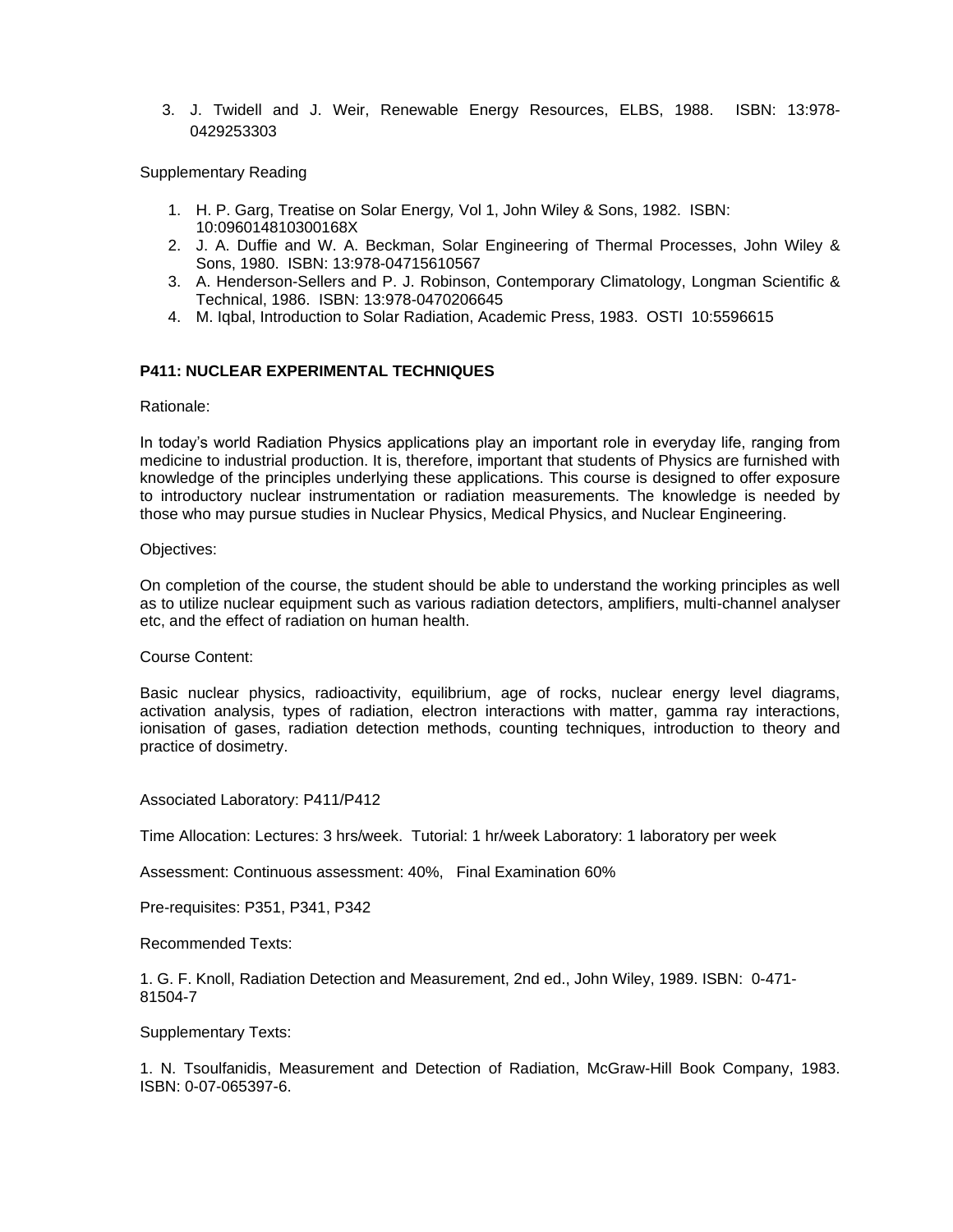2. W. R. Leo, Techniques for Nuclear and Particle Physics Experiments, Springer Verlag, Berlin-Heidelberg-New York, ISBN: 3-540-17386-2

3. E. Segre, Nuclei and Particles, The Benjamin/Cumming Publishing Co., 1977. ISBN: 10:0805386009

# **P412: NUCLEAR PHYSICS**

Rationale:

The course aims at understanding of basic and fundamental concepts used in nuclear physics.

Objectives:

At the end of the course, the student should be able to have enough background knowledge in nuclear physics so as to enable him/her to pursue higher studies in nuclear physics or related subjects.

Course Content:

1. Elements of Nuclear Structure and Systematics: Nomenclature and conventions.

Nuclear Radii: Electromagnetic radius, nuclear radius, brief survey of methods of determining nuclear radius. Values of spin, magnetic moments of nuclei, Schmidt lines, and electric quadrupole moments of nuclei.

Semi-empirical mass formula, spontaneous fission, Q-value calculations for alpha and beta decay.

Two-body systems and Nuclear Forces: Bound state of deuteron, magnetic moment of deuteron and non-central forces. Nucleon-nucleon scattering at low energies: scattering cross sections, phase shift, scattering length, effective range, spin dependence of scattering cross-sections, charge independence of scattering cross-sections.

Scattering in ortho- and para-hydrogen. Nucleon-nucleon scattering at high energies: a brief summary and discussion. Meson theory of nuclear forces.

Nuclear Models: Shell model, Collective nuclear model and rotational levels.

2. Nuclear Decay:

Alpha decay: basic theory, Gamow factor, Geiger-Nuttal law. Beta decay: beta spectrum and Fermi-theory (without derivation), nature of weak interaction, parity non conservation and helicity. Electron capture. Gamma decay: selection rules, transition probabilities, internal conversion, nuclear isomerism, Coulomb excitation and nuclear fluorescence.

3. Nuclear Reactions:

Conservation laws for nuclear reactions. Particle induced nuclear reactions-general features of cross-sections.

Optical model - an introduction.

Associated Laboratory: P411/P412

Time Allocation: Lectures: 3 hrs/week. Tutorial: 1 hr/week Laboratory: 1 laboratory per week

Assessment: Continuous Assessment: 40%, Final Examination 60%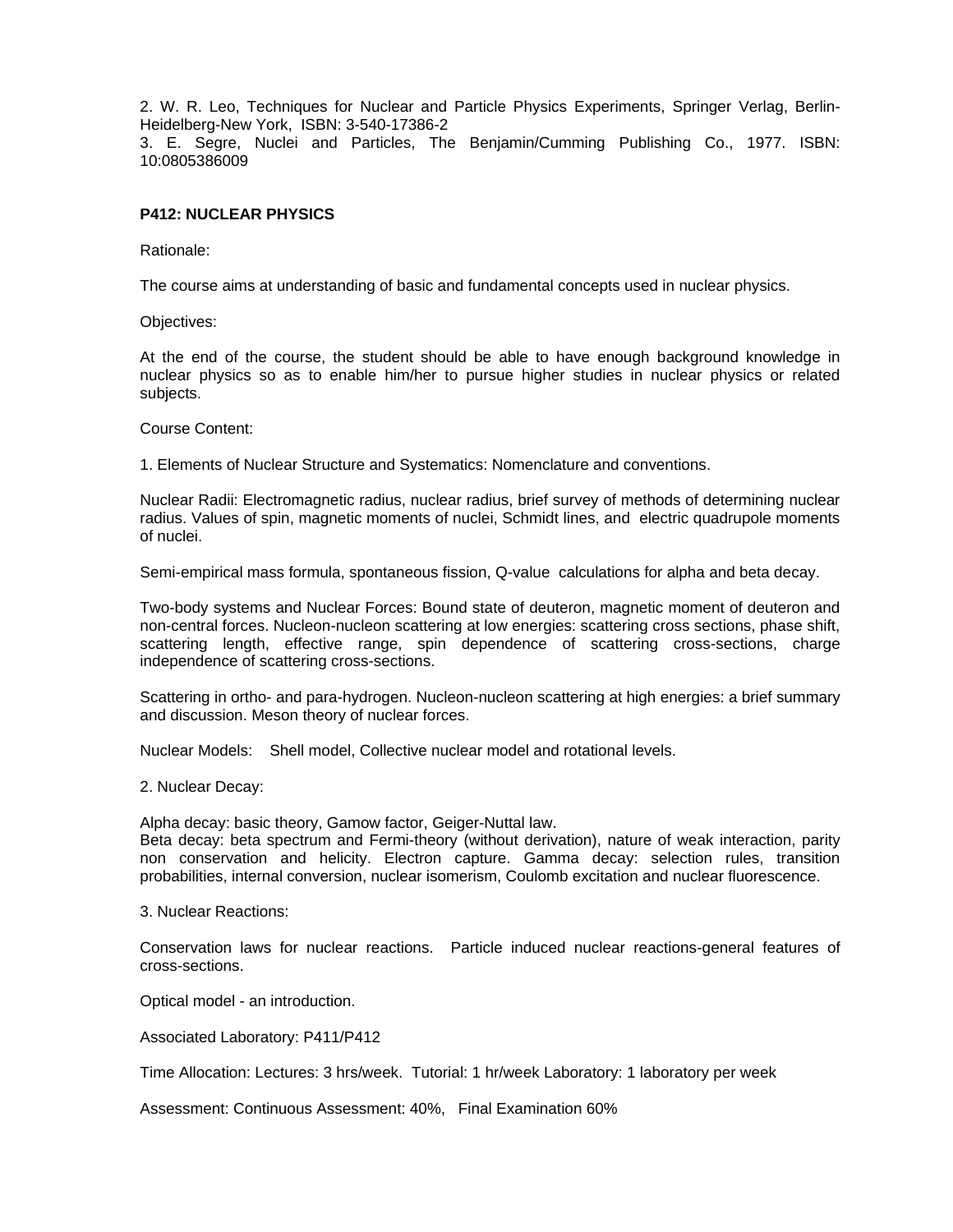Pre-requisites: P351, M911, M912. Co-requisites: P455.

Recommended Texts:

- 1. H. Enge, Introduction to Nuclear Physics, Addison Wesley,1966. ISBN: 0201018705
- 2. E. Segre , Nuclei and Particles, Benjamin/Cummings Publishing Co., 1977 ISBN: 100805386009
- 3. W. N. Cottingham and D. A.Greenwood, An Introduction to Nuclear Physics, Cambridge University Press, ISBN: 0 521 319609
- 4. H. von Buttlar, Nuclear Physics: An Introduction, Academic Press,1969. ISBN: 10: 0127245502
- 5. B. L. Cohen, Concepts of Nuclear Physics, McGraw-Hill, 1971. ISBN: 10: 0070115567

Supplementary Texts:

- 1. E. B. Paul, Nuclear and Particle Physics, North Holland, 1969. ISBN: 13:978-0720401462
- 2. J. M. Blatt and V. Weisskopf, Theoretical Nuclear Physics, Dover Publications New Edition, 1991. ISBN: 13:978-0486668277

3. M. A. Preston, Physics of the Nucleus. Addison & Wesley. 1967. ISBN: 13-9781124160276 4. R. R. Roy and B. P. Nigam, Nuclear Physics: Theory and Experiment, New Age International, 1996. ISBN: 13:978-0852267882

# **P421: SOLID STATE PHYSICS I**

Rationale:

Solid-state physics, the largest branch of condensed matter physics, is the study of rigid matter or solids. The course P421 treats this subject and addresses the most important properties of solids. The bulk of this course's theory and experiment is focused on the study of the physical structural properties of solids, as well as the thermal, electrical and electronic properties. The emphasis on solids is largely because the periodicity of the atoms in a crystal facilitates mathematical modelling of the substance

The framework of most solid-state physics theory is the Schrödinger wave formulation of nonrelativistic quantum mechanics. Bloch's theorem, which characterizes the wave functions of electrons in a periodic potential, is an important starting point for much analysis. This course gives a comprehensive introduction to some major areas of solid-state physics.

#### Objectives:

Upon completion of this course, a student should be able to:

- 1. describe crystal structures in terms of the direct and reciprocal lattices and the unit cell, calculate the cohesive energy of these structures and understand (in outline) how they are determined experimentally;
- 2. understand lattice vibrations and relate them to the thermal properties of solids;
- 3. derive the free electron model and show how this can provide an explanation for many features of metallic behaviour;
- 4. appreciate the strengths and weaknesses of the free electron model and explain the effect of the lattice on the behaviour of electrons in solids both from the point of view of the nearly-free electron model, the tight-binding model and the Kronig-Penny model;
- 5. explain the fundamental features of semiconductors and relate this to simple semiconductor devices.
- 6. design and construct laboratory experiments to study and analyse the various above properties.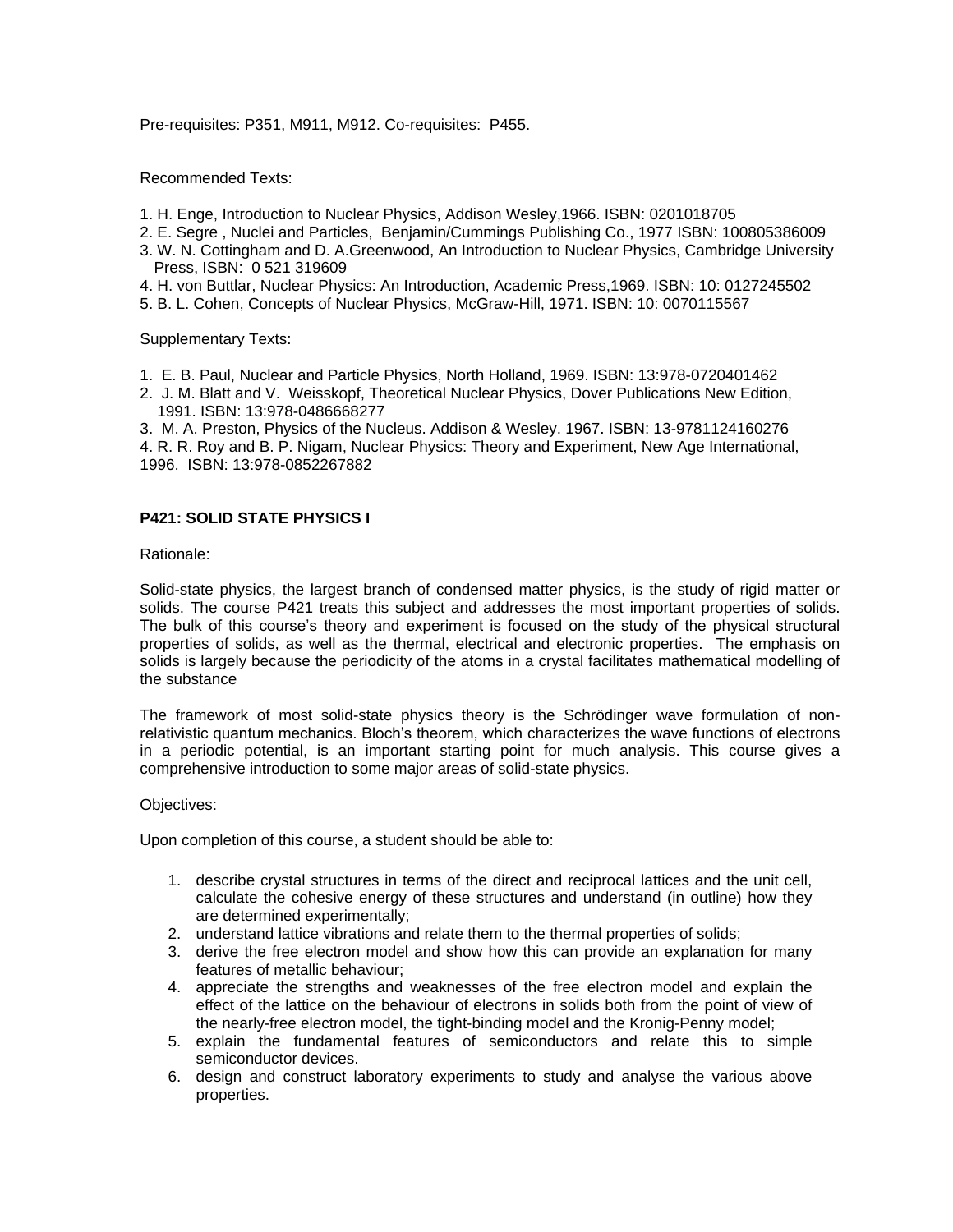Course Content:

Crystal structure. Crystal diffraction and the reciprocal lattice. Crystal binding. Lattice vibrations. Thermal properties of solids. Free electron Fermi gas. Energy bands. Semiconductors.

Associated Laboratory.

| Time Allocation: | 3 one-hour lectures/week.    |
|------------------|------------------------------|
|                  | 1 hr tutorial/week.          |
|                  | 1 three-hour laboratory/week |

Assessment:

| Continuous assessment: 40%: Assignments - |       |                    | .5%                                   |
|-------------------------------------------|-------|--------------------|---------------------------------------|
|                                           | Tests | $\sim$ 10 $\sigma$ | 20%                                   |
|                                           | Labs  | $\sim$ 100 $\mu$   | 15% (To depend on the number of labs) |
| <b>Final Examination 60%</b>              |       |                    |                                       |

Pre-requisites: P351, P332, P361, M91, and M912.

Prescribed Textbooks:

1. C. Kittel, Introduction to Solid State Physics,  $6<sup>th</sup>$  ed., J. Wiley & Sons, New York, 1986. ISBN: 13:978-0471490241

2. J. S. Blakemore, Solid State Physics,  $2^{nd}$  ed., Cambridge University Press, 1985. ISBN: 13:978-0521313919

Recommended Texts:

- 1. M. T. Dove, Structure and Dynamics An Atomic View of Materials, Oxford University Press Inc., New York, 2003. ISBN: 13:978-0198506775
- 2. J. Singleton, Band Theory and Electronic Properties of Solids, Oxford University Press Inc., New York, 2001. ISBN: 13:978-0198506454
- 3. N. W. Ashcroft and D. N. Mermin, Solid State Physics, Harcourt College Publishers, Orlando, 1976. ISBN: 13:978-0030839931
- 4. S. O. Pillai, Solid State Physics 5ed, New Age International Publishers, New Delhi, 2003. ISBN: 13:978-8122403817
- 5. H. V. Keer, Principles of the Solid State, New Age International Publishers, New Delhi, 2000. ISBN: 10: 047022052X
- 6. A. J. Dekker, Solid State Physics, Prentice-Hall, 1962. ISBN: 13: 978-0333004623

# **P422: SOLID STATE PHYSICS II**

Rationale:

This course follows up on the study of the physical properties of solids by looking at the electronic properties, and then moving on to the optical and magnetic properties of solids. In addition, it covers Fermi surfaces, superconductivity and defects and dislocations in solids. Just like the sister course P421, this course is generally concerned with understanding how the structure of a solid material and the dynamics of its constituent atoms determine its properties and behaviour.

Objectives: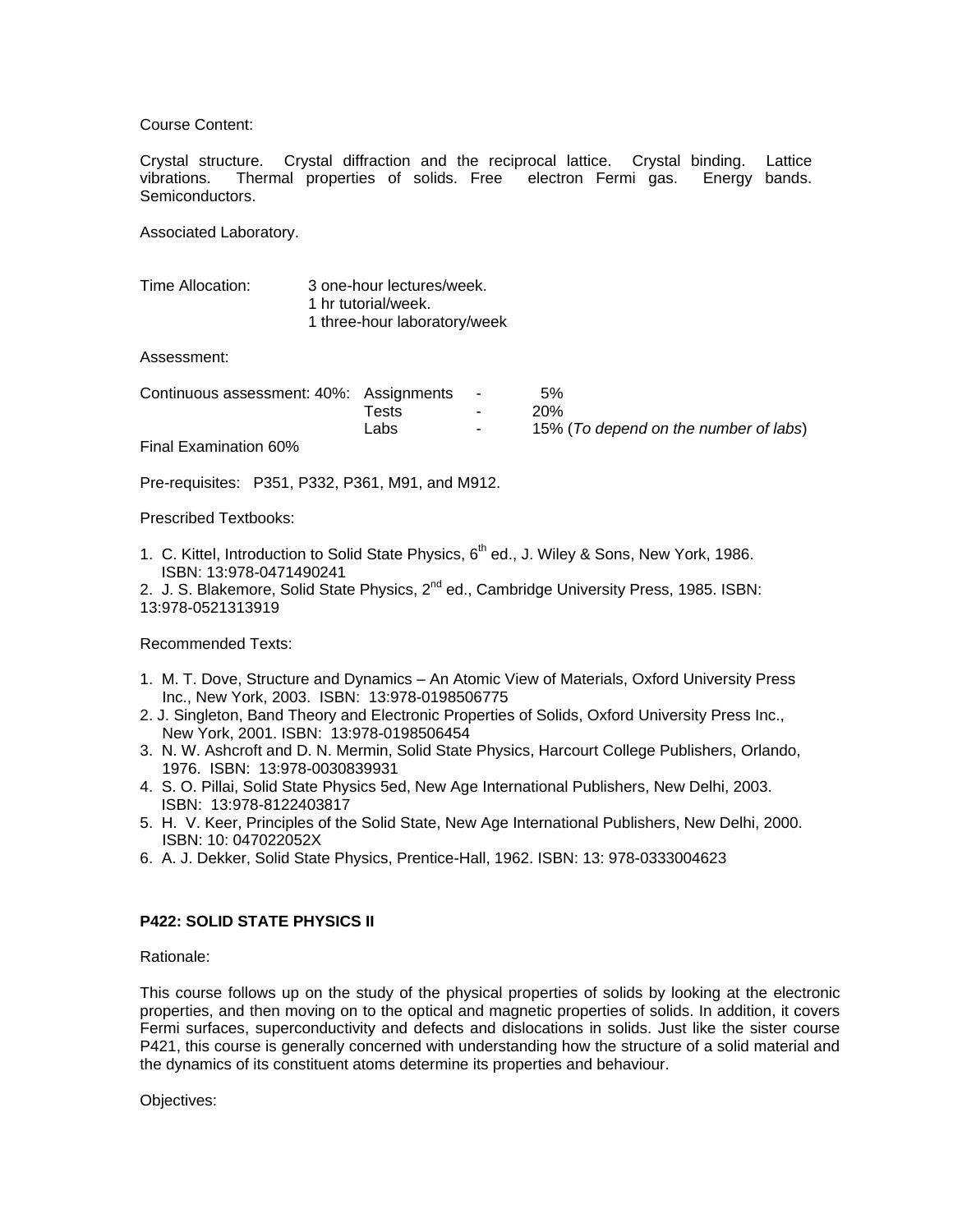After completing this course, a student should be able to,

- 1. to construct and explain the basic features of Fermi surfaces;
- 2. describe optical processes involving plasmons, polaritons, polarons and excitons and be able to analyse the various spectral features of solids.
- 3. show understanding of the dielectric properties of solids and their importance in determination of electrical and optical properties like refractive index and extinction coefficient and be able to use the Kramers-Krognig relations in optical analysis.
- 4. have the necessary background material in diamagnetism, paramagnetism, ferromagnetism and anti-ferromagnetism and be capable describing these phenomena.
- 5. explain the fundamental theoretical and practical features of superconductors, point defects and dislocations in solids
- 6. design and construct laboratory experiments to study and analyse the various above properties.
- 7. show how solid-state physics plays a vital part both in other areas of physics and more generally in science, technology and industry.

## Course Content:

Fermi surfaces. Plasmons, polaritons and polarons. Optical properties of solids and excitons. Superconductivity. Dielectrics and ferroelectrics. Magnetic properties of solids. Defects in solids.

Associated Laboratory.

#### Time Allocation: 3 one-hour lectures/week. 1 hr tutorial/week. 1 three-hour laboratory/week

Assessment:

Continuous assessment: 40%: Assignments 5%, Tests 20%, Labs 15% (*To depend on number of labs*), Final Examination 60%

Pre-requisites: P421, P351, P332, P361, MP415

Prescribed Textbooks:

1. C. Kittel, Introduction to Solid State Physics, 6<sup>th</sup> ed., J. Wiley & Sons, New York. 1986. ISBN: 10:471490245

2. J. S. Blakemore, Solid State Physics, 2<sup>nd</sup> ed., Cambridge University Press. 1985. ISBN: 521313910

Recommended Texts:

- 1. M. Fox, Optical Properties of Solids, Oxford University Press Inc., New York, 2001. ISBN: 13:978- 0198506113
- 2. J. Singleton, Band Theory and Electronic Properties of Solids, Oxford University Press Inc., New York, 2001. ISBN: 13:978-0198506454
- 3. S. Blundell, Magnetism in Condensed Matter, Oxford University Press Inc., New York, 2001. ISBN: 13:978-0198505914
- 4. N. W. Ashcroft and D. N. Mermin, Solid State Physics, Harcourt College Publishers, Orlando, 1976. ISBN: 13:978-0030839931
- 5. S. O. Pillai, Solid State Physics, 5<sup>th</sup> ed., New Age International Publishers, New Delhi, 2003. ISBN: 13:978-8122403817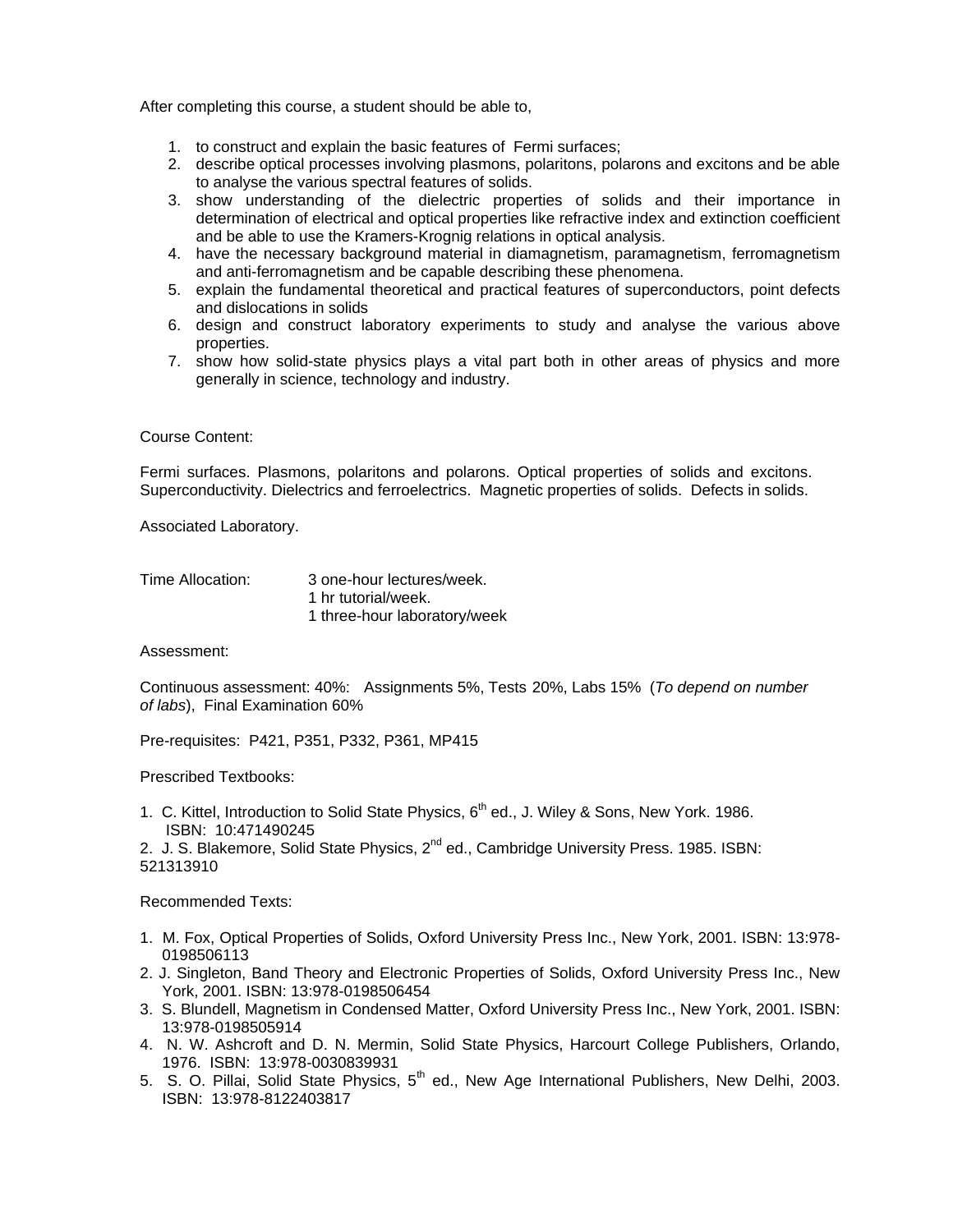- 6. H. V. Keer, Principles of the Solid State Physics, New Age International Publishers, New Delhi, 2000. ISBN: 10:812240466
- 7. A. J. Dekker*,* Solid State Physics, Macmillan & Co. Ltd, London, 1960. ISBN: 10:9880333918333

# **P441: ANALOG ELECTRONICS II**

#### Rationale

Operational amplifiers play a vital role in modern electronics design. The latest op amps have powerful new features, making them more suitable for use in many products requiring weak signal amplification, such as medical devices, communications technology, optical networks, and sensor interfacing. This course covers basic concepts, the theories and practices used for analyzing operational amplifier circuits. It follows up on the ideas introduced in P341, but treated at an advanced level.

#### **Objectives**

#### To provide

- 1. the basic principles of common operational amplifier and linear integrated circuit configurations.
- 2. analysis of operational amplifier circuits and their application to physics
- 3. more advanced linear integrated circuit applications.

#### Course Content

1. Introduction to operational amplifiers: Basic operational amplifier circuit; Open loop opamp configurations-the differential amplifier, the inverting amplifier and the non-inverting amplifier; Opamp parameters

2. Operational amplifiers with feedback: Block diagram representation of feedback configurations; Voltage series feedback amplifier; Voltage shunt feedback amplifier; Differential amplifiers-differential amplifier with one opamp, differential amplifier with two opamps, output resistance and bandwidth of differential amplifiers with feedback.

3. The practical operational amplifier: offset voltage compensating network design. Thermal drift error voltage. Effect of variation in power supply voltages on offset voltage. Change in input offset voltage and input offset current with time, other temperature and supply voltage sensitive parameters and noise.

4. Frequency response of an operational amplifier: compensating networks; frequency response of internally compensated and non-compensated opamps; high frequency opamp equivalent circuit; circuit stability; frequency compensation techniques, slew rate equation, effect of slew rate in applications

5. General linear applications and linear simulation: DC and AC amplifiers, the peaking amplifier, summing, scaling and averaging amplifiers; integrators and differentiators; mathematical function circuits used to perform physical dynamic simulations, solution to a damped harmonic oscillator.

6. Active filters and oscillators: First order and second order low pass Butterworth filters; First order and second order high pass Butterworth filters; Higher order filters, Band pass filters-wide band pass filter and narrow band pass filter; Oscillators - Phase shift oscillator, Wien Bridge oscillator, Square wave generator; Comparators- basic comparators, comparator characteristics, zero crossing detectors. Schmitt trigger.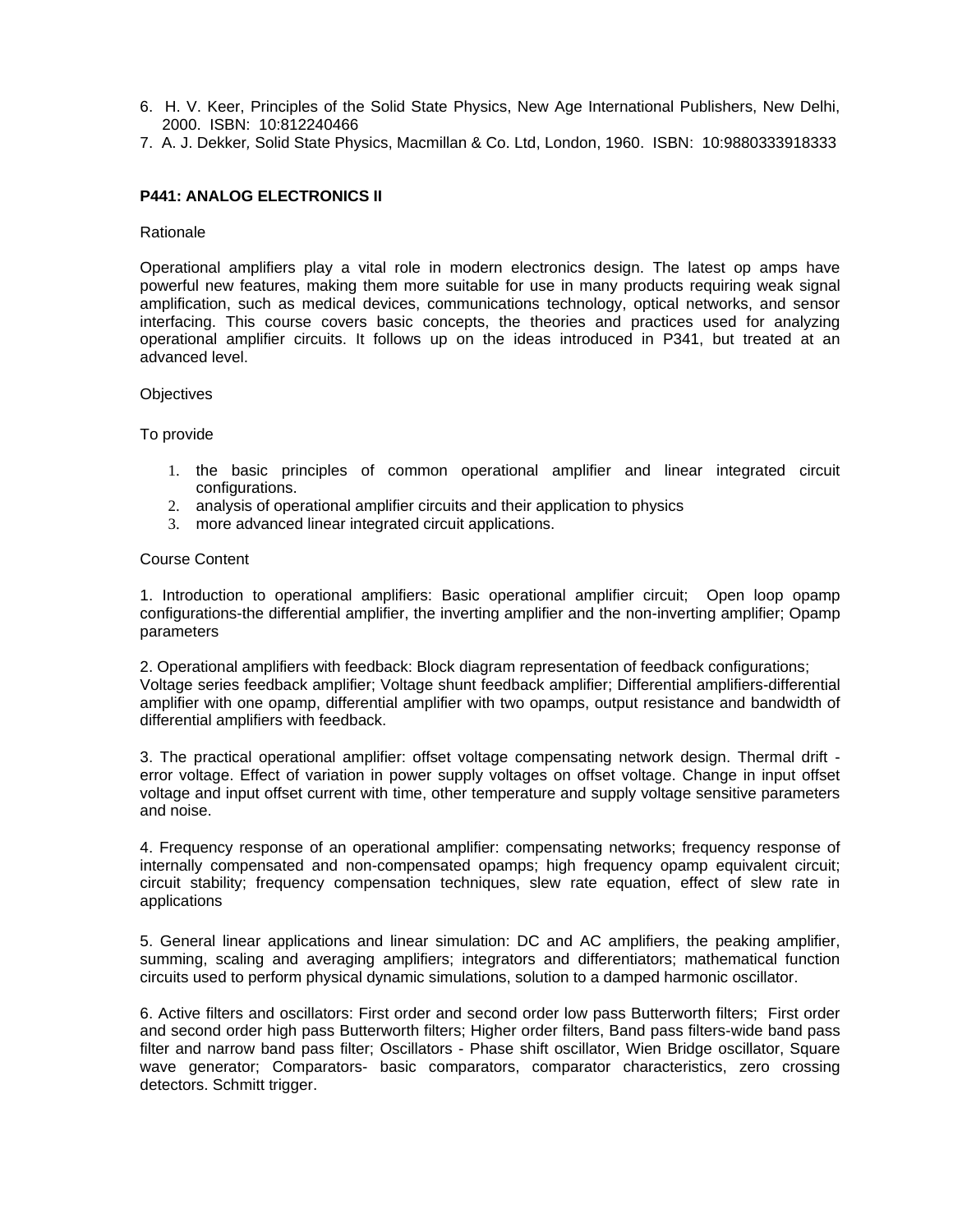Associated laboratory.

Time allocation: 3 one-hour lectures/week, 1 one hour tutorial per week, 1 three-hour lab/week

Assessment: Continuous Assessment 50%, (30 % laboratory work, 10 % Test 1, 10 % Test 2), Final examination 50%.

Pre-requisite: P341

Prescribed Texts

- 1. S. Franco, Design with Operational Amplifiers and Analog Integrated Circuits,  $3<sup>rd</sup>$  ed., McGraw-Hill Science/Engineering/Math, 2001. ISBN 13: 978-0072320848
- 2. W. Jung, Op Amp Applications Handbook (Analog Devices Series), Newnes, 2004. ISBN-10: 0750678445, ISBN-13: 978-0750678445,.

# **P442: DIGITAL ELECTRONICS II**

#### Rationale

This course provides the fundamentals of both digital electronics and microprocessors, thereby helping students to become proficient in both hardware and software principles. The course deals with the applications, organization, architecture, and design of microprocessor systems.

#### **Objectives**

At the end of this course, the student should be able to

- 1. analyse digital circuits using advanced techniques.
- 2 show understanding of the basic computer architecture of a microprocessor-based system of measurement
- 3 use advanced linear integrated circuits in a variety of applications.

# Course Content

- 1. Number systems and digital circuit design:**-** Review of basic logic gates, Boolean algebra, Arithmetic circuits-half adder and full adder, two's compliment adder/subtractor circuit, AND-OR-INVERT gate, Minterms and maxterms, Karnaugh mapping.
- 2. Computer languages and microprocessors: components of a computer; Microprocessor architecture-microprocessor initiated operations, bus architecture, Internal data operations, registers and flags, externally initiated operations, pin configuration.
- 3. Microprocessor and computer memory: Memory interfacing, Semiconductor memory and its types: ROM-Masked ROM, PROM, EPROM, EEPROM, Flash memory. RAM-DRAM and SRAM, Cache memory. Memory organization, memory map.
- 4. Introduction to basic instructions: Instruction classification-data transfer operations, arithmetic operations, logical operations, Branching operations, Machine control operations, Addressing modes; Illustrative programs.
- 5. Programming techniques: Looping, counting, indexing, 16-bit arithmetic instructions, Addition and subtraction using unsigned binary numbers, 2's complement numbers and BCD numbers, Logical and arithmetic shifts, programming examples.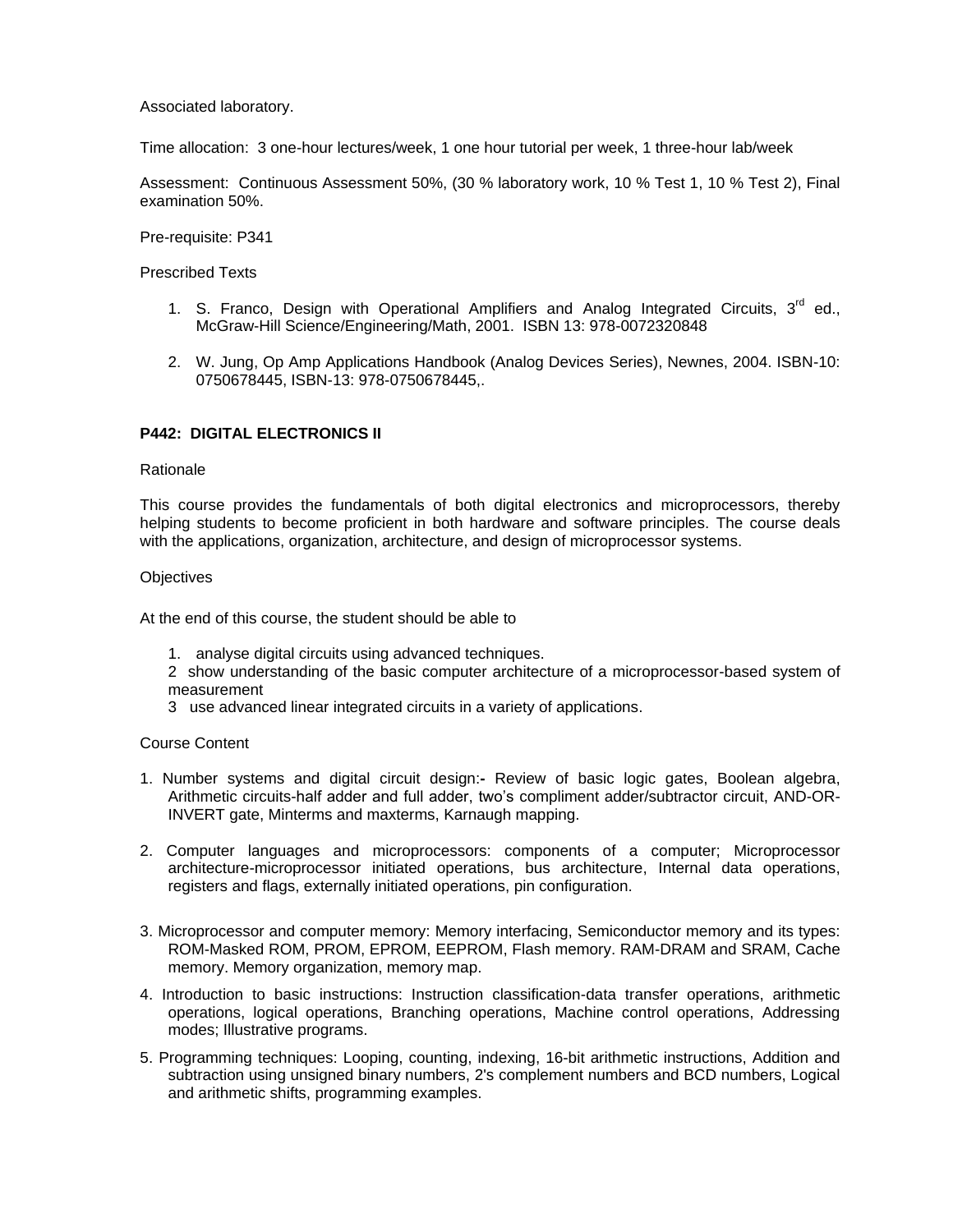6. Programming for interfacing: Interrupts-Maskable and non-maskable interrupts, hardware and software interrupts, interrupt call locations. PUSH and POP instructions, programming practice using subroutines. Data transfer schemes: methods of data transfer, Programmed controlled I/O: Handshaking and Polling.

Associated laboratory

Time allocation: 3 one-hour lectures/week, 1 one hour tutorial per week, 1 three-hour lab/week

Assessment: Continuous Assessment 50% (30 % laboratory work, 10 % Test 1, 10 % Test 2), Final examination 50%

Pre-requisite: P342

Prescribed Texts:

- 1. W. Kleitz, Digital and Microprocessor Fundamentals: Theory and Application, 4/E, Prentice Hall, 2003. ISBN-10: 0130932175, ISBN-13: 9780130932174
- 2. J. Quinn, 6800 Microprocessor, Prentice Hall, 1997. ISBN-10: 0675205158, ISBN-13: 978- 0675205153

# **P455: QUANTUM MECHANICS II**

#### Rationale

This course is essentially a continuation of P351, Quantum Mechanics I. Further topics are introduced in order to further develop the theory and to give the students an improved mastery of the subject. Together with P351, P455 aims to give students all the elements of elementary quantum mechanics.

#### **Objectives**

At the end of this course, the student should be able to:

- 1. Use approximation methods to solve quantum systems that are close to exactly solved systems.
- 2. Add two angular momenta.
- 3. Construct a description of systems of non-interacting bosons or fermions. The basic principles of quantum mechanics
- 4. Employ basic theory to solve problems involving the interaction of radiation with matter.

# Course Content

Approximation Methods in Quantum Theory; perturbation theory; time-independent theory; nondegenerate theory; degenerate theory; the Stark effect; time dependent theory; harmonic perturbations; transition probabilities; the variation method; the Wentzel-Kramers-Brillouin (WKB) approximation; tunnelling; the helium atom.

The Harmonic Oscillator: Treatment by algebraic methods.

Angular Momentum: angular momentum and rotations; general angular momentum; matrix representation; addition of angular momentum.

Many-particle Systems: systems of identical particles; bosons and fermions; spin-1/2 particles in a box; the Fermi gas.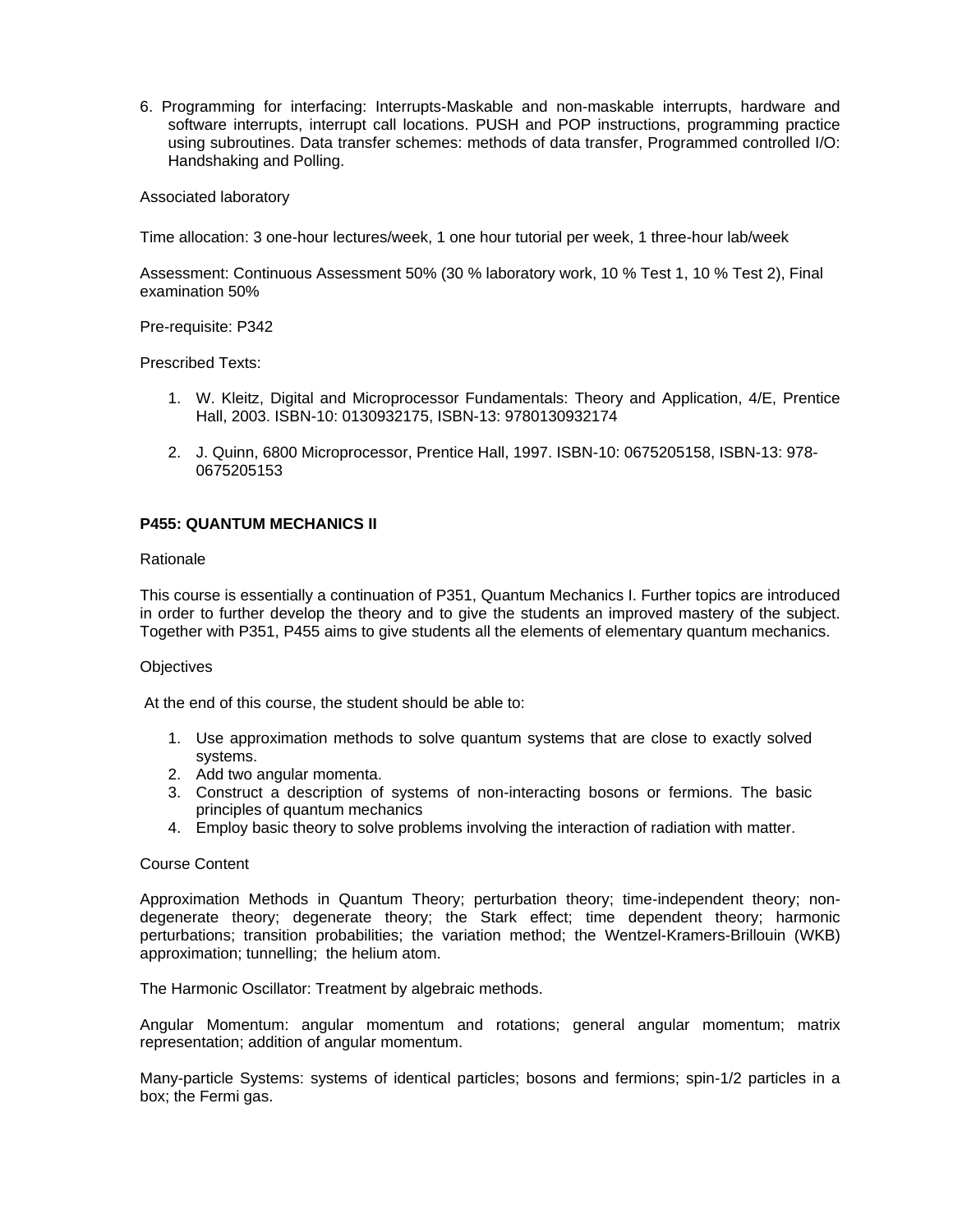The Interaction of Quantum Systems with Radiation: the electromagnetic field and its interaction with radiation; perturbation theory for harmonic perturbations and transition rates; spontaneous emission; selection rules for electric dipole transitions; line intensities, widths and shapes; the spin of the photon and helicity; photoionisation; photodisintegration.

Time Allocation:

Lectures: 3 hrs/week: Tutorial: 1 hr/week

Assessment:

Continuous assessment: 30%: Final Examination: 70%

Pre-requisites: P351

Prescribed Texts:

1. B. H. Bransden and C. J. Joachain, Introduction to Quantum Mechanics, Longman, 1989. ISBN: 13-978-0582 444 980

#### **P452: SELECTED TOPICS IN THEORETICAL PHYSICS**

#### Rationale

This occasional course is designed for exceptional students who have identified an academic career as their goal. The course contains material that prepares them for postgraduate studies. The exact content of the course will vary somewhat from one instance of its being offered to another, and there are a number of optional topics to be chosen to suit a particular student group's intended future choice of area of study. It is expected that Analytical Mechanics will be included among the chosen topics and that the topics chosen will be treated to some depth. It is expected that a minimum of two and a maximum of three topics will be chosen. The content of each topic is left to the lecturer of the day.

#### Objectives:

At the end of this course, the student should be able to:

- 1. Relate the different formulations of classical mechanics to one another;
- 2. Use the appropriate formulation of classical mechanics to solve a particular problem;
- 3. Distinguish between the laws of nature on the basis of Lorentz covariance;
- 4. Describe dynamical systems relativistically;
- 5. Use Maxwell's equations to solve various systems involving stationary and moving charges.
- 6. Use whatever other theory is taught in practical applications.

# Course Content

Analytical Mechanics: Lagrangian and Hamiltonian mechanics; Poisson brackets; canonical transformations; the Hamilton-Jacobi equation; Lorentz transformations; four vectors; Lorentz covariance; Lagrangian and Hamiltonian mechanics for continuous systems, Noether's theorem.

Advanced topics in electrodynamics: Charges in electromagnetic fields; Maxwell's equations; multipole expansions; radiation of moving charges.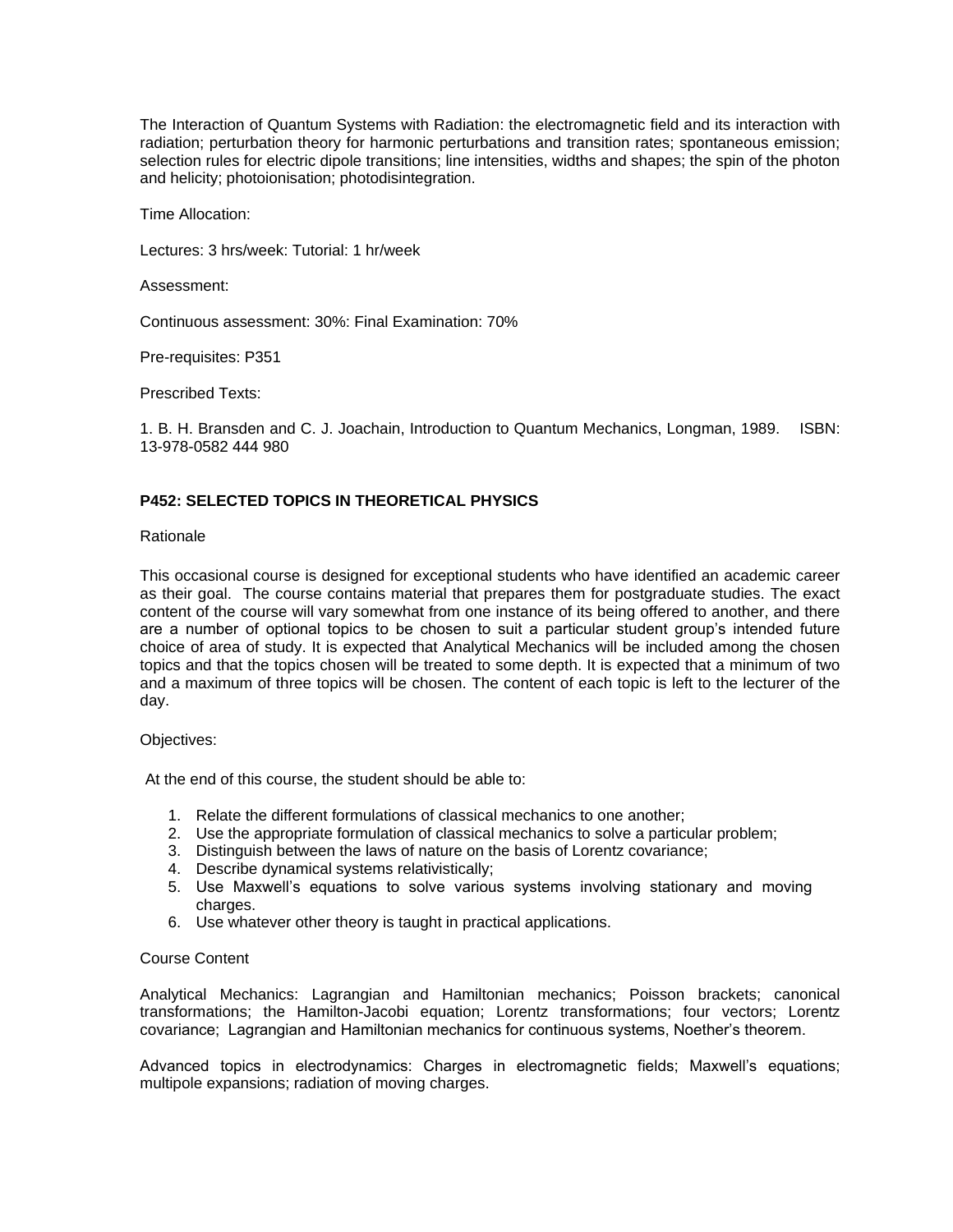or

Gravitation and Cosmology (i.e., The general theory of relativity and its application to cosmology)

or Quantum Optics

or

Quantum Field Theory for Bosons and Fermions

or

Relativistic Quantum Mechanics: Klein-Gordon equation, The Dirac equation

Associated laboratory course**:** none

Time allocation:

3 one-hour lectures/week, 1 one-hour tutorial

Assessment:

Continuous Assessment: 30% (Two tests 20%, Assignments 10%), Final Examination 70%

Pre-requisites: P251, P252, P361, P351

Co-requisite: P455

Prescribed Texts:

1. H. Goldstein, Classical Mechanics (Addison-Wesley, 1950). ISBN: 13:978-0201657029

2. J. D. Jackson, Electrodynamics, Wiley 3<sup>rd</sup> ed., 1998. ISBN: 13-9780471309321

3. Gravitation and Cosmology: Space, Time and Cosmology, Blocks 3 and 4, Open University, Milton Keynes, 2001, Block 3 ISBN: 0 7492 8160X, Block 4 ISBN: 0 7492 8161 8

4. D. F. Walls and G.J. Milburn, Quantum Optics, Springer Verlag, ISBN 3 540 58831 0 5. M. O. Scully and M. S. Zubairy, Quantum Optics, Cambridge University Press, ISBN: 0 521 43595 1)

6. P. L. Knight and L. Allen, Concepts of Quantum Optic*s,* Pergamon Press, Oxford, 1993. ISBN: 13-978-0080291604

7. J.D. Bjorken and S.D. Drell, Quantum Field Theory, McGraw-Hill, New York.

8. J.D. Bjorken and S. D. Drell, Relativistic Quantum Mechanics, McGraw-Hill, New York, ISBN 07 005 493 2

9. W. Greiner, Relativistic Wave Equations, 3<sup>rd</sup> ed., Butterworth-Heinmann, 1981. ISBN: 13-978-0750635394

# **P475: APPLIED OPTICS**

Rationale

The various branches of optics such as laser physics, holography and fiber optics have many applications in science and technology. The laser has given physics a powerful instrument for investigating the interaction of light with matter and is used in communications, surveying, meteorology, cutting and welding, surgery, combustion studies and in such devices as laser printers and compact disc players. Holography is widely used in inspection and testing and is also useful in information storage and in interferometry. Fiber optics now plays a key role in optical communication and offers broadband transmission of data. Optical devices and components are increasingly replacing electronic components in communications and in the computer industry. P475 aims to equip the students with the physics to understand the principles underlying these advances.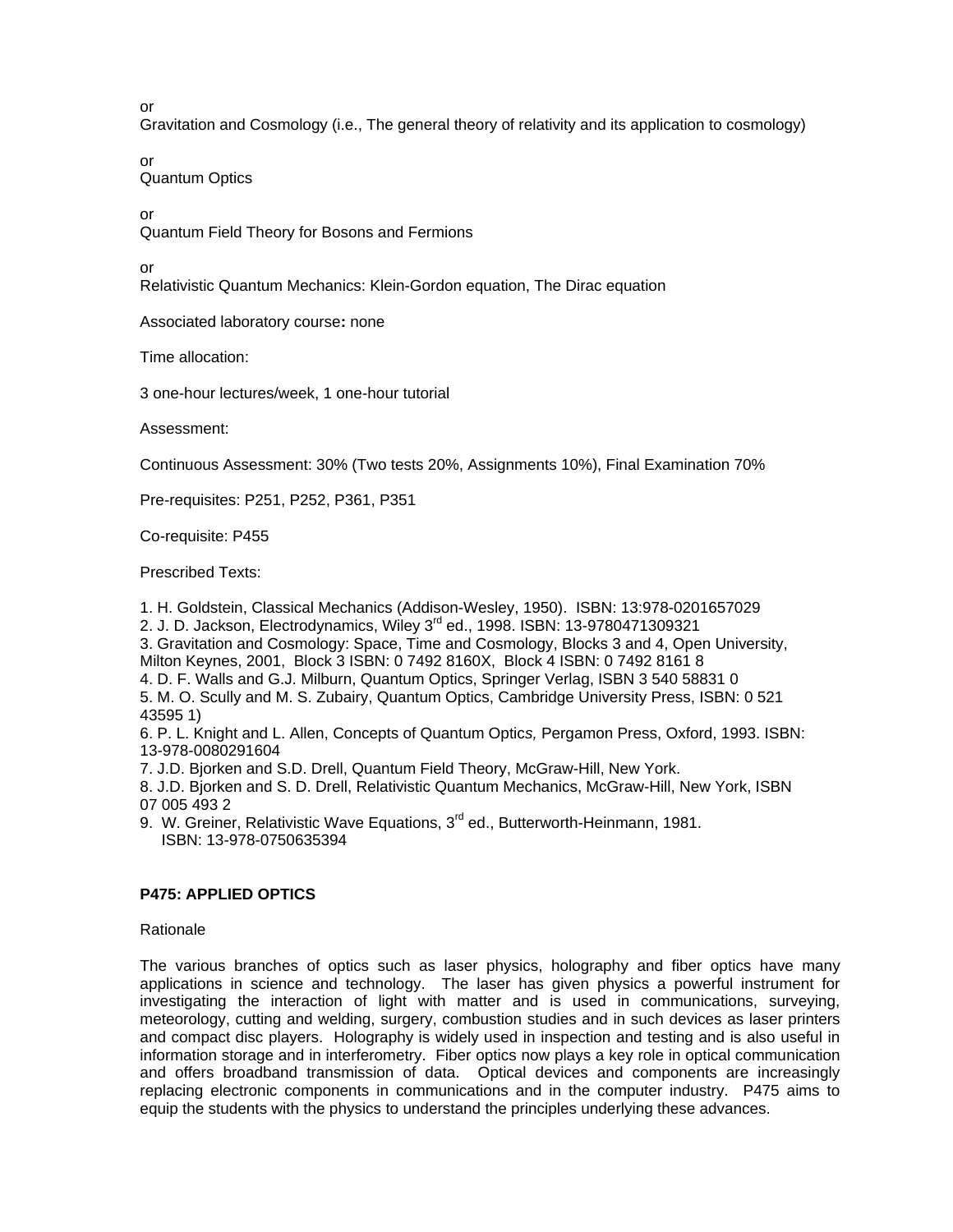## Objectives:

At the end of this course, the student should

- 1. Understand the fundamentals of laser physics and many of the diverse applications of lasers
- 2. Understand the principles and applications of Fourier optics
- 3. Have grasped the principles of holography as well as the applications
- 4. Have understood the basic principles of non-linear and fibre optics

## Course Content

1. Laser Physics: Basic properties of lasers: Population inversion, Einstein coefficients, spontaneous and stimulated emission, momentum transfer, life time, laser pumping and threshold conditions. Types of lasers: the He-Ne laser. Applications: earth drift and rotation, counting of atoms, isotope separation, fusion, communication. Lasers in astronomy, biology, chemistry, industry, the military and medicine.

2. Fourier Optics: Introduction Fraunhofer and Fresnel diffraction, effect of a thin lens on an incident field, lens as a Fourier-transforming element, point spread function of a thin lens, frequency analysis, spatial frequency filtering. Applications: Character recognition, cross-correlation, phase-contrast microscopy.

3. Holography: General equations of holography, sources of illumination for holography, various types of holograms: plane hologram, volume hologram, point source hologram, Fourier-transform hologram. Properties of holograms, the hologram as an optical element. Applications in interferometry, inspection and testing, microscopy and image processing.

4. Non-linear and fiber optics: Harmonic generation, phase matching, conjugate phase mirror, optical mixing, parametric generation of light, cladding, clad optical fiber, inter-modal dispersion, graded index, single mode fiber, step index multi-mode fiber, waves at an interface. Fresnel's equations: derivation, interpretation, total internal reflection by an absorbing medium. Applications: Real time holography and optical communication.

Time Allocation:

Lectures 3 hrs/week, Tutorial: 1 hr/week, Laboratory: 1 session/week

Assessment:

Continuous assessment: 40%, Final Examination 60%

Pre-requisites: P272, P351, P361, M911, M912 Prescribed Texts:

1. A. K. Ghatak and K. Thyagarajan, Contemporary Optics, Plenum Publishing Corporation, New York, 1984.

2. B. B. Laud, Lasers and Non-linear Optics, J. Wiley & Sons, New York, 1987.

Recommended Texts:

1. P. Hariharan, Optical Holography, Cambridge Univ. Press, Cambridge, 1987. ISBN: 13-978- 051439657

2. N. S. Kapany and J. J. Burke, Optical Waveguides, Academic Press, New York, 1972.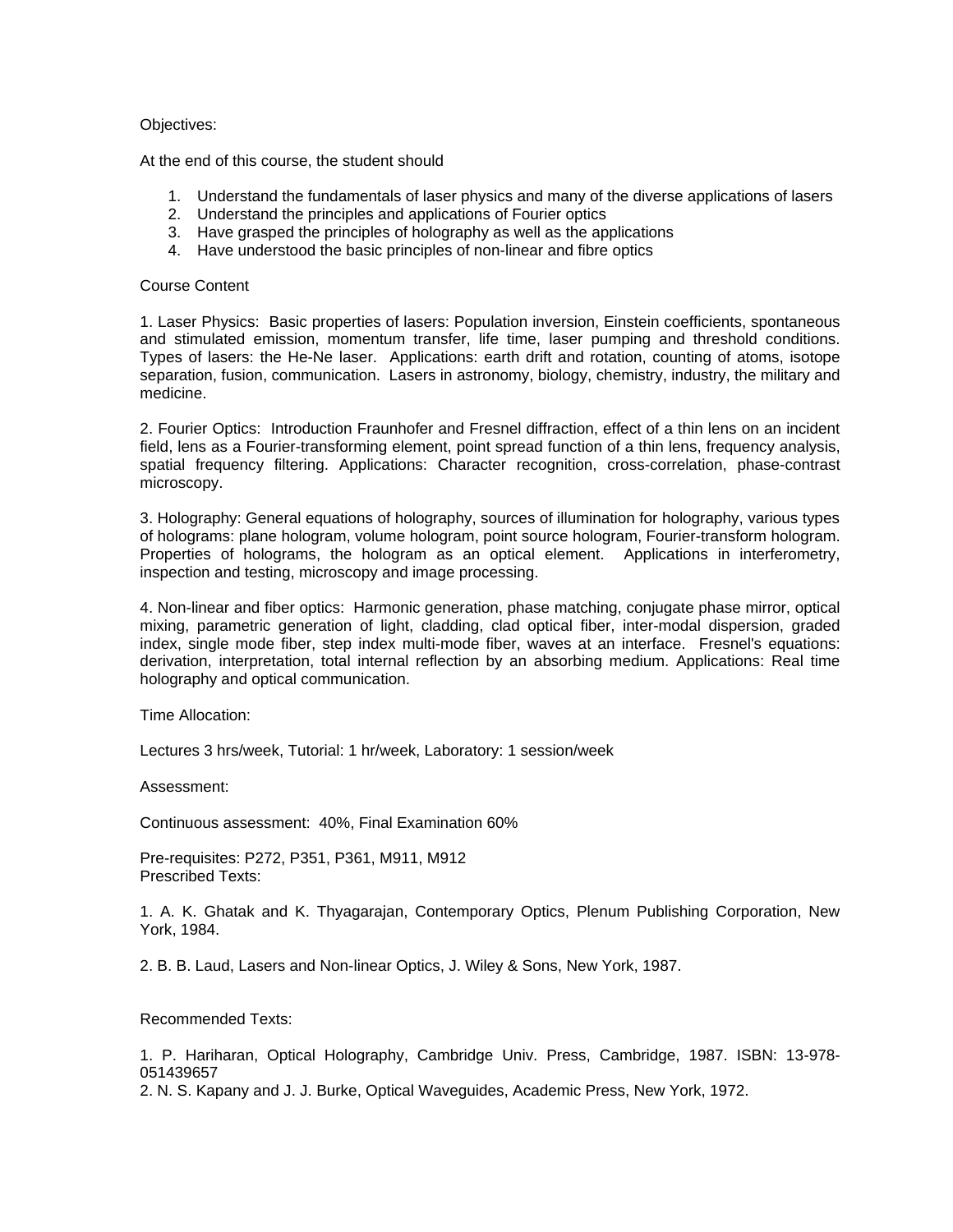3. J. N. Butters, Holography and its Technology, Peter Peregrinus, 1971. ISBN: 13-978- 0901223104

4. E. K. Kasper and S. A. Feller, The Complete Book of Holograms, Dover Publications, 2001. ISBN: 13-978-0486415802

5. C. B. Hitz and J. Ewing. Laser Technology, Wiley & Sons, Auflage 3<sup>rd</sup> Sub ISBN: 13-978-0780353732

6. H. M. Smith, Principles of Holography, J. Wiley & Sons, New York, 1975. ISBN: 13-978- 0471083405

# **MP415: MATHEMATICAL METHODS FOR PHYSICS**

Rationale:

Physics is the first cousin of mathematics, and a good repertoire of mathematical techniques is essential to proper mastery of physics. The physics major degree recognises this and tries to give the students adequate mathematics training. However, despite the best efforts of the program, it is true that the students encounter more mathematics in physics than they are formally taught. This course is designed to address the need of physics students for exposure to the mathematical techniques they will need in their studies of Nuclear Physics (P412), Solid State Physics II (P422), Quantum Mechanics II (P452) and at postgraduate level.

#### Objectives:

On completion of the course, students should be able to:

- 1. use the complex number systems, analytic functions, complex integration-calculus of residues and some elementary introduction to analytic continuation in various areas of physics and mathematics;
- 2. solve sets of linear equations, and determine eigenvalues and eigenvectors of matrices.
- 3. use the special functions of mathematics and physics and their properties in the solution of practical problems in physics.
- 4. use the calculus of variations to derive minimum action and to use this principle to solve eigenvalue problems.

Course content:

A. Complex Analysis and Applications: Complex numbers and functions of a complex variable: Linear functions. Integrals and power series: The Laurent series. Analytic continuation. Linear Algebra:

- B. Linear Algebra. Introduction to vector spaces. Real symmetric, real skew-symmetric and orthogonal matrices. Systems of linear equations.. Rank of a matrix. Homogeneous system **Ax** = 0 and non-homogeneous system **Ax = b .** Solutions of linear equations by determinants. Eigenvalues and eigenvectors. Determination of eigenvectors. Hermitian, skew-Hermitian, unitary matrices and their eigenvalues. Diagonalization of matrices.
- C. Special Functions: .Series solution of differential equations.

Time Allocation: Lectures: 4 hrs/week. Tutorial: 1 hr/week

Assessment: Continuous assessment: 30% (Tests 20, Assignments 10), Final examination 70%

Pre-requisites: M911/912.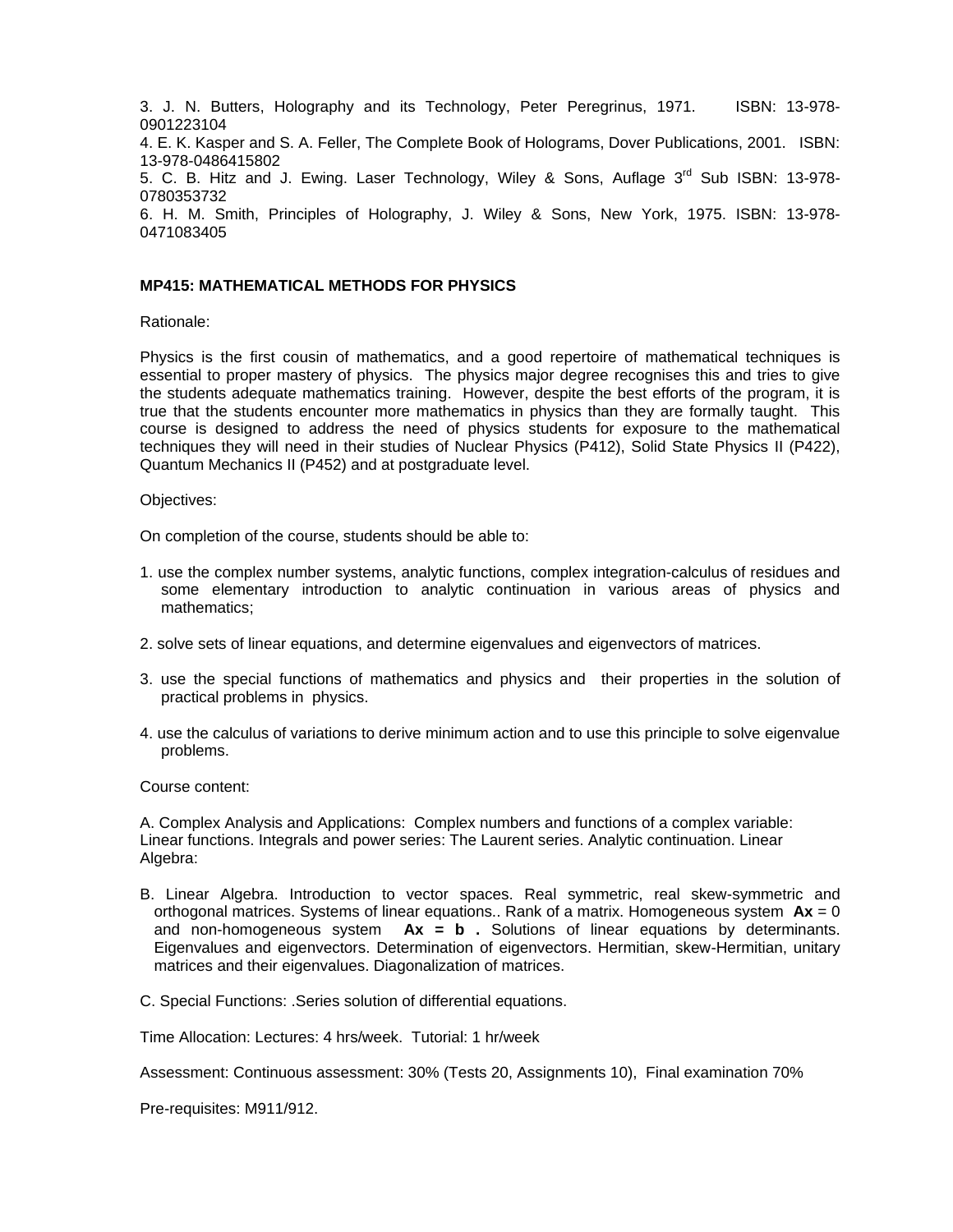Recommended Texts:

1. E. Kreyszig, Advanced Engineering Mathematics, John Wiley & Sons, 1988. ISBN: 10:0471726451 2. G. Arfken, Mathematical Methods for Physicists, Academic, 1993. ISBN: 13:978-0120598

Supplementary Reading:

1. R. V. Churchill and J. W. Brown, Complex Variables and Applications, 4th ed., MacGraw-Hill, 1984. ISBN: 13:978-0070108554,

2. A. O. Morris, Linear Algebra: An Introduction, Van-Nostrand, 1978. ISBN: 13:978-0442305413 3. J. B. Conway, Functions of One Complex Variable, Springer-Verlag, 1978. ISBN: 13:978- 0387900029

# **P495: SPECIAL PROJECT**

Rationale:

A student graduating in Physics has done a number of theory and associated laboratory courses. At the same time (s)he is expected to have acquired the skills to undertake the investigation of a Physics problem on his own. The purpose of this course is to give a student hands on training in doing a small research project.

Objective:

At the end of this course, the student is expected to have learned how to investigate a scientific problem, collect and analyze data, and present the results to his/her peers in the field in the form of a research report.

Course content:

A half-course equivalent project based on individual student-staff agreement with Board of Studies approval. Projects are available in Solid State Physics, Nuclear Physics, Electronics, Applied Optics, Computational Physics, and Energy and the Environment.

Pre-requisite: Consent of Head of Department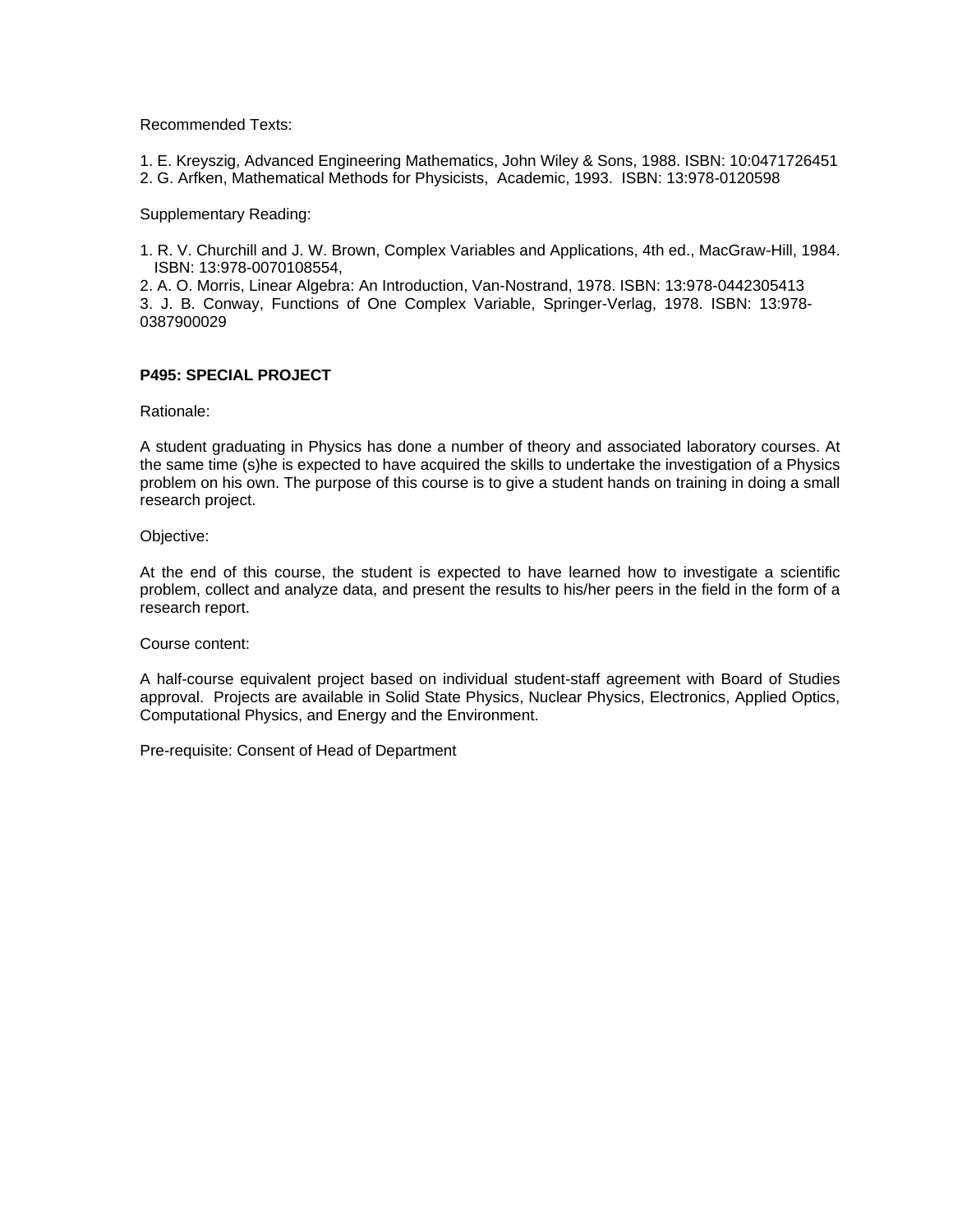# **Post Graduate Programmes**

# **Ph.D. in Physics**

The Department of Physics is currently offering Ph.D. programmes to suitably qualified students. Students are advised to check with the Department about the availability of supervisor(s) and facilities in the fields of their choice.

# **M. Sc. in Physics**

The M.Sc. in Physics consists of two parts: Part 1 contains one compulsory course and three optional courses while Part 2 consists of a dissertation (theoretical or experimental) in a specialisation linked to research interests within the department. At present, this is in a suitable area of Nuclear Physics, Condensed Matter Physics, Computational Physics, Instrumentation, Solar Energy Application, and Physics of Atmosphere and Climate. The whole programme is designed for two (2) years of full-time study.

The following courses are offered:

|                         |                                            | Semester I | Semester II    |
|-------------------------|--------------------------------------------|------------|----------------|
| Compulsory<br>Courses   | <b>Mathematical Methods for Physics</b>    | MP5011     | MP5022         |
|                         |                                            |            |                |
| <b>Optional Courses</b> | <b>Computational Physics and Modelling</b> | PHY5911    | <b>PHY5922</b> |
|                         | <b>Nuclear Physics</b>                     | PHY5111    | PHY5122        |
|                         | <b>Condensed Matter Physics</b>            | PHY5211    | <b>PHY5222</b> |
|                         | <b>Theoretical Physics</b>                 | PHY5311    | PHY5322        |
|                         | Instrumentation                            | PHY5431    | <b>PHY5422</b> |
|                         | Solar Energy and Applications              | PHY5811    |                |
|                         | <b>Solar Energy Materials</b>              |            | <b>PHY5822</b> |
|                         | Physics of the Atmosphere and Climate      | PHY5831    | PHY5832        |

It is anticipated that the candidate would supplement his/her knowledge in the given subject if he/she did not take the pre-requisites in his/her undergraduate studies. These would not count towards his/her M.Sc. A candidate is required to pass Part I before proceeding to Part II.

The optional courses can be combined in the following manner:

|                                            | Semester I     | Semester II |
|--------------------------------------------|----------------|-------------|
| <b>Computational Physics and Modelling</b> | PHY5911        | PHY5922     |
| <b>Nuclear Physics</b>                     | PHY5111        | PHY5122     |
| <b>Theoretical Physics</b>                 | PHY5311        | PHY5322     |
|                                            |                |             |
| <b>Computational Physics and Modelling</b> | PHY5911        | PHY5922     |
| <b>Condensed Matter Physics</b>            | <b>PHY5222</b> | PHY5211     |
| <b>Theoretical Physics</b>                 | PHY5311        | PHY5322     |
|                                            |                |             |
| <b>Computational Physics and Modelling</b> | PHY5911        | PHY5922     |
| <b>Theoretical Physics</b>                 | PHY5311        | PHY5322     |
| Instrumentation                            | PHY5431        | PHY5422     |
|                                            |                |             |
| <b>Computational Physics and Modelling</b> | PHY5911        | PHY5922     |
| <b>Theoretical Physics</b>                 | PHY5311        | PHY5322     |
| Solar Energy and Applications              | PHY5811        |             |
| <b>Solar Energy Materials</b>              |                | PHY5822     |
|                                            |                |             |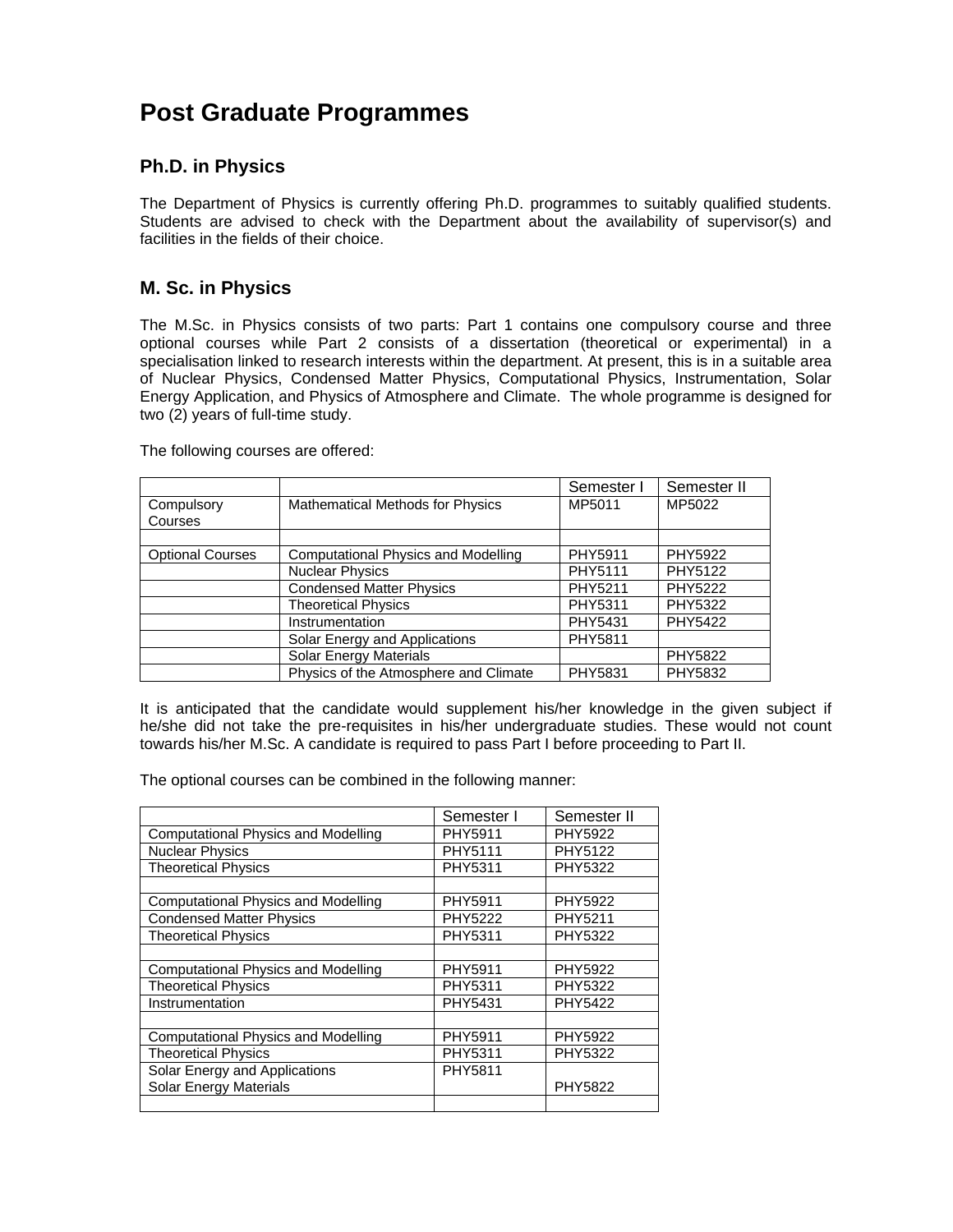| <b>Computational Physics and Modelling</b> | PHY5911        | PHY5922        |
|--------------------------------------------|----------------|----------------|
| <b>Theoretical Physics</b>                 | <b>PHY5311</b> | <b>PHY5322</b> |
| Physics of the Atmosphere and Climate      | <b>PHY5831</b> | <b>PHY5832</b> |
|                                            |                |                |
| <b>Computational Physics and Modelling</b> | PHY5911        | PHY5922        |
| Instrumentation                            | PHY5431        | PHY5422        |
| Solar Energy and Applications              | PHY5811        |                |
| Solar Energy Materials                     |                | PHY5822        |
|                                            |                |                |
| <b>Computational Physics and Modelling</b> | PHY5911        | PHY5922        |
| Instrumentation                            | PHY5431        | PHY5422        |
| Physics of the Atmosphere and Climate      | PHY5831        | PHY5832        |
|                                            |                |                |
| <b>Computational Physics and Modelling</b> | PHY5911        | PHY5922        |
| Solar Energy and Applications              | <b>PHY5811</b> |                |
| Solar Energy Materials                     |                | PHY5822        |
| Physics of the Atmosphere and Climate      | PHY5831        | PHY5832        |
|                                            |                |                |
| <b>Nuclear Physics</b>                     | PHY5111        | PHY5122        |
| <b>Theoretical Physics</b>                 | <b>PHY5311</b> | PHY5322        |
| Instrumentation                            | PHY5431        | PHY5422        |
|                                            |                |                |
| <b>Nuclear Physics</b>                     | PHY5111        | PHY5122        |
| <b>Theoretical Physics</b>                 | <b>PHY5311</b> | <b>PHY5322</b> |
| Solar Energy and Applications              | PHY5811        |                |
| Solar Energy Materials                     |                | PHY5822        |
|                                            |                |                |
| <b>Nuclear Physics</b>                     | PHY5111        | PHY5122        |
| <b>Theoretical Physics</b>                 | <b>PHY5311</b> | PHY5322        |
| Physics of the Atmosphere and Climate      | PHY5831        | PHY5832        |
|                                            |                |                |
| <b>Condensed Matter Physics</b>            | PHY5211        | <b>PHY5222</b> |
| <b>Theoretical Physics</b>                 | PHY5311        | PHY5322        |
| Instrumentation                            | PHY5431        | PHY5422        |
|                                            |                |                |
| <b>Condensed Matter Physics</b>            | PHY5211        | PHY5222        |
| <b>Theoretical Physics</b>                 | PHY5311        | <b>PHY5322</b> |
| Solar Energy and Applications              | PHY5811        |                |
| <b>Solar Energy Materials</b>              |                | PHY5822        |
|                                            |                |                |
| <b>Condensed Matter Physics</b>            | PHY5211        | <b>PHY5222</b> |
| <b>Theoretical Physics</b>                 | <b>PHY5311</b> | <b>PHY5322</b> |
| Physics of the Atmosphere and Climate      | PHY5831        | PHY5832        |
|                                            |                |                |
| <b>Theoretical Physics</b>                 | PHY5311        | PHY5322        |
| Solar Energy and Applications              | PHY5811        |                |
| Solar Energy Materials                     |                | PHY5822        |
| Physics of the Atmosphere and Climate      | PHY5831        | PHY5832        |
|                                            |                |                |
| Instrumentation                            | PHY5431        | PHY5422        |
| Solar Energy and Applications              | <b>PHY5811</b> |                |
| Solar Energy Materials                     |                | PHY5822        |
| Physics of the Atmosphere and Climate      | PHY5831        | PHY5832        |

It should be noted that the combinations offered are subject to the availability of staff and the background of the student.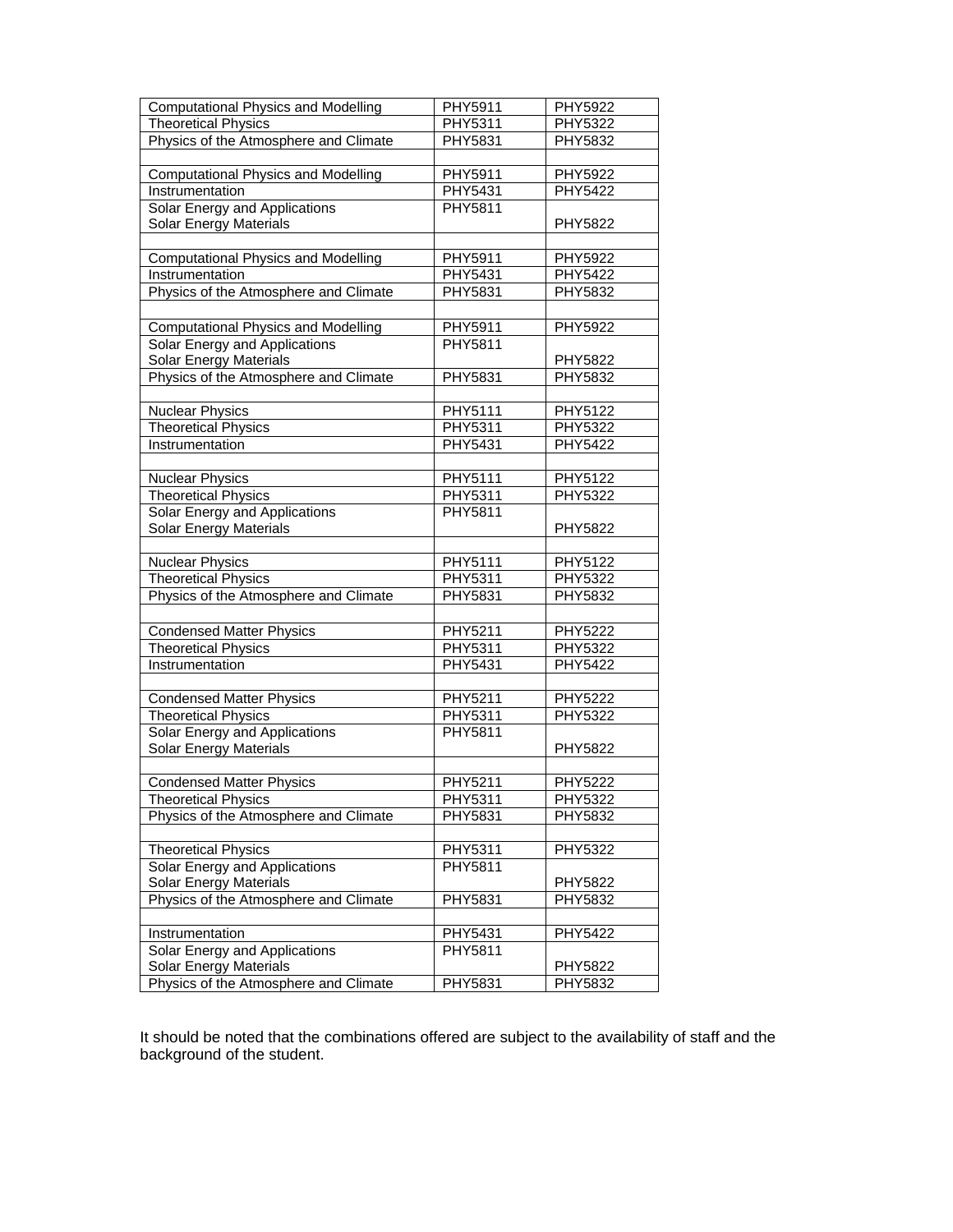# **PHY 5011: MATHEMATICAL METHODS FOR PHYSICS I**

Rationale:

The power of physics lies in the mathematical expression of physical law. Applications of physics involve mathematical techniques of varying degrees of complexity. It is therefore essential for a student to have a solid foundation in mathematics. These first and second semester courses aim at providing a strong mathematical foundation to students in areas not usually covered at the undergraduate level.

## Objectives:

By the end of the course the student should be able to

1. recognise the main partial differential equations of physics and know the method of solution for given initial and boundary conditions.

2. apply the methods of solution to partial differential equations that might arise in the student's area of specialization.

3. use Green' s functions to solve physical problems.

4. use the techniques and concepts of the calculus of variations.

Course Content:

1.Partial differential equations: One-dimensional wave equation (vibrating string); Heat equation (onedimensional finite and infinite bar, two-dimensional time-independent case – the Laplace equation); Two-dimensional wave equation (rectangular, membrane); Use of polar coordinates and a circular membrane (Bessel's equation); Laplace equation in spherical polar coordinates, Legendre's equation; Laplace transforms applied to partial differential equations; Fourier transforms applied to partial differential equations.

2. Eigen functions, eigenvalues and Green's functions: Some examples of eigenvalue problems; use of Green's functions to solve inhomogeneous problems; Green's functions in electrodynamics.

3. Integral equations: Classification; Degenerate Kernels; Neuman and Friedholm series; Schmidt-Hilbert theory; Integral equations in dispersion theory.

4. Integral transforms: Laplace transforms: Inverse transforms, linearity, Laplace transforms of derivatives and integrals, shifting s-axis and t-axis, unit step function, Dirac's delta function, convolution, systems to differential equations. Fourier transforms, sine and cosine transforms

5. Calculus of Variations: Euler-Lagrange equation. Generalizations of the basic problem. Connection between the eigenvalue problem and the calculus of variations.

Associated laboratory: none

Time allocation: 3 one-hour lectures/week, 1 one-hour tutorial Assessment: Continuous Assessment 30%, Two tests 20% Assignments 10%). Final Examination 70%

Prescribed texts:

1. E. Kreyszig, Advanced Engineering Mathematics, 6<sup>th</sup> ed., John Wiley, New York, 1988. ISBN: 0 471 62787 9.

2. J. Mathews and R. L. Walker, Mathematical Methods for Physics,  $2^{nd}$  ed., Pearson, Delhi, 1970, ISBN: 81 297 0543 5

3. M. L. Boas, Mathematical Methods in the Physical Sciences, John Wiley & Sons, 1983. ISBN: 13:978-0471099604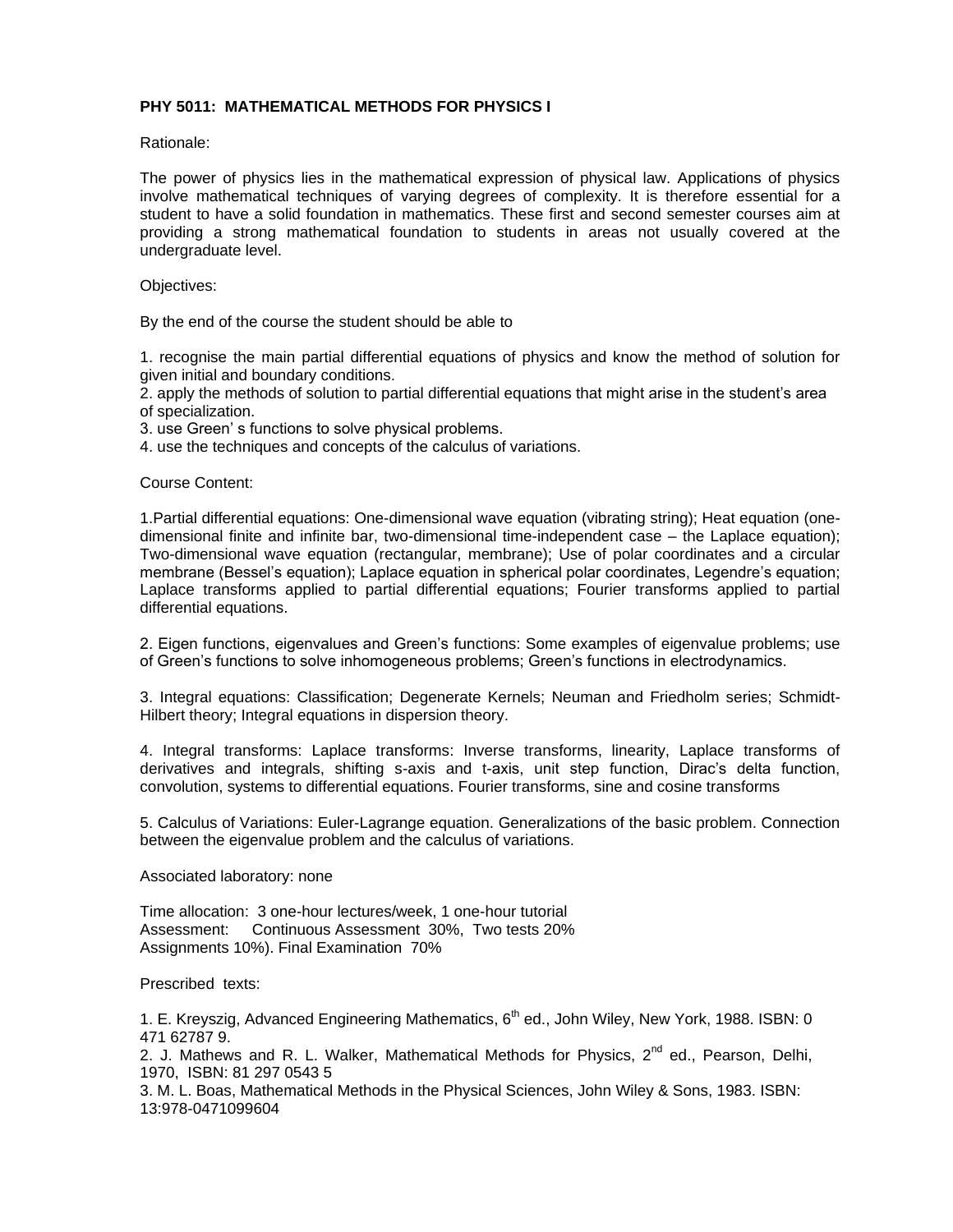4. M. Spiegel, Vectors – With Tensor Analysis, Schaum Series, McGraw-Hill, 1974. ISBN: 0071108076

# **PHY 5022: MATHEMATICAL METHODS FOR PHYSICS II**

#### Rationale

This course is basically a continuation of PHY5011. Further mathematical methods for use in physics are introduced.

#### **Objectives**

At the end of this course, the student should be able to:

- 1. to apply tensor concepts to physical problem.
- 2. to apply group theory to physical problems

# Course Content

1. Tensor Analysis: Curves in three-space, Frenet formulae, General tensor analysis;

2. Group Theory: Groups and group representations (finite and continuous): Definitions, subgroups and classes, Group representations, characters, physical applications, infinite groups, irreducible representations of SU(2) and O(3.), Physical applications

Associated laboratory: none

Time allocation: 3 one-hour lectures/week, 1 one-hour tutorial Assessment: Continuous Assessment 30%, Two tests 20% Assignments 10%). Final Examination 70%

Prescribed texts:

1. E. Kreyszig, Advanced Engineering Mathematics, 6<sup>th</sup> ed., John Wiley, New York, 1988. ISBN: 0 471 62787 9.

2. J. Mathews and R. L. Walker, Mathematical Methods for Physics,  $2^{nd}$  ed., Pearson, Delhi, 1970, ISBN: 81 297 0543 5

3. M. L. Boas, Mathematical Methods in the Physical Sciences, John Wiley & Sons, 1983. ISBN: 13:978-0471099604

4. M. Spiegel, Vectors – With Tensor Analysis, Schaum Series, McGraw-Hill, 1974. ISBN: 0071108076

# **PHY5911: COMPUTATIONAL PHYSICS AND MODELLING I**

#### **Rationale**

The ubiquitous presence of computers has meant that every student has at his or her disposal a powerful computational tool. The field of computational physics has developed as a response to the need to exploit this tool to solve problems which in a previous era were much more difficult to deal with. Old algorithms for problem solving have been revised while new ones continue to be developed. In this course, the student will be introduced to many of these, so that should he or she need them they will be at hand.

**Objectives**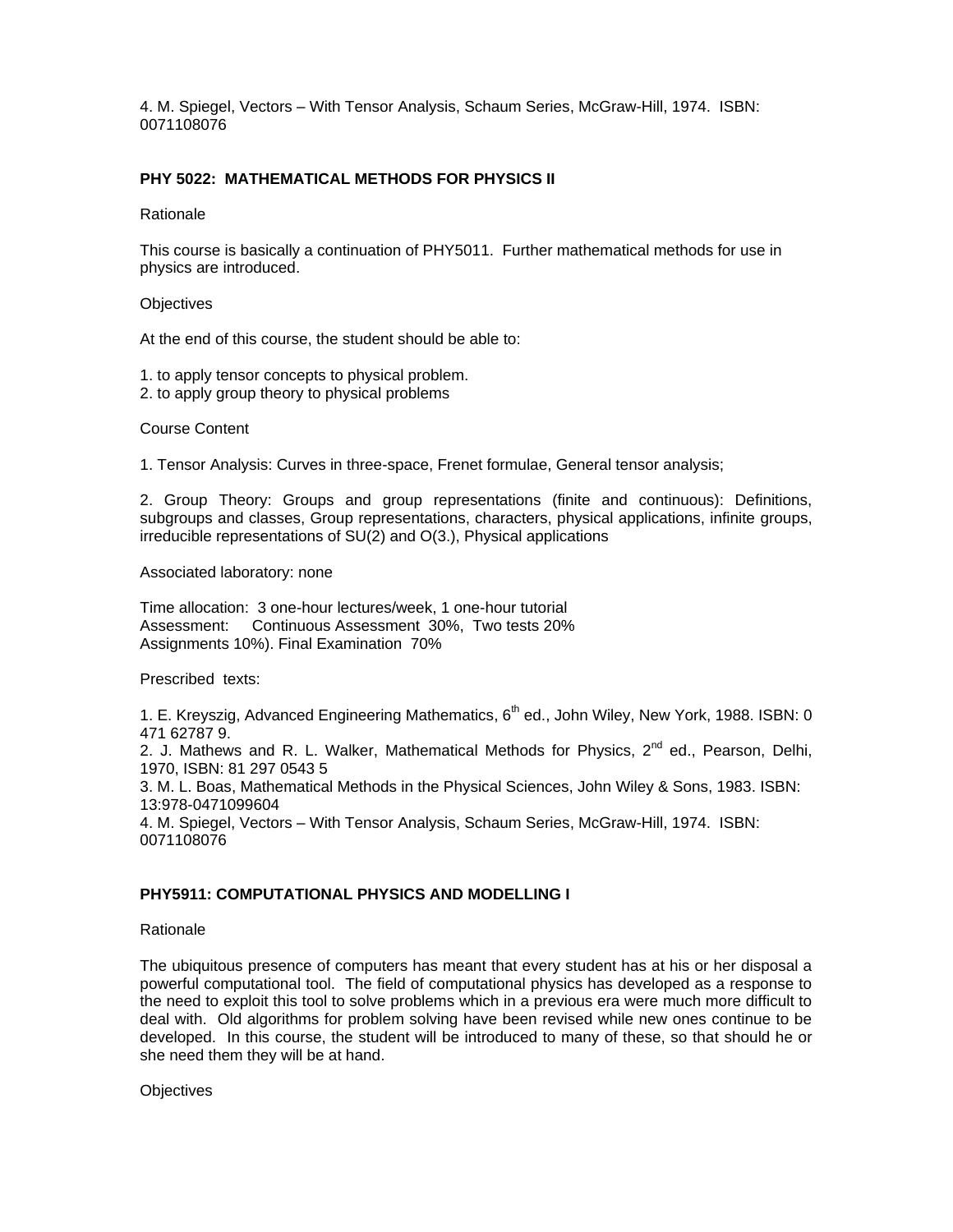At the end of this course, the student

1. Should know how to model a physical system mathematically, with a view to solving it.

2. Should know how to use various numerical methods to solve problems which are not amenable to analytic solution.

3. Have deepened his or her understanding of numerical methods initially introduced in P302 and P401.

4. Should be ready for more advanced study in numerical analysis and modelling.

Course Content

Numerical Differentiation and Integration: Numerical integration and Richardson extrapolation, Gaussian quadrature, Romberg integration, adaptive quadrature, Sard's theory of approximating functionals, Bernoulli polynomials and the Euler-Maclaurin formula

Approximating Functions: Hermite interpolation, spline interpolation, best approximation by Chebyshev theory, continued fractions, trigonometric interpolation and fast Fourier transform, adaptive approximation

Solution of Nonlinear Equations: The secant method, fixed points and functional iteration, zeros of polynomials, homotopy and continuation methods

Linear Systems: LU factorization, matrix inversion, solution by iteration, ill-conditioning, norms, Doolittle's method, Cholesky' method, Neumann series and iterative refinement, the methods of steepest descent and conjugate gradient, analysis of errors

Eigenvalues and Eigenvectors: Inclusion of eigenvalues, Eigenvalues by the power method, tridiagonalization and the QR algorithm, Singular-value decomposition and pseudo-inverses

Time Allocation:

Lectures: 3 hrs/week, Tutorial: 1 hr/week

Lab: Associated laboratory of 3 hrs/week

Assessment:

Continuous assessment: 40%, Final examination: 60%

Pre-requisites: P302, P401, MP415

Prescribed Texts:

1. E. Kreyszig, Advanced Engineering Mathematics, J. Wiley and Sons, 2006. ISBN: 9971-51- 283-1

2. D. Kincaid and W. Cheney, Numerical Analysis, Brooks/Cole, 1991. ISBN: 0-534-13014-3

3. R. L. Burden and J. D. Faires, Numerical Analysis, PWS-Kent, 1989. ISBN: 0-53491-585-X

# **PHY5922: COMPUTATIONAL PHYSICS AND MODELLING II**

Rationale

This course is a continuation of PHY5911 and is also aimed at equipping the student with the techniques needed to solve physical problems which are not amenable to analytic treatment. As many physical problems yield differential equations when modelled, the emphasis in this course is on numerical solution of differential equations.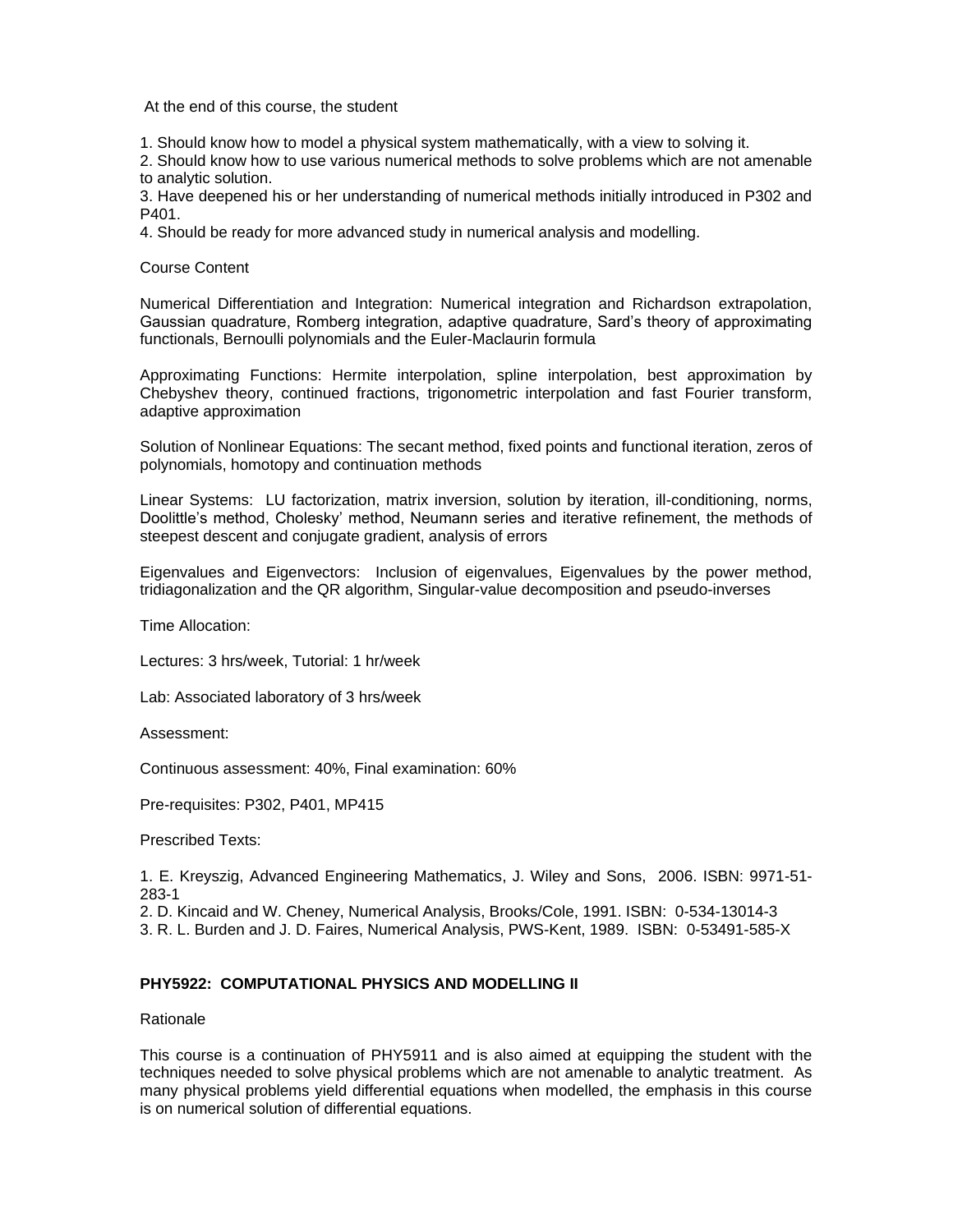## **Objectives**

At the end of this course, the student

- 1. Should be well-equipped to solve differential equations by numerical methods.
- 2. Should know how to model a physical system mathematically, with a view to solving it.
- 3. Should know how to use various numerical methods to solve problems which are not amenable to analytic solution.
- 4. Have deepened his/her understanding of numerical methods initially introduced in P302 and P401 and PHY5911
- 5. Should be ready for more advanced study in numerical analysis and modelling.

# Course Content

Numerical Solution of Ordinary Differential Equations: Existence and uniqueness of solutions, the Taylor-series method, Runge-Kutta methods, multi-step methods, local and global errors; stability, systems of higher-order differential equations, boundary-value problems, linear differential equations, stiff equations.

Numerical Solution of Partial Differential Equations: Parabolic equations, problems without time dependence, first-order partial differential equations, quasi-linear second-order equations, other methods for hyperbolic equations, multi-grid methods, fast methods for Poisson's equation

Linear Programming and Related Topics: Convexity and linear inequalities, linear programming, the simplex algorithm

Time Allocation:

Lectures: 3 hrs/week, Tutorial: 1 hr/week

Lab: Associated laboratory of 3 hrs/week

Assessment:

Continuous assessment: 40%, Final examination: 60%

Pre-requisites: PHY5911

Prescribed Texts

1. E. Kreyszig, Advanced Engineering Mathematics, J. Wiley and Sons, 2006. ISBN: 9971-51- 283-1

2. D. Kincaid and W. Cheney, Numerical Analysis, Brooks/Cole, 1991). ISBN: 0-534-13014-3 3. R. L. Burden and J. D. Faires, Numerical Analysis, PWS-Kent, 1989. ISBN: 0-53491-585-X

# **PHY5111: NUCLEAR PHYSICS I**

Rationale

The courses in nuclear physics at fourth year, P411 and P412, serve to introduce the student to the subject. The courses at postgraduate level serve to deepen the understanding of the material already encountered and introduce new and important concepts. In this course, the emphasis is on nuclear reactions.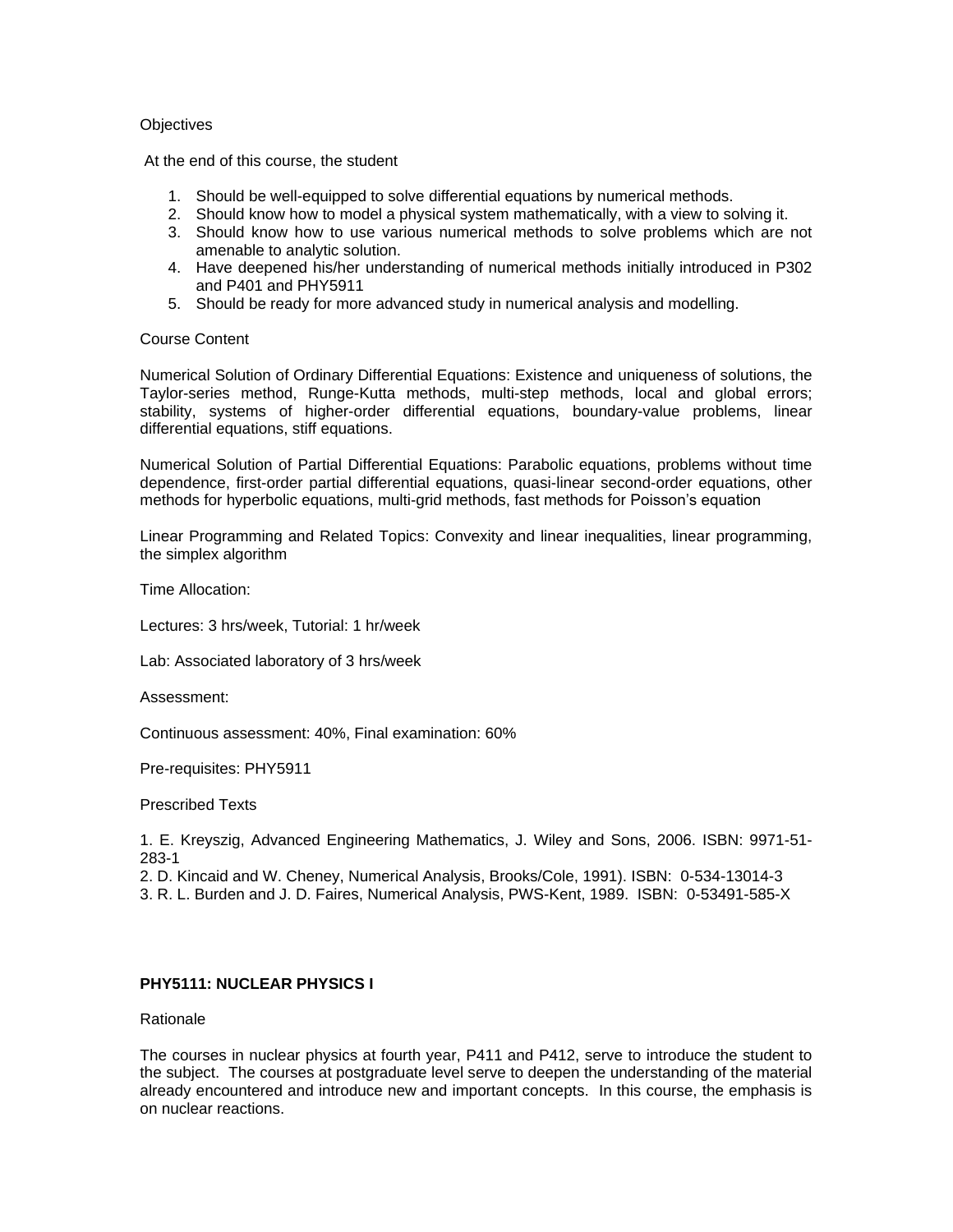## **Objectives**

At the end of this course, the student

- 1. Should know how to use the numerous models for nuclear reactions in their regimes of applicability.
- 2. Should be ready for more advanced study in nuclear physics.

## Course Content

Introduction to Nuclear Reactions: Types of reactions, energy and mass balance, cross-sections, nuclear sizes from neutron scattering, Coulomb scattering and Rutherford's formula, electrons scattering, Coulomb excitation, polarization, angular correlations, partial waves, identical particles

Elementary Scattering Theory:Form of the wave function, differential cross sections, the Schrödinger equation, partial waves, total cross section and the optical theorem, collisions with spin, R-matrix and boundary-matching theories, classical and semi-classical descriptions

Models of Nuclear Reactions: Partial waves and strong absorption, effects of the Coulomb field, diffraction models and strong-absorption scattering, strong-absorption models for inelastic scattering, the optical model for elastic scattering, direct reactions, compound nucleus resonances, continuum statistical theory of the compound nucleus, reactions between heavy ions

Time Allocation:

Lectures: 3 hrs/week, Tutorial: 1 hr/week

Assessment:

Continuous assessment: 30%, Final examination: 70%

Pre-requisites: P411, P412, P455, MP415

#### Prescribed Texts

- 1. G. R. Satchler, Introduction to Nuclear Reactions, Macmillan Press, 1980. ISBN: 0-333- 25907-6
- 2. E. Segre, Nuclei and Particles, Benjamin/Cummings Publishing. ISBN: 10:0805386009

# **PHY5122: NUCLEAR PHYSICS II**

#### Rationale

This course introduces the student to further advanced concepts in nuclear physics. It concentrates on particle physics, a very vibrant area of physics, which for many serves as the bridge to such active areas of research as string theory. The course therefore helps to prepare the student for research in some of the most topical questions of modern-day physics.

#### **Objectives**

At the end of this course, the student

1. Be conversant with the basic concepts of elementary particle physics.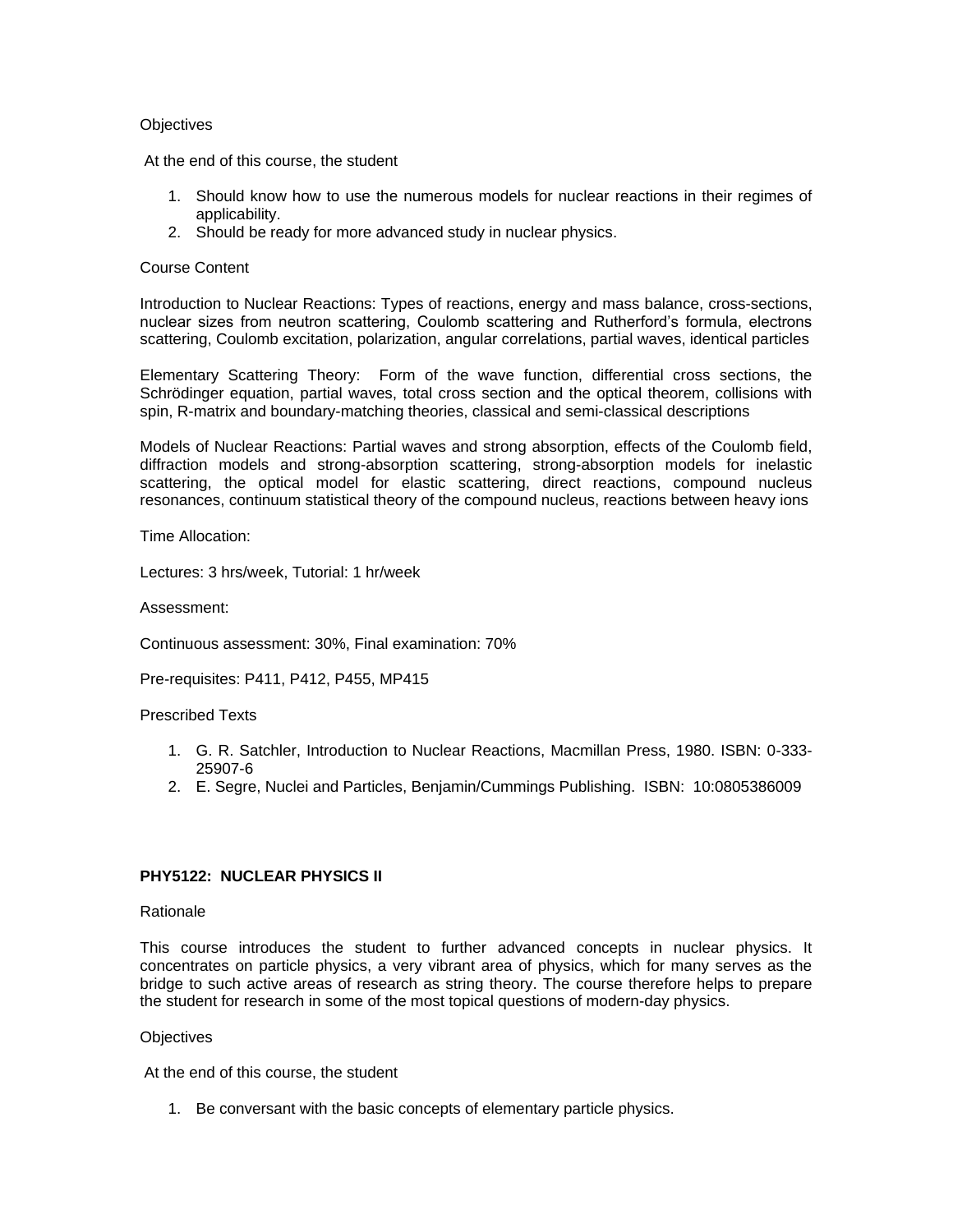2. Should be ready for more advanced study in such areas as string theory and particle cosmology.

Recommended Course Content

Interactions of particles with matter, and detectors

SU(2), SU(3), models of mesons and baryons

QED, weak interactions, parity violation, lepton-nucleon scattering, and structure functions

QCD, gluon field and color

W and Z fields, electro-weak unification, the CKM matrix

Nucleon-nucleon interactions, properties of nuclei, single and collective particle models

Electron and hadron interactions with nuclei

Relativistic heavy ion collisions, and transition to quark-gluon plasma

Time Allocation:

Lectures: 3 hrs/week, Tutorial: 1 hr/week

Assessment:

Continuous assessment: 30%, Final examination: 70%

Pre-requisites: PHY5111, PHY5311 Co-requisite: PHY5322

Prescribed Texts

1. F. Halzen and D. Martin, Quarks and Leptons, Wiley Text Books, New York, 1984. ISBN: 0471887412.

2. S. M. Wong, Introductory Nuclear Physics, 2nd ed., Wiley-Interscience, New York, 1998. ISBN: 0471239739.

Recommended Texts

1. D. Griffith, Introduction to Elementary Particles, Wiley Text Books, 1987. ISBN: 0471603864.

2. B. Povh, Particles and Nuclei: An Introduction to the Physical Concepts, 3rd ed., Springer-Verlag, Berlin; New York, 2002. ISBN: 3540438238.

3. J. J. Sakurai, Modern Quantum Mechanics, 2nd ed., Addison-Wesley, Reading, Mass., 1994. ISBN: 0201539292.

# **PHY 5211: CONDENSED MATTER PHYSICS I**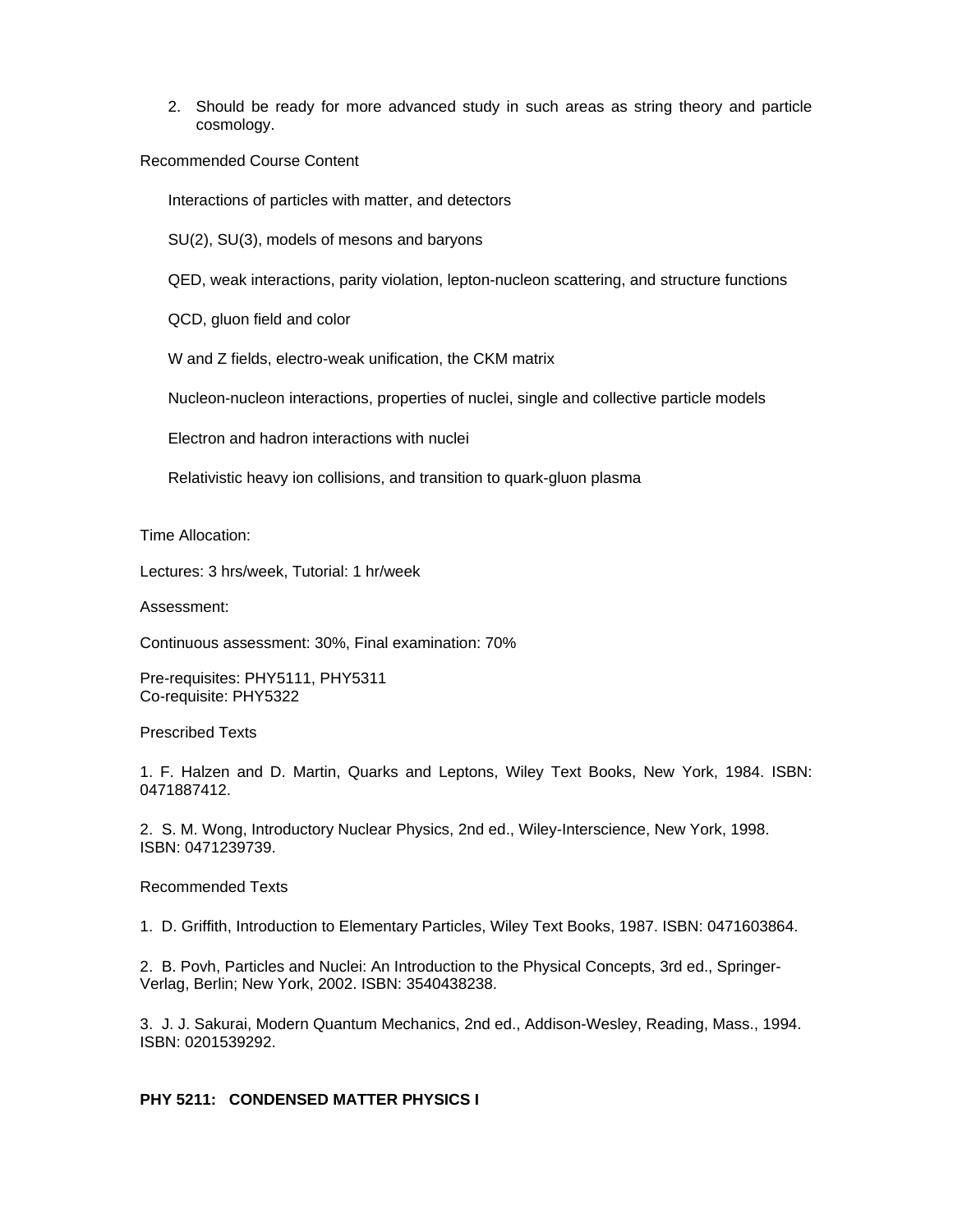## Rationale:

This course is intended for graduate students and covers advanced topics in condensed matter physics. Here a combined use of the statistical mechanics and the quantum theory lie at the heart of this course. The student is grilled to look at those topics based on classical methods and those demanding a quantum treatment. One can also look at this course as P421 but treated at an advanced level. We discuss the theoretical treatment of the physics of solids,

The intention of this course is to make students understand at an advanced level the microscopic and macroscopic properties of solids and be conversant with the mathematical formulations of these properties towards certain physical applications.

#### Objectives:

After completing this course, a student should have:

- 1. a thorough understanding of the scientific characteristics that make solids stand out as one of the key states of matter;
- 2. a deep grasp of the fundamental theories, both classical and quantum mechanical, underlying the structural, thermal, electronic, optical, electrical and magnetic properties of solids (metals, semimetals, semiconductors, insulators, dielectrics, etc.);
- 3. the knowledge to identify special key features of solids that are amenable to theoretical and experimental manipulation for technological use;

# Course Content:

Elementary excitations, crystal structure - symmetry- translational, rotational, energy bands - APW, OPW, pseudopotential and LCAO schemes, theory of electron dynamics, scattering processes.

Time Allocation:

3 one-hour lectures/week, 1 hr tutorial/week.

Assessment:

Continuous assessment: 30%: Assignments 10%, Tests 20%, Final examination 70%

Pre-requisites:

P421, P422, P455, MP415.

Co-requisites:

Prescribed Textbooks:

- 1. N. W. Ashcroft and D. N. Mermin, Solid State Physics, Harcourt College Publishers, Orlando, 1976. ISBN: 13:978-0030839931
- 2. M. T. Dove, Structure and Dynamics *–* An Atomic View of Materials, Oxford University Press Inc., New York, 2003. ISBN: 10:0198506775
- 3. J. Singleton, Band Theory and Electronic Properties of Solids, Oxford University Press Inc., New York, 2001. 10:0198506457

Recommended Texts: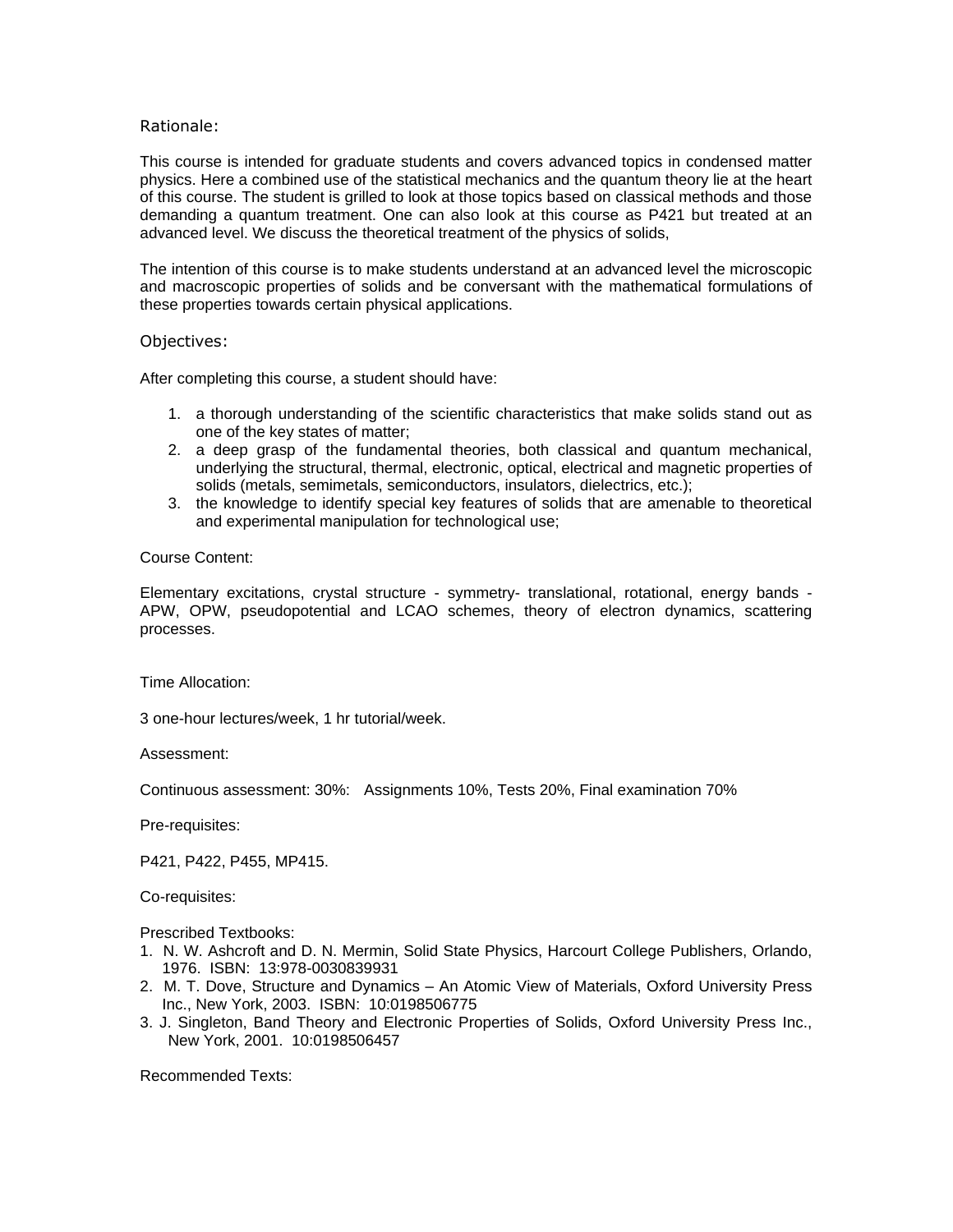- 1. S.O. Pillai, Solid State Physics 5ed, New Age International Publishers, New Delhi, 2003. ISBN: 10:8122403816
- 2. H. V. Keer, Principles of the Solid State, New Age International Publishers, New Delhi, 2000. ISBN: 10:812240466
- 3. J. Dekker, Solid State Physics, Macmillan & Co. Ltd, London, 1960. ISBN: 10:9880333918333
- 4. S.L. Kakani and S. Kakani, Modern Physics, Viva Books Private Ltd., New Delhi, 2006. 4100

## **PHY 5222: CONDENSED MATTER PHYSICS II**

#### Rationale**:**

This course is a continuation of Condensed Matter Physics II and covers advanced topics in condensed matter. However, here we treat specialised topics that are directed towards background studies in areas of research that are to be the subject of the dissertation.

#### Objectives:

After completing this course, a student should be able to:

- 1. show a good understanding of the material properties of metals, insulators, semiconductors and superconductors that are responsible for the importance of these solids used in technological applications;
- 2. quantitatively describe the thermodynamic, optical, electrical and transport properties of these novel materials;
- 3. show a good grasp of the fundamental characteristics of those magnetic materials important in applied science;
- 4. understand the interaction of matter with electromagnetic radiation;
- 5. identify special features of solids that are amenable to theoretical and experimental manipulation for technological use;

#### Course Content**:**

Matter-electron interactions, Stability of structures, Metals, Insulators and semiconductors, Phonon measurements, Impurities and disorder, Collective phenomena, Superconductivity, etc.

Method of Teaching:

Time Allocation : 3 one-hour lectures/week. 1 hr tutorial/week.

Assessment:

| Continuous assessment: 30%: Assignments |       |        | 10%        |
|-----------------------------------------|-------|--------|------------|
|                                         | Tests | $\sim$ | <b>20%</b> |
|                                         |       |        |            |

Final Examination 70%

Pre-requisites**:** PHY 5211

Prescribed Textbooks: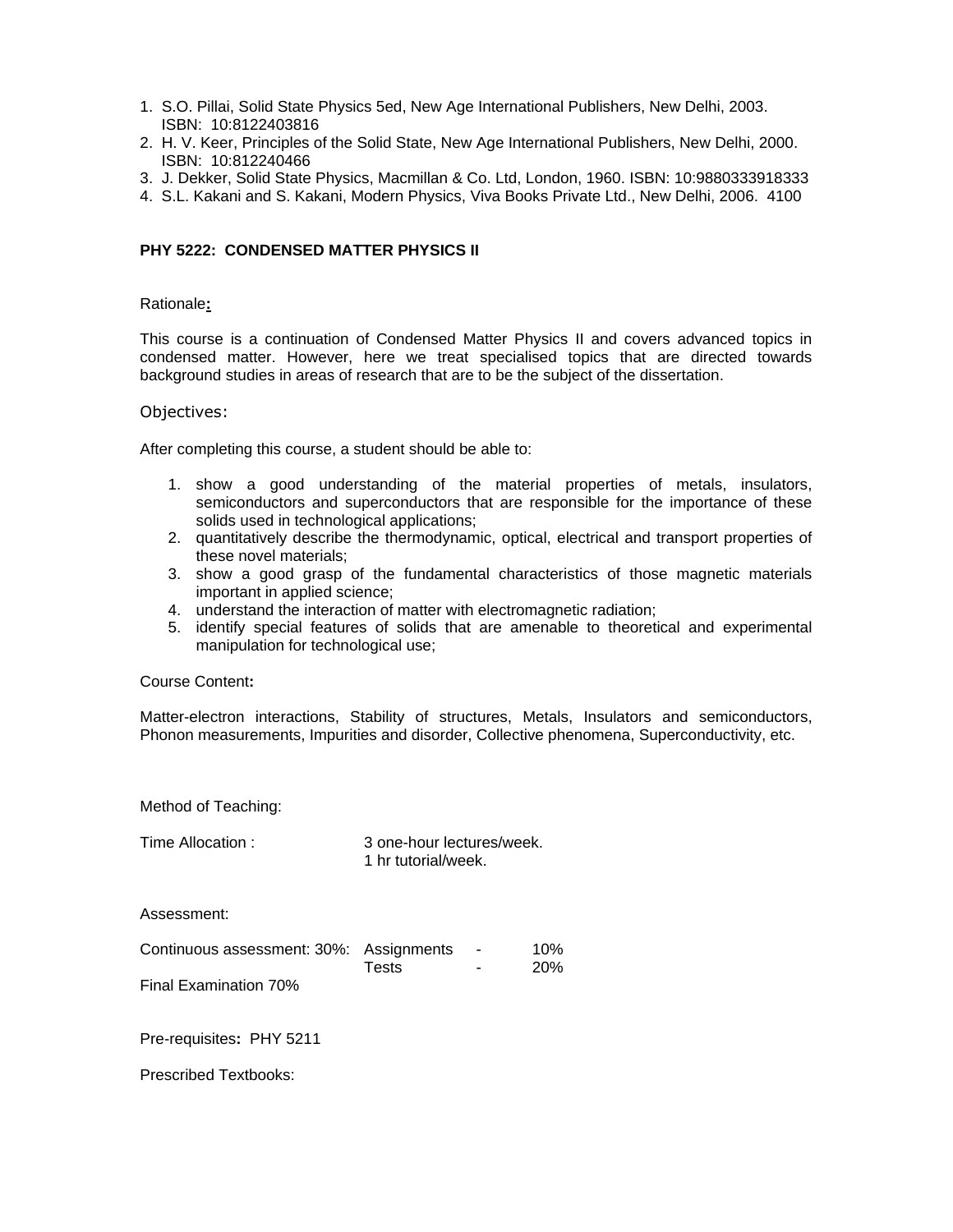- 1. N. W. Ashcroft and D. N. Mermin, Solid State Physics, Harcourt College Publishers, Orlando, 1976. ISBN: 13:978-0030839931
- 2. M. T. Dove, Structure and Dynamics *–* An Atomic View of Materials, Oxford University Press Inc., ew York, 2003. ISBN: 10:0198506775
- 3. J. Singleton, Band Theory and Electronic Properties of Solids, Oxford University Press Inc., New York, 2001. ISBN: 10:0198506457

Recommended Texts:

- 1. S.O. Pillai, Solid State Physics 5ed, New Age International Publishers, New Delhi, 2003. ISBN: 10:8122403816
- 2. H. V. Keer, Principles of the Solid State, New Age International Publishers, New Delhi, 2000. ISBN: 10:812240466
- 3. J. Dekker, Solid State Physics, Macmillan & Co. Ltd, London, 1960. ISBN: 10:9880333918333
- 4. S.L. Kakani and S. Kakani, Modern Physics, Viva Books Private Ltd., New Delhi, 2006. 4100

# **PHY 5311: THEORETICAL PHYSICS I**

Rationale:

Even where a student is specializing in a particular applied area of physics, an understanding of the main theoretical areas of physics is essential for three reasons. First, by stimulating and exerting his or her mind, the student improves his ability to solve problems in his/her area of specialization. Second, the study of theoretical physics will improve the student's mathematical skills. Third, theory and techniques in one area of physics can often be adapted to other at first very different areas of physics.

Objectives:

At the end of this course, the student:

1. Be familiar with the main areas of theoretical physics. In particular, he should be conversant with the main ideas of relativistic quantum mechanics and quantum field theory.

2. Have developed his or her mathematical skills to the extent that he or she is able to tackle problems in his or her area of specialization with confidence.

3. Have acquired a broad range of techniques which may adapted to solve problems in his or her areas of specialization.

Course content:

1. Relativistic quantum mechanics: The Klein-Gordon equation; Problem of negative energy solutions; The Dirac equation; Nonrelativistic correspondence; Lorentz covariance of the Dirac equation; Solutions of the Dirac equation for a free particle; Zetterbewegung, The problem of negative-energy solutions; Hole theory.

2.Quantum field theory**:** Classical field theory, Quantization of scalar fields, Quantization of Dirac fields, Quantization of the electromagnetic field, Quantum electrodynamics, Renormalization, Symmetries and symmetry-breaking

Associated laboratory: none

Time allocation: 3 one-hour lectures/week, 1 one-hour tutorial

Assessment: Continuous Assessment 30%, Two tests 20%, Assignments 10%, Final examination 70%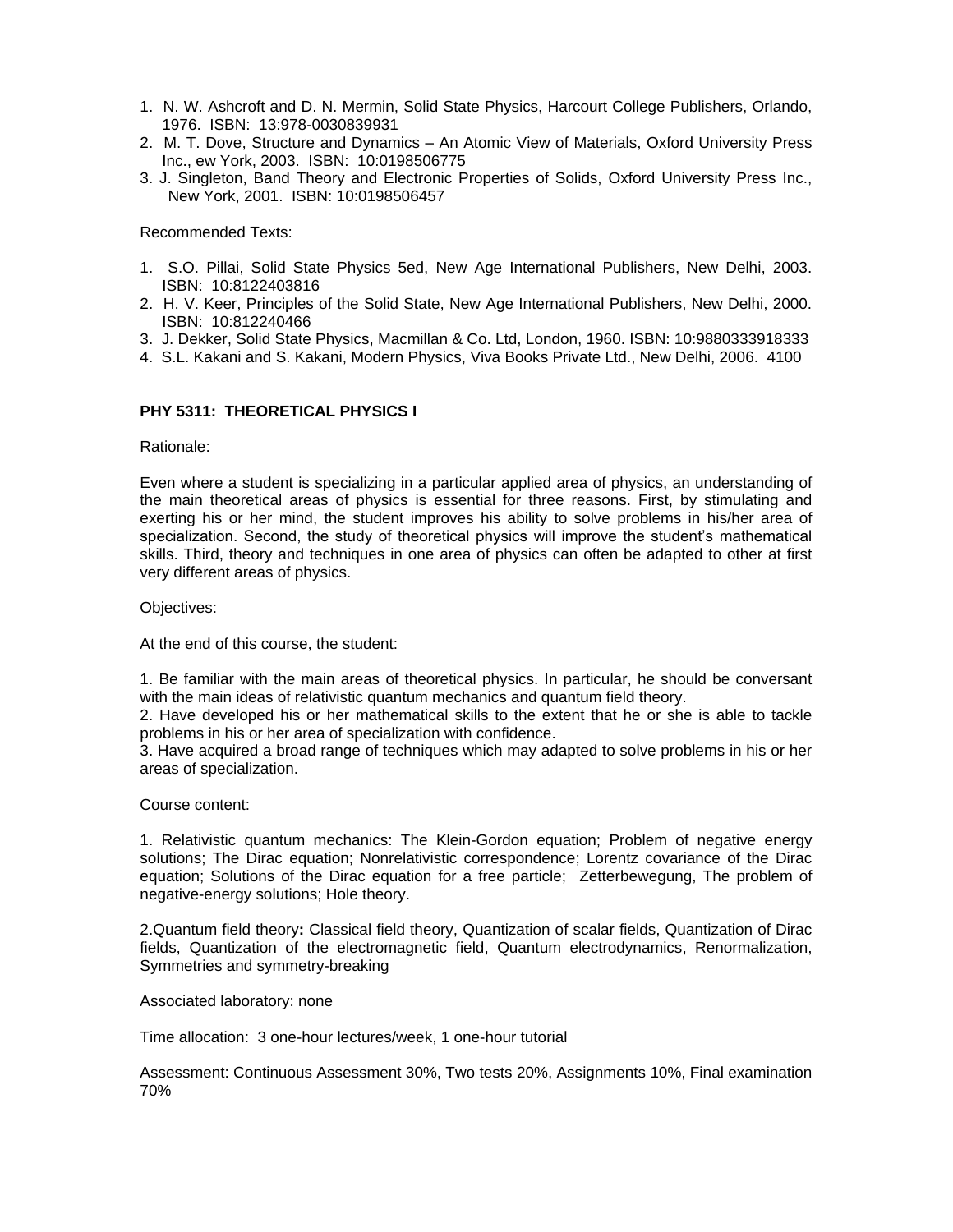Prescribed Texts:

1. J. D. Bjorken and S. D. Drell, Relativistic Quantum Mechanics, McGraw-Hill, New York. ISBN: 07 005 493 2

2. W. Greiner, Relativistic Quantum Mechanics: Wave Equations, Springer Verlag, Berlin, 2000. ISBN: 3540674578

3. A. Lahiri and P. B. Pal, A First Course of Quantum Field Theory, Narosa Publishing House, New Delhi, 2005. ISBN 81-7319-654-0

# **PHY 5322: THEORETICAL PHYSICS II**

Rationale:

Since the field of theoretical physics is vast, one course cannot do justice to all the foundational topics which a student should ideally study. In this course, further important areas of theoretical physics are introduced. The exact contents of this course will to a large part be determined by the proposed specialisation of the student, especially with regard to his dissertation. Objectives:

1. Gravitation and Cosmology:

Beginnings of General Relativity: Space and time in a rotating frame, Gravity and acceleration, Local inertial frame, universality of free fall, The equivalence principle, Experimental tests of the universality of free fall and the equivalence principle.

A Metric Theory of Gravity and the Field Equations of General Relativity: Geometry on various surfaces (parametric representation of curves and coordinate systems of such surfaces), Geodesic equations , special relativity as a metric theory, concept of curvature and Einstein's field equations, experimental tests of relativity.

The Big Bang: Light from galaxies, Distances of galaxies, Microwave background radiation, Angular distribution of the 3K background radiation, primordial nuclear abundances.

General Relativity and Cosmology: Distribution of clusters of galaxies, Robertson and Walker comoving coordinates, The Robertson-Walker metric, The Hubble parameter, Measurement of the scale factor R.

The Evolution of the Universe: Friedman-Robertson-Walker cosmology and predicted evolution of the universe, the age of the universe, density and composition of the universe, Inflation, A brief history of the universe.

2. Selected Topics in Foundations of Physics: Optional. Content to be chosen by lecturer.

3. Recent Experimental Tests of the Foundations of Quantum Mechanics**:** Optional. Content to be chosen by lecturer.

Associated laboratory: none

Time allocation: 3 one-hour lectures/week, 1 one-hour tutorial

Assessment:

Continuous assessment 30%, Two tests 20%, Assignments 10%. Final examination 70%

Prescribed texts: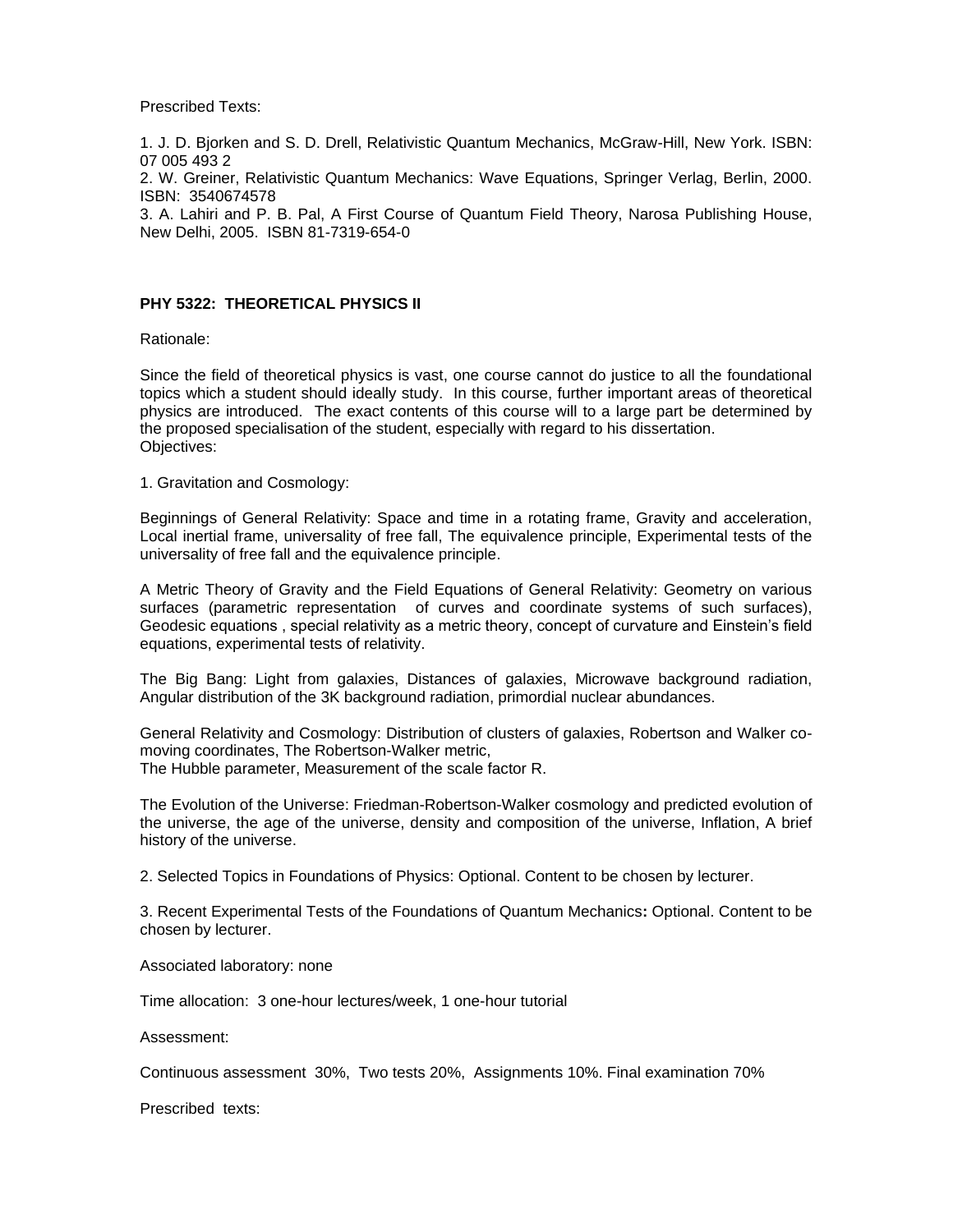1. J. D. Bjorken and S. D. Drell, Relativistic Quantum Mechanics (McGraw-Hill, New York), ISBN: 07 005 493 2

2. W. Greiner, Relativistic Wave Equations,  $3<sup>rd</sup>$  ed., Butterworth – Heinemann, 1981. ISBN: 13978-0750635394

3. Gravitation and Cosmology: Space, Time and Cosmology, Blocks 3 and 4, Open University, Milton Keynes, 2001. Block 3 ISBN 0 7492 8160X, Block 4 ISBN: 0 7492 8161 8

#### **PHY 5431: INSTRUMENTATION I**

#### Rationale

Instrumentation is a branch of physics which deals with measurement of various physical quantities like temperature, pressure, flow, speed, sound, light intensity and control of the same in various industries. The use of sensors and electronic instrumentation is an essential element of all scientific and engineering activities. There is a high demand for graduates with specialist knowledge and training in this area leading to opportunities over a wide range of fields, from instrument and sensor production to chemical, aerospace and automotive engineering. This course provides students with practical, hands-on experience in the design, development and application of sensors and instrumentation systems.

#### **Objectives**

At the end of this course a student should be able to

(i) describe the construction and calibration procedure for a particular measurement instrument;

- (ii) identify and quantify errors from calibration graphs and describe correction procedures for selected instruments;
- (iii) select a suitable measurement instrument for a given process measurement;
- (iv) describe the installation procedure for a selected measurement instrument in a particular industrial situation, and correctly interpret measurements obtained;
- (v) solve numerical problems involving equations pertaining to pressure, level, temperature and flow measurements.

#### Course Content

1. Introduction to Instrumentation: Functional elements and characteristics of instruments; Introduction to instruments and their representation; System configuration-Block diagram representation of measurement systems; Static and dynamic characteristics of measurement systems; Need for calibration and standards; Instrument parameters: sensitivity, accuracy, resolution, span, range; Role of instruments in industrial processes.

2. Sensors and Transducers for Instrumentation**:** Transducer terminology, transducer classification, performance characteristics, criteria for transducer selection, principles of operation, specification and construction of following transducers; Displacement: potentiometer, capacitive, inductive, optical encoders-linear and rotatory; Chemical sensors: measurement of conductivity, pH and humidity; Optical sensors: PMT, photodiodes, CCD, LDR;

3. Pressure Measurements, Methods and Applications: Relationship between absolute, atmospheric and gauge pressures; Principle of operation and installation of the following pressure gauges: diaphragm gauges, bellows gauges, Bourdon gauges, strain gauges; Gauge calibration using manometers, dead-weight testers, portable field calibrators and comparators; Pressure transmitters: standard pneumatic and electrical signals.

4. Temperature Measurements, methods and applications: Metal resistance thermometers and thermistors: theory, types, industrial installation and applications; Resistance temperature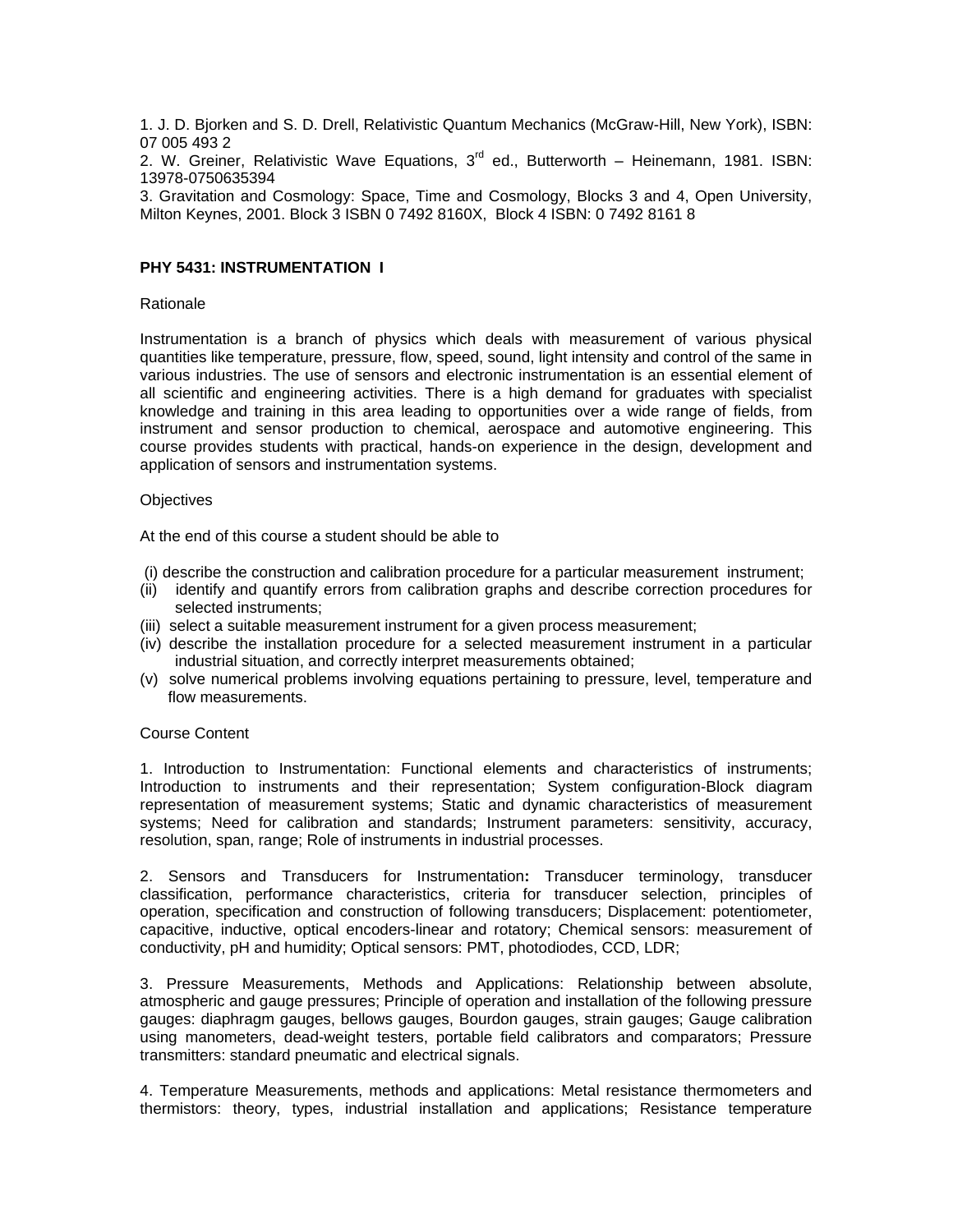detector (RTD); Thermocouples: Seebeck effect, base metal and rare metal thermocouples, their metal combinations, operating ranges and uses; Law of Intermediate Metals and Law of Intermediate Temperatures; Practical application of these laws in the use of thermocouples; Installation techniques; Thermowells; Thermometer calibration procedures. Temperature measurement by radiation method - optical pyrometer; solid state transducer.

5. Flow Measurements, methods and applications:Volume and mass flow rate; Turbulent flow, streamlined flow and Reynolds number; The Continuity Equation, Bernoulli's Equation and application to differential pressure devices; Differential pressure primary elements: orifice plate, Venturi tube, Dall tube, flow nozzle and pitot-static tube; Installation procedures; Classification of flow meters:- mechanical flow meters, vortex flow meter, magnetic, ultrasound and coroilis flow meters; Variable area flow meters.

6. Analytical, Optical and Biomedical Instrumentation: Mass spectrometry. UV, visible and IR spectrometry. X-ray and nuclear radiation measurements. Optical sources and detectors, LED, laser, Photo-diode, photo-resistor and their characteristics. Interferometers, applications in metrology. Basics of fiber optics. Biomedical instruments, EEG, ECG and EMG. Clinical measurements. Ultrasonic transducers and Ultrasonography.

Practical: Minimum Eight experiments based on above syllabus.

Time Allocation: 3 hours per week, 1 tutorial per week, Three-hour practical session per week.

Assessment:

50% exam, 30% laboratory work, 10% Tests, 10% Assignments

Pre-requisite: P231, P441

Recommended Textbooks

1. A. S. Morris, Measurement and Instrumentation Principles, Butterworth-Heinemann, 2001. ISBN: 0750650818

2. L. Michalski, Temperature Measurement, John Wiley & Sons, 2001. ISBN: 0471867799

3. D. W. Spitzer, Industrial Flow Measurement, 3rd ed., ISA, 2000. ISBN: 1556178719

4. T. A. Hughes, Measurement and Control Basics, 3rd ed., ISA, 2002. ISBN: 155617764X

Additional Reading/Textbooks

1. B. G. Liptak, Instrument Engineers' Handbook– Process Measurement and Analysis, Vol 1, 4th ed., ISA, 2003. ISBN: 0849310830

3. W. Buchanan, Industrial Instrumentation and Control, Butterworth- Heinemann, 1999. ISBN: 0340719222

# **PHY 5422: INSTRUMENTATION II**

# **Rationale**

Microprocessor based systems are suitable for dedicated applications in industries such as process control, control of machines and equipment, instrumentations and so on. This course is very useful to students who want to develop microprocessor based automatic industrial control, appliances control, measuring instruments etc.

#### **Objectives**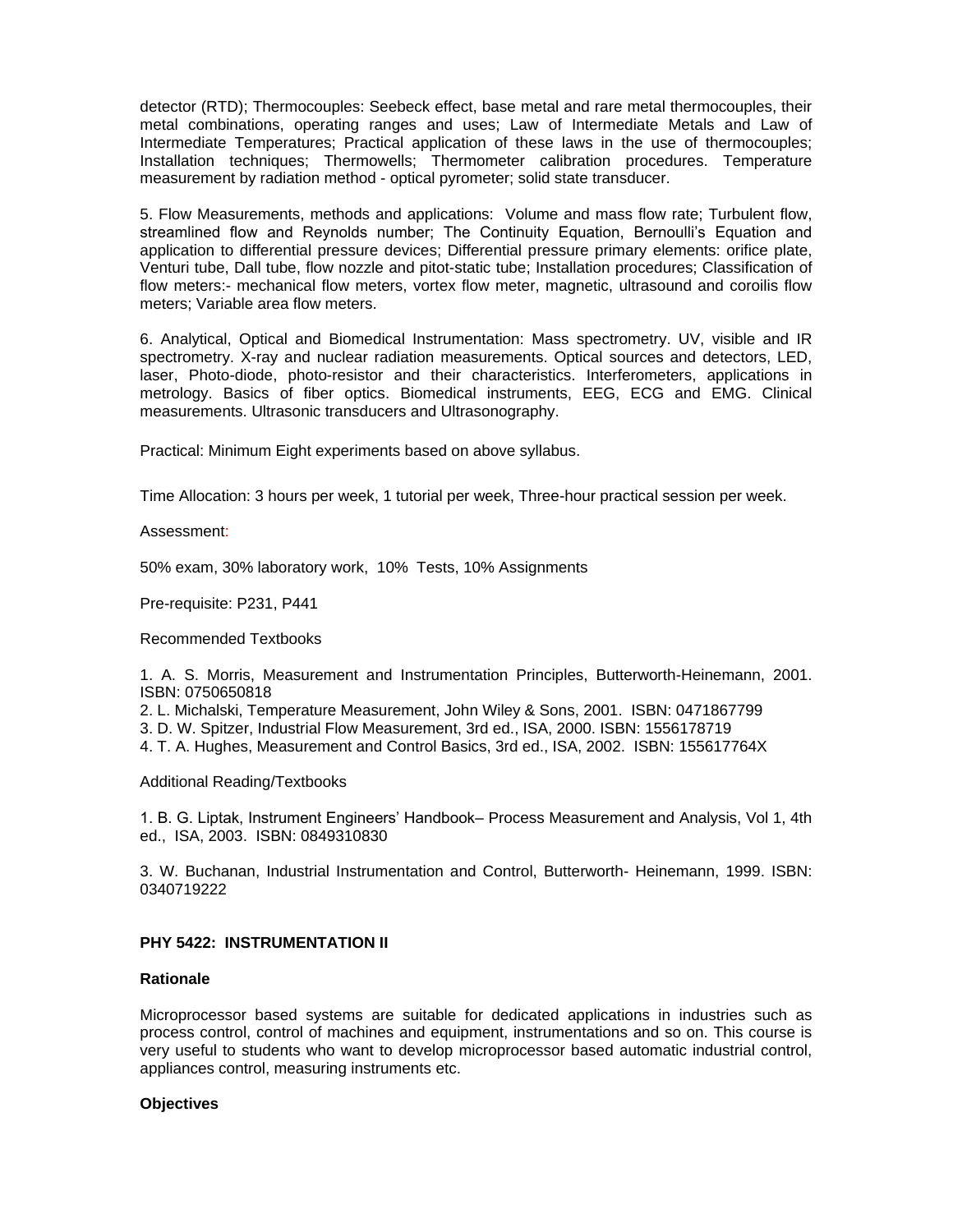At the end of this course a student should

- (i) be able to select suitable memories and input/output devices for his task and interface them to the microprocessor;
- (ii) gain knowledge in measurement, display and control of some electrical and physical quantities;

(iii) be able to transfer skills to other applications.

# **Course Content**

# 1. **Microprocessors and computers**

Microprocessor and computer architecture, CPUs, Buses, expansion slots, I/O units, RAM and ROM memories, storage media, Interrupts, 8, 16, 32, and 64-bit processors and processing speed.

# 2. **Real-Time Systems**

Event driven activities , I/O Devices, Serial devices and parallel devices, Peripheral, serial buses, Multitasking in Real-Time Systems using JAVA, Scheduling, Synchronization, Watchdog timers, multi-threaded real-time data acquisition,

#### 3 **Software Platform for Microprocessor based data acquisition system.**

Real-Time operating system (e.g. Linux) , Programming a microprocessor based system using a higher level language, .g., JAVA. Introduction to Databases (e.g. using SQL). Distributed data acquisition systems using the TCP/IP protocol based networking (e.g., Ethernet). Creating a Graphical User Interface

**Practical:** Minimum Eight experiments based on above syllabus.

## **Time Allocation:** 3 hrs/week 1 tutorial /week 3 hr practical session/week

**Evaluation Criteria:** The final score will be: 50% of written exam 30% laboratory work 20% Test/Assignments

**Pre-requisite**: P401, P442

# **Prescribed Textbooks**

**1.** Programming Embedded Systems, O'Reilly Media, Inc.; 2nd edition (October 1, 2006), **ISBN-10:** 0596009836.

- **2**. 'Real-Time Programming A guide to 32-bit Embedded Development', Grehan, Moote and Cyliax, Addison Wesley, 1998.
- **3.** Electronic Design of Microprocessor-based Electronic Instruments and Control Systems By Abund Ottokar Wist, Z. H. Meiksin, Prentice Hall, Original from the University of Michigan,digitized Dec 18, 2006.

**4.** INSTRUMENTATION REFERENCE BOOK, Walt Boyes, Principal in Spitzer and Boyes, LLC, 2002, ISBN-13: 978-0-7506-7123-1, ISBN-10: 0-7506-7123-8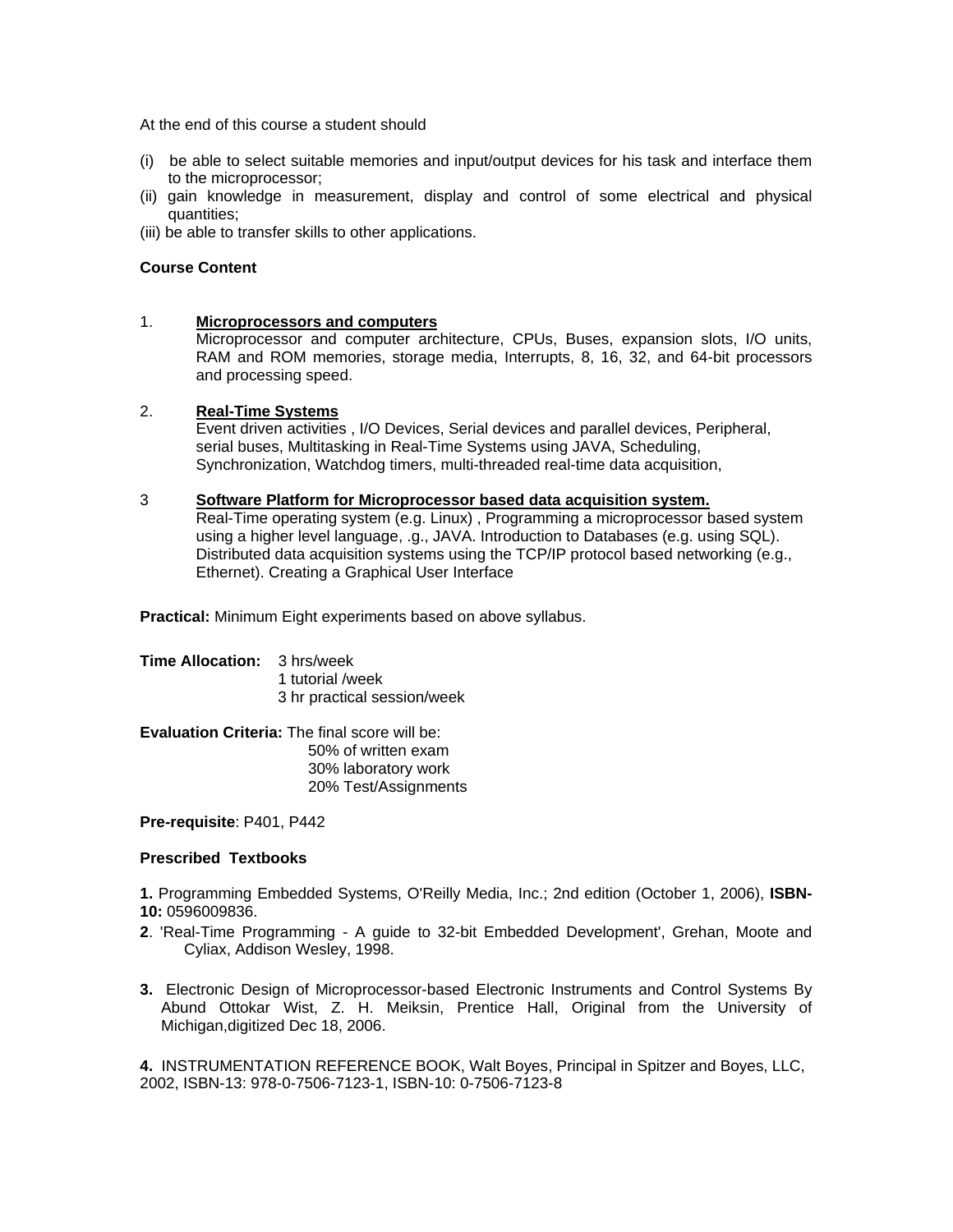# **Recommended Textbooks**

**1.** Microprocessors and Microcomputer based System Design - Mohammed Rafiquzzaman

**2.** Slater, "Microprocessor Based Design: A Comprehensive guide to Effective hardware Design, PHI.

**3.** ARM9 Intel Manual.

# **PHY 5811: SOLAR ENERGY AND APPLICATIONS**

Rationale:

The problem of climate change arising due to emissions of the greenhouse gases has now become a global agenda. The world is now rapidly moving towards increased use of renewable energy, including solar, in order to mitigate this problem. The goal of this course is to build high level capacity on some aspects of solar energy. This course is a follow up to the undergraduate course "Physics of Renewable Energy Resources and Environment (P485)".

# Objectives:

At the end of this course, a student should be able to carry out:

- (i) assessment of the availability of various components of solar radiation on horizontal and inclined surfaces.
- (ii) performance analysis of a liquid flat-plate collector.
- (iii) performance analysis of a concentrating collector.
- (iv) life-cycle cost analysis of solar energy systems.
- (v) design and performance analysis of solar photovoltaic systems.

Course Content:

Solar Radiation: Basics of solar radiation. Radiation on horizontal and inclined planes. Solar radiation measuring instruments, pyrheliometric scales, calibration and quality control. Cloudlesssky atmosphere and its optics. Solar spectral and total radiation under cloudless sky. Solar radiation and cloudy skies. Estimation of solar radiation on horizontal and inclined planes models and correlations for daily and hourly global diffuse /beam radiation.

Solar Collectors: General description of liquid flat-plate collectors, overall heat loss coefficient, steady state model of liquid flat-plate collectors, two-dimensional heat transfer steady state model, transient considerations, optimization of collector configuration, design of some important flat-plate collectors, performance analysis and test procedures. Flat-plate air collectors. Concentrating collectors. Applications. Photovoltaic systems: standard modules, series-parallel connection of cells, storage of energy, stand-alone systems, residential and centralised systems.

Time Allocation: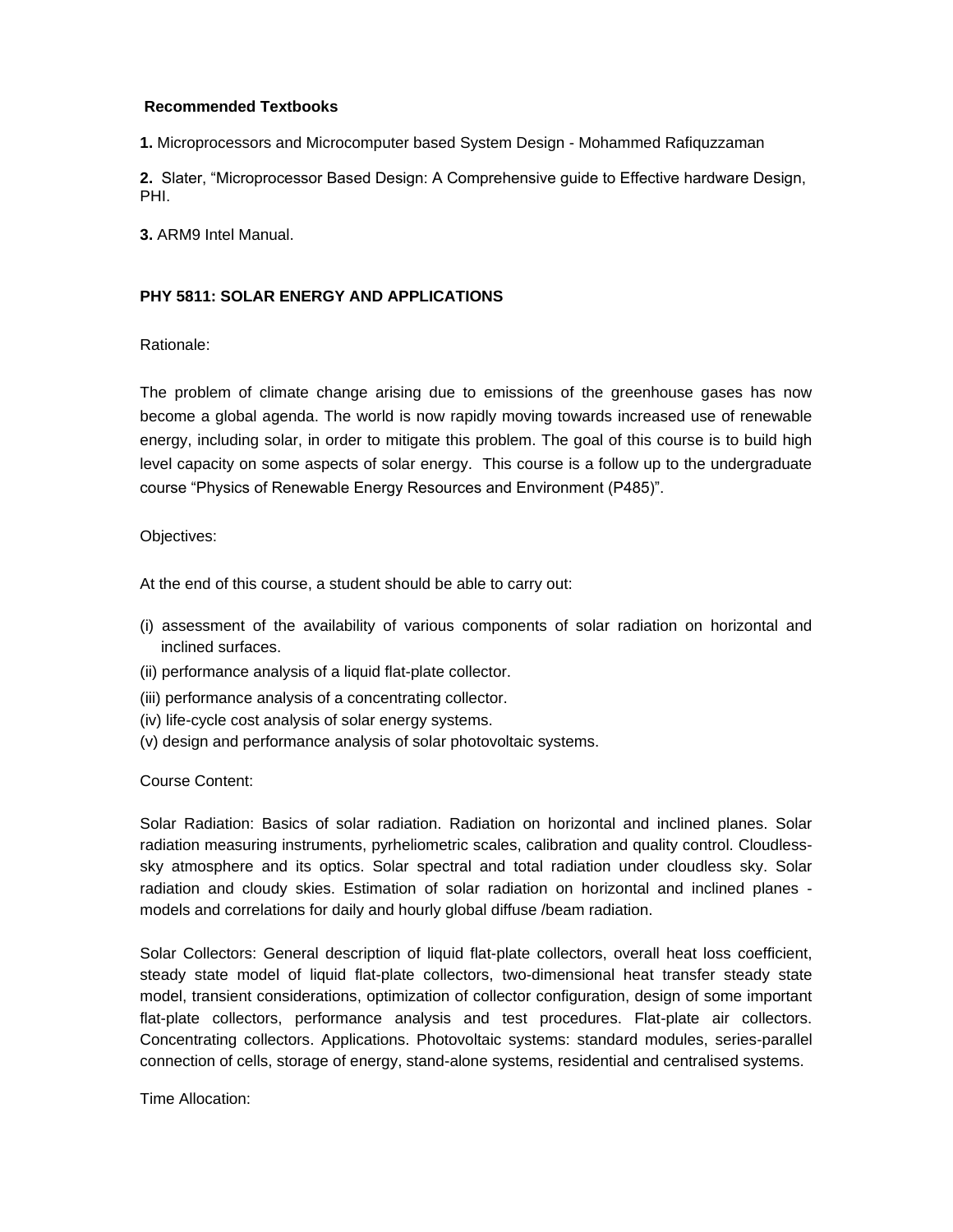Lectures: 3 hrs/week Tutorial: 1 hr /week Lab: Associated practical lab: 3 hrs/week

Assessment:

Continuous Assessment 40%, Final examination 60%

Prerequisites: P485

Prescribed Texts

1. M. Iqbal, Introduction to Solar Radiation, Academic Press, Toronto, 1983, OSTI 10:5596615

2. H. P. Garg, A Treatise on Solar Energy. Vol. 1: Fundamentals of Solar Energy, John Wiley & Sons, Chichester, 1982. ISBN: 10: 096014810300168X

Recommended Texts:

- 1. J. A. Duffie and W. A. Beckman, Solar Engineering of Thermal Processes, John Wiley & Sons, New York, 1980. ISBN: 10:0471510564
- 2. P.C. Jain, T.B. Chibuye and P.O. Kruss (Editors), Renewable Energy (Special Issue). Proceedings of the Regional Workshop on Solar Radiation, Environment and Climate Change, held at the University of Zambia, 22-27 July, 1991, Pergamon Press (Oxford, 1993).
- 3. M. A. Green, Solar Cells Operating Principles: Technology and System Applications, Prentice Hall Inc., Englewood Cliffs, New York, 1982. ISBN: 13:978-0138222703

# **PHY 5822: SOLAR ENERGY MATERIALS**

#### Rationale

This course covers thin film coatings and surface treatments for energy efficient spectrally selective materials of many different kinds that can be used for solar collectors, efficient windows, anti-reflectors, heat mirrors, just to mention a few. The desired spectral properties of these materials are introduced. The main thrust of this course is devoted to materials options, coating techniques (mainly physical and chemical deposition methods), characterization and experimental data of the optical properties, theoretical models for pertinent materials, and optimization studies with regard to practical applications. The goal is to bridge the gap between fundamental materials sciences and technological applications and to point out viable options for future research and development. The focus is on basic concepts and ideas rather than physical and mathematical details.

#### Objectives:

At the end of this course, a student should have: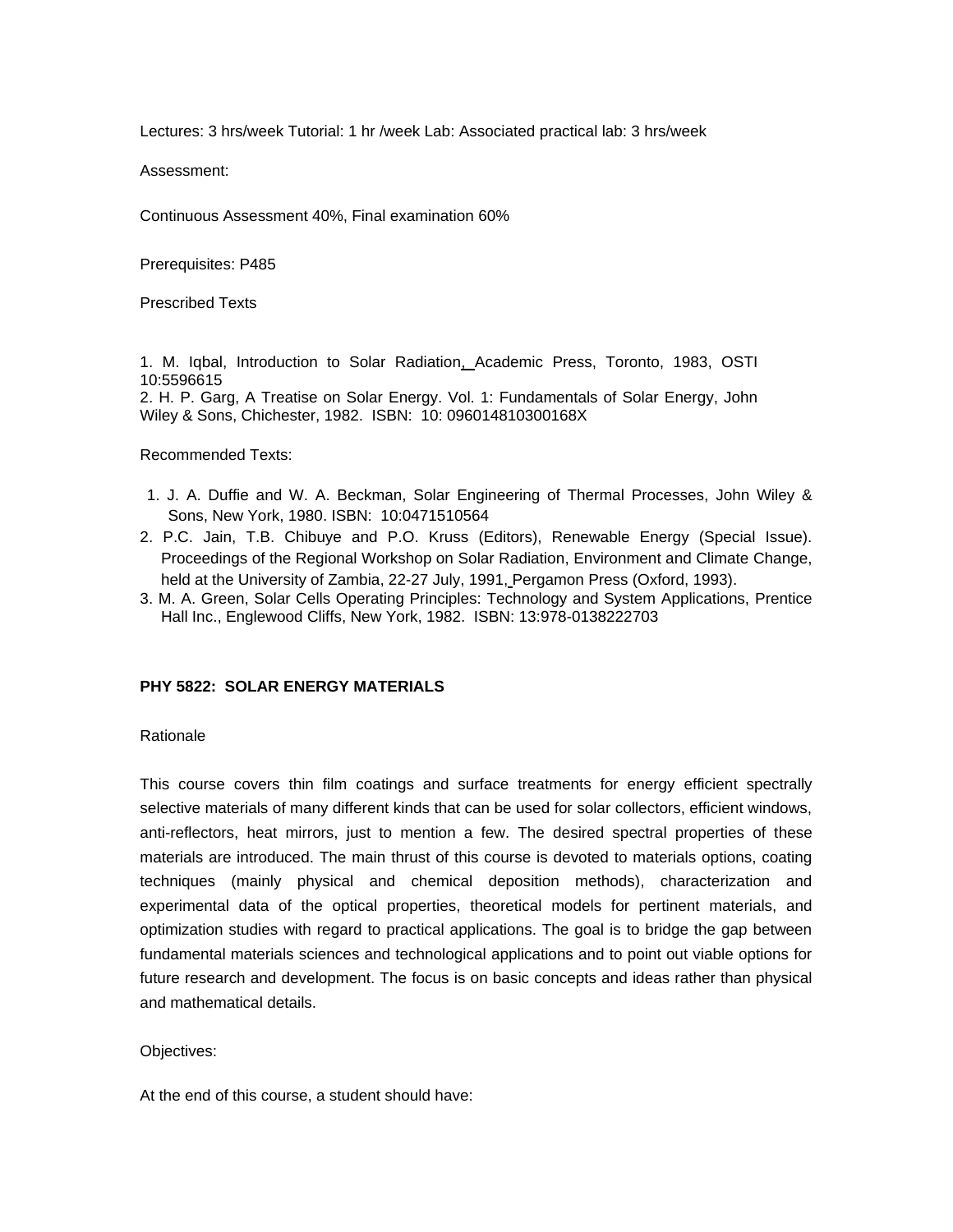- (i) acquired sufficient knowledge in the basic technology of fabrication of solar energy conversion devices;
- (ii) a good understanding of the advanced physical principles for the utilization of solar energy materials;
- (iii) the ability to conduct quantitative evaluation of the performance of solar energy conversion devices; and
- (iv) the knowledge to enable him/her formulate research in the growth and characterization of spectrally selective coatings.

#### Course Content:

Selective Surfaces: Thin Film Optics: Multilayers and the characteristic matrix, transparent and absorbing films. Optical characterization of thin films: Measurements of optical constants and film thickness determination; spectrophotometry and ellipsometry. Thin film technology: vacuum technology and thin film fabrication; vacuum deposition of thin films, electrochemical deposition, electroless deposition and spray pyrolysis. Applications: spectral selectivity, photothermal solar energy conversion; solar absorptance and thermal emittance; heat mirrors; transparent insulation; chromogenics; smart windows and supersmart window materials.

Photovoltaics: Physics of photovoltaics, interaction of light with semiconductors and the basic equations of device physics. Efficiency and its limiting factors: dark and illuminated characteristics, solar cell output parameters, effect of temperature and efficiency measurements. Solar cell materials and processing: monocrystalline, semicrystalline and amorphous silicon, heterojunction and thin film cells, CdS and GaAs solar cells.

Time Allocation:

Lectures: 3 hrs/week Tutorial: 1 hr/week

Lab: Associated practical lab: 3 hrs/week

Assessment:

Continuous Assessment 40%, Final examination 60%

Prerequisites: P421, P422, P485

Prescribed Texts:

1. R. J. Van Overstraeten and R. P. Mertens, Physics, Technology and Use of Photovoltaics, Adam Hilger, Bristol, 1986. ISBN: 10:0852744870

2. O. P. Agnihotri and B. K. Gupta, Solar Selective Surfaces, John Wiley & Sons, New York, 1981. ISBN: 13:978-0471060352

3. H. P. Garg, A Treatise on Solar Energy, Vol. 1: Fundamentals of Solar Energy, John Wiley & Sons, Chichester, 1982. ISBN: 10:096014810300168X

# Recommended Texts:

1. M. A. Green, Solar Cell Operating Principles, Technology and System Applications, Prentice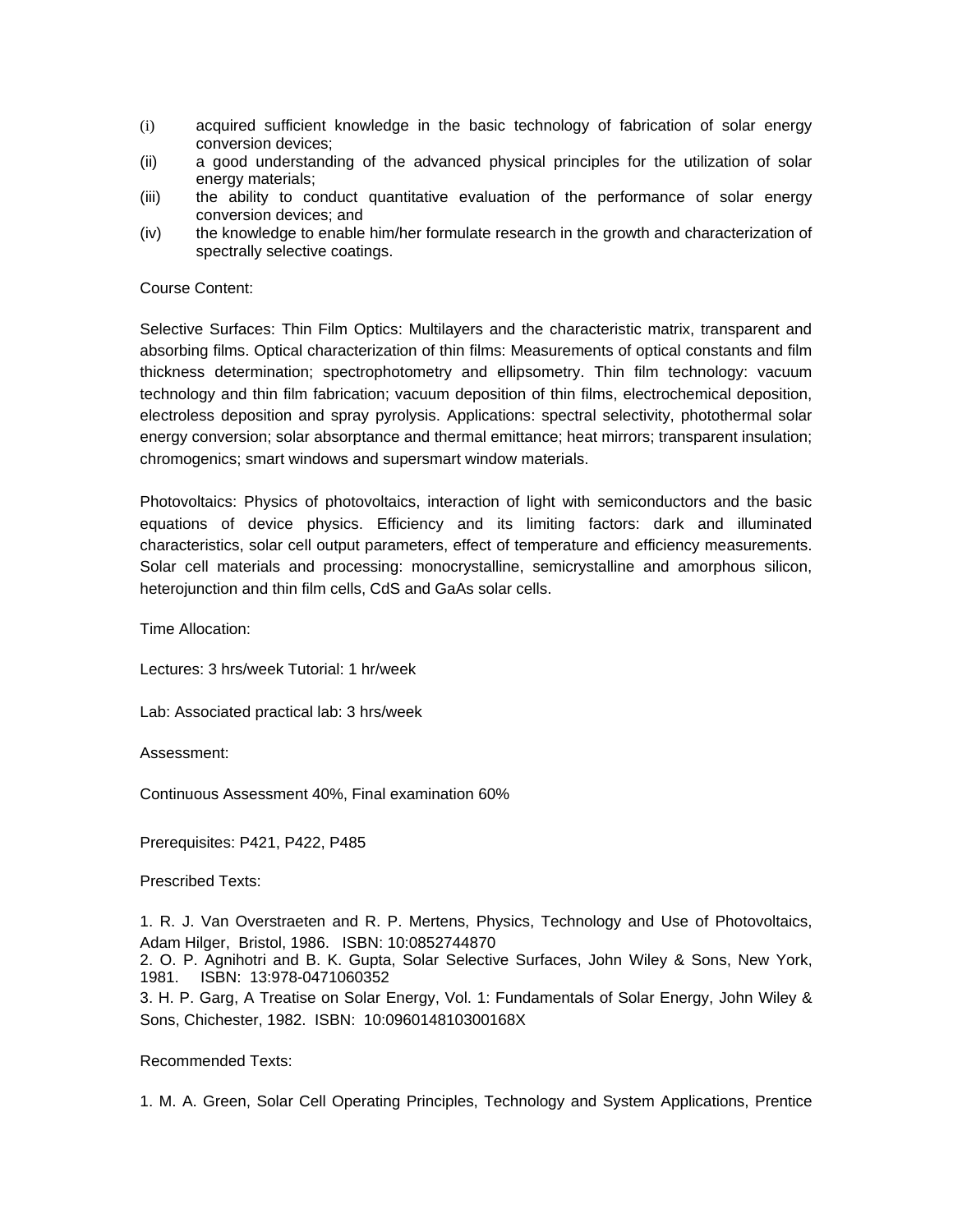Hall Inc., Englewood Cliffs, New York, 1982. 13:978-0138222703

# **PHY 5831: PHYSICS OF THE ATMOSPHERE AND THE CLIMATE I**

Rationale:

It is well known that the increasing concentration of greenhouse gases in the atmosphere is leading to one of the most dreaded environmental problem of our time – climate change. There is need to build high level human resource in this new field and that is the aim of this course. This is founded on the fact that Physics plays a pivotal role in the understanding, modelling and prediction of climate.

#### **Objectives**

At the end of this course, a student should be able to:

- (i) obtain/explain the processes and equations in the earth's climate system.
- (ii) explain and use the techniques for observing and analysing the climate system.
- (iii) obtain/explain physical principles and equations governing the transfer of radiation (solar and terrestrial) through the atmosphere.

#### Course Content:

Basics - Climate system: components, nature and variability; feedback processes. Basic equations for the atmosphere and oceans: equation of continuity, equations of motion, vorticity equation, thermodynamic energy equation, equation of state. Decompositions of the circulation. Data observation, processing and analysis. Radiation balance: solar and terrestrial radiation, radiative transfer, radiation balance of the atmosphere and at the earth's surface.

Observed Mean State of the Climatic System - Observed mean state of the atmosphere: mass and pressure, temperature structure, geopotential height structure, atmospheric circulation, kinetic energy, precipitation and evaporation. Observed mean state of the oceans: temperature structure, salinity structure, density structure, circulation. Observed mean state of the cryosphere.

Time Allocation:

Lectures: 3 hrs/week Tutorial: 1 hr/week

Associated practical lab: 3 hrs/week

Assessment:

Continuous Assessment 40%, Final examination 60%

Prerequisites: P485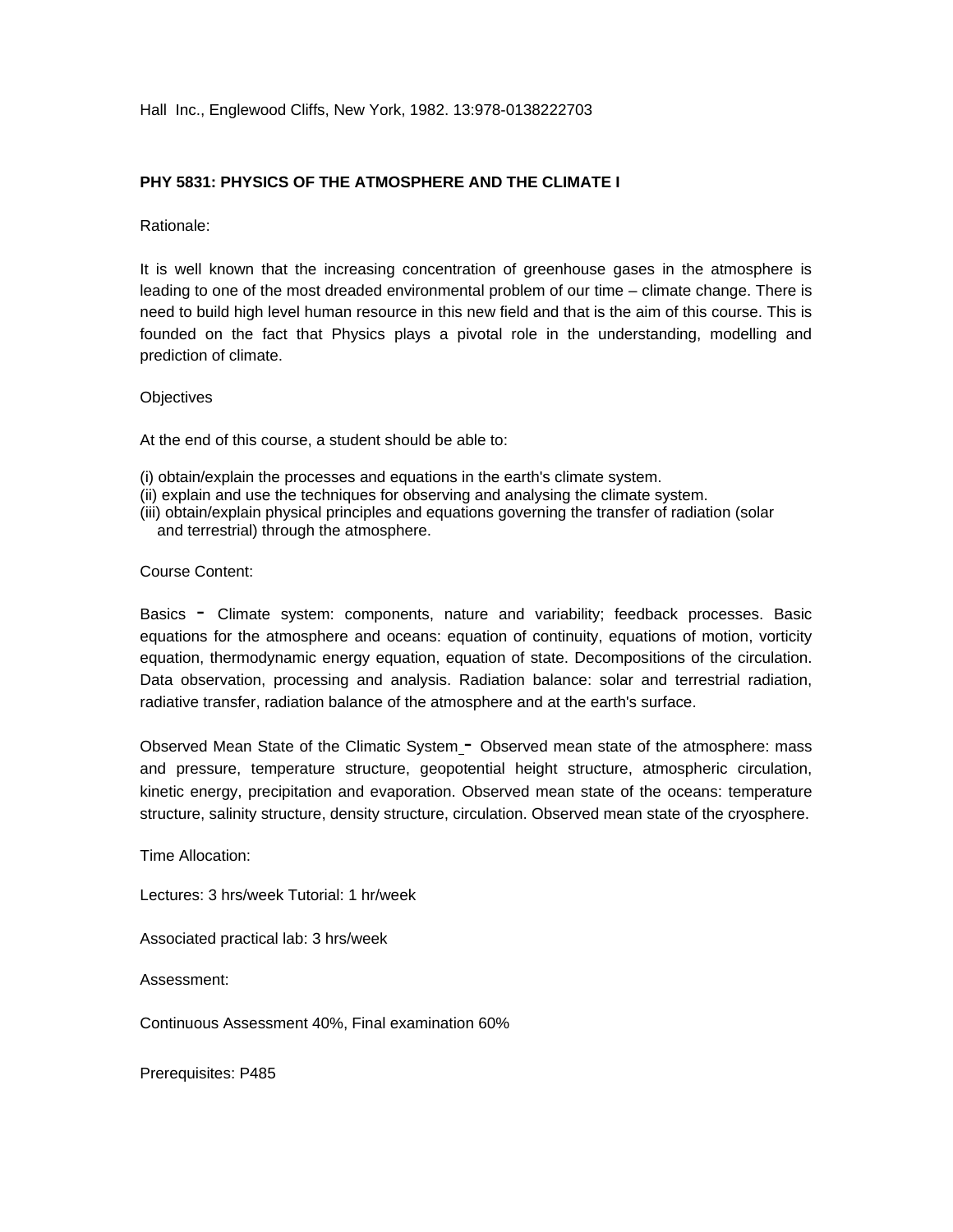# Prescribed Texts:

1. J. P. Peixoto and A. H. Oort, The Physics of Climate, American Institute of Physics, New York, 1992. ISBN: 10:0883187124

2. J. T. Houghton, Physics of the Atmosphere, Cambridge University Press, Cambridge, 1977. ISBN: 10:0521011221

# Recommended Texts:

1. J. T. Houghton, G. J. Jenkins and J. J. Ephraums, The Intergovernmental Panel on Climate Change (IPCC) Scientific Assessment, Cambridge University Press, Cambridge, 1990 and 1992. ISBN: 10:0521407206

2. P.C. Jain, T.B. Chibuye and P.O. Kruss (Editors), Renewable Energy (Special Issue). Proceedings of the Regional Workshop on Solar Radiation, Environment and Climate Change held at the University of Zambia, 22-27 July, 1991. Pergamon Press (Oxford, 1993).

# **PHY 5832: PHYSICS OF THE ATMOSPHERE AND THE CLIMATE II**

# Rationale:

It is well known that increasing concentrations of greenhouse gases in the atmosphere are leading to one of the most potentially catastrophic environmental problem – climate change. Study of this subject has grown greatly in recent years. There is need to build high levels of the human resource in this new field. Physics plays a pivotal role in the understanding, modelling and prediction of climate. This course, which builds upon the P5831: Physics of the Atmosphere and Climate I, teaches the physics of the atmosphere and the climate, and is designed to develop manpower in this field.

# Objectives:

At the end of this course, a student should be able to:

- 1. formulate exchange processes and cycles in the climate.
- 2. use tools for climate simulation and modelling.
- 3. analyze physical factors influencing the earth's climate and vulnerability of human beings to climate change.

# Recommended Course Content:

Exchange Processes and Cycles - Exchange processes between the earth's surface and the atmosphere: energy budget at the surface, momentum exchange, transfer of mechanical energy to oceans, exchange of sensible heat and water vapour. Angular momentum balance and observed cycle. The water cycle. Energetics: energy balance equations, observed energy balance. Ocean-atmosphere heat engine: availability of energy in the atmosphere and ocean, balance equations for kinetic and potential energy, observed energy cycle in the atmosphere and oceans. Entropy in the climate system: balance equation of entropy, observed entropy budget of the atmosphere.